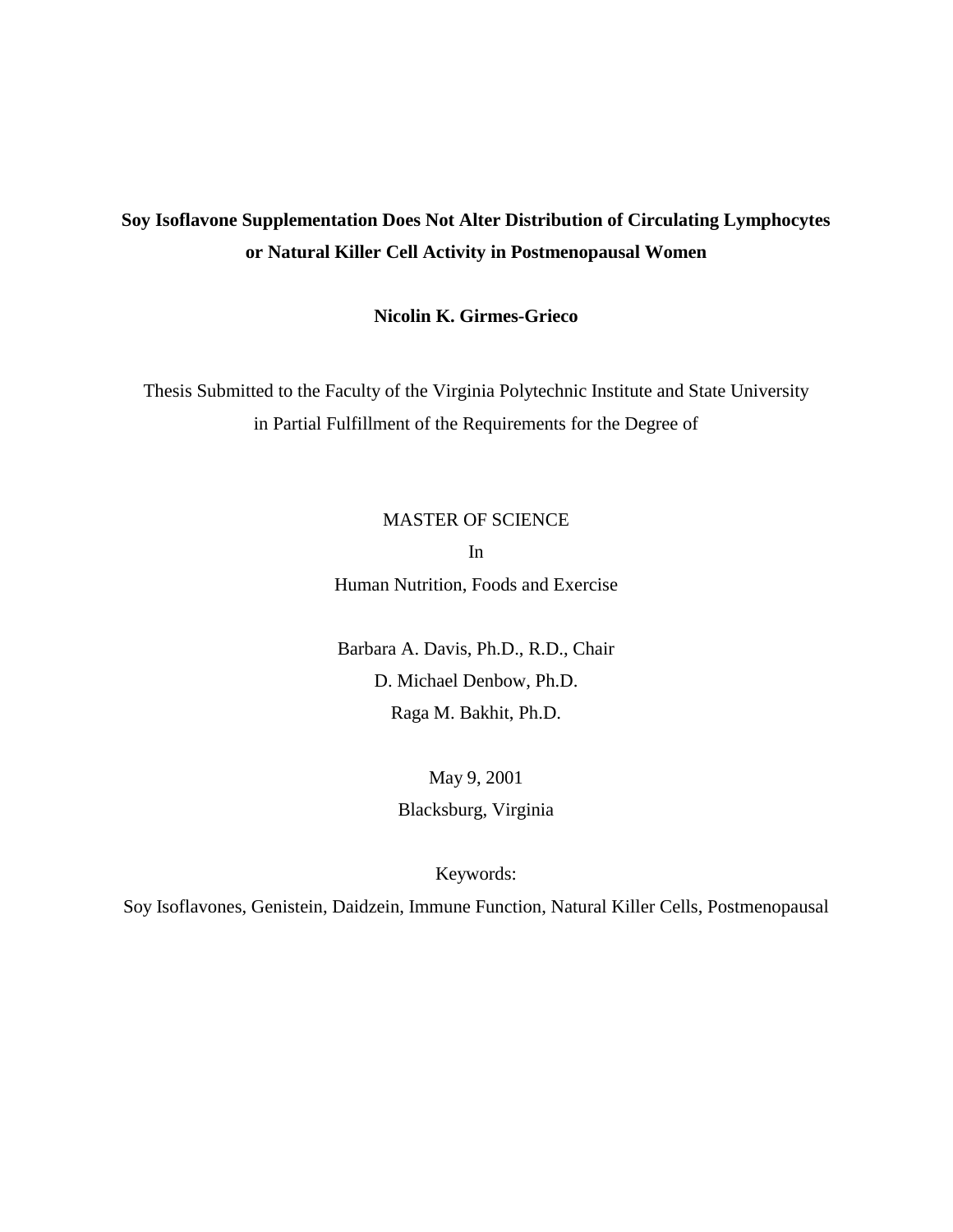## **Soy Isoflavone Supplementation Does Not Alter Distribution of Circulating Lymphocytes or Natural Killer Cell Activity in Postmenopausal Women**

**Nicolin K. Girmes-Grieco** 

**Committee Chair: B. A. Davis** 

**Human Nutrition, Foods and Exercise** 

## **ABSTRACT**

 A growing body of evidence has demonstrated that soy isoflavone consumption may protect against the development of various chronic diseases. This defense could be linked to isoflavone-induced alterations in immune function. However, to date, no study has examined the effect of soy isoflavone supplementation on human immunity *in vivo*. Establishing whether isoflavones affect immunity in aging adults is particularly relevant since compromised immune function has been observed in this population. Therefore, the purpose of this double-blind, placebo-controlled, 4-wk intervention trial was to investigate whether supplementation with soy isoflavones influenced the distribution and/or function of specific lymphocytes in postmenopausal women. Healthy postmenopausal women (50-69 y), who were not using hormone replacement therapy, were randomly divided into 2 treatment groups. The experimental group (n=9) consumed two-50 mg soy isoflavone tablets/d for 4 wk, while the control group (n=9) received placebo tablets. Fasting blood samples were drawn at baseline and on d 28 to assess distribution of T-helper cells (CD3<sup>+</sup>CD4<sup>+</sup>), T-cytotoxic cells (CD3<sup>+</sup>CD8<sup>+</sup>), total T lymphocytes (CD3<sup>+</sup>), B lymphocytes (CD19<sup>+</sup>) and natural killer (NK) cells (CD16<sup>+</sup>CD56<sup>+</sup>) via flow cytometry. Cytotoxicity of NK cells was quantified based on lactate dehydrogenase release of lysed K562 cancer cells following co-culture with NK cells from subjects. Analysis of plasma isoflavone concentrations by HPLC demonstrated a significant increase  $(p<0.005)$  in plasma genistein concentration in the experimental group after 4 wk of supplementation. However, there was no alteration in lymphocyte distribution or NK cell activity in response to isoflavone supplementation, suggesting that short-term soy isoflavone supplementation does not alter these parameters of immunity in healthy postmenopausal women.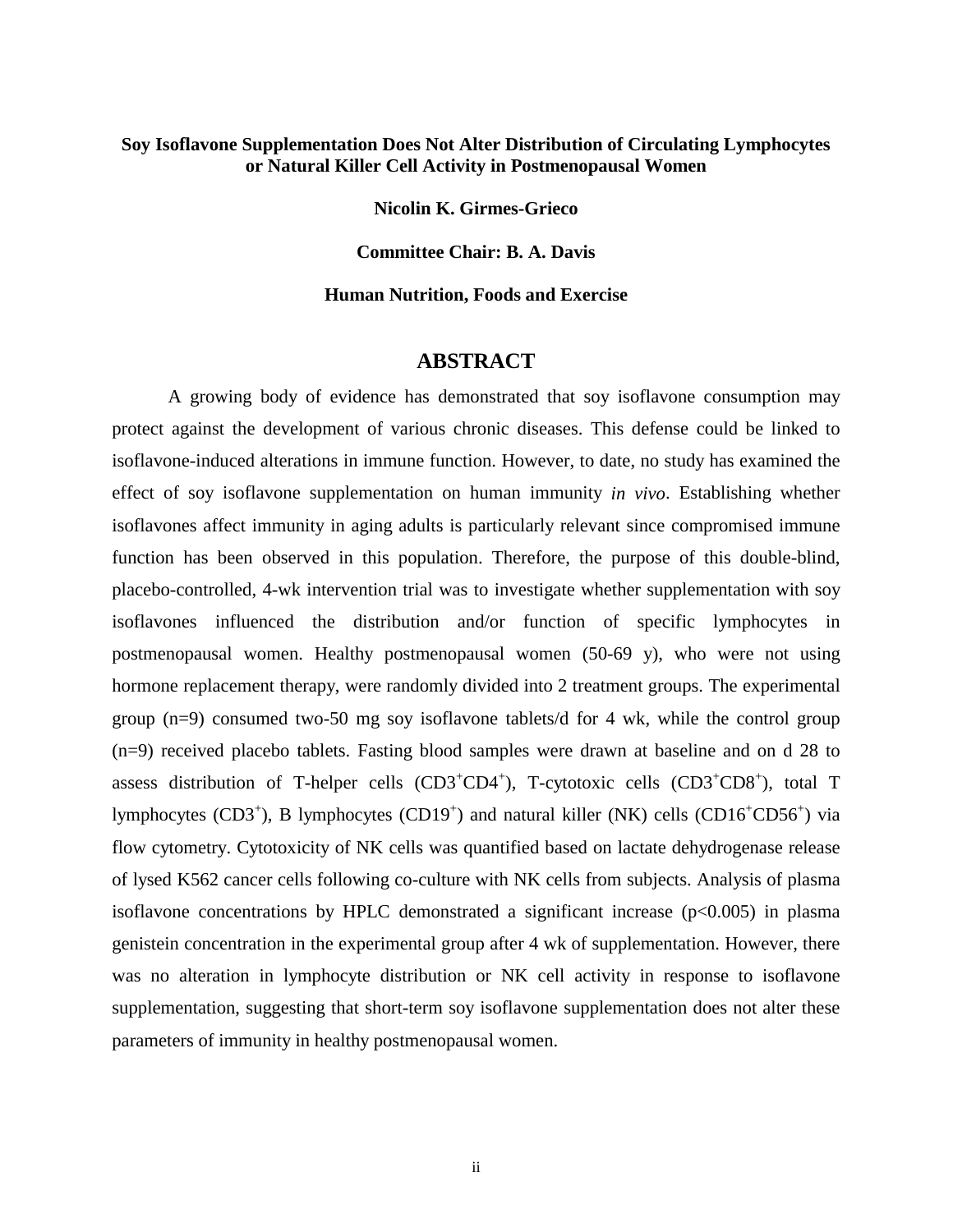## **Acknowledgements**

First and foremost, I would like to express tremendous gratitude, respect and admiration for my advisor, Dr. Barbara A. Davis. Throughout my graduate work, I have learned from her wisdom and experience, and benefited from her continuous guidance and support. Even as my pregnancy and the birth of my son interrupted my program of study, Dr. Davis stood by me with encouragement and patience. She has been the most wonderful mentor, confidant, and friend. I truly do not know how to thank her enough for her invaluable help in making my experience as a graduate student challenging, enlightening and meaningful for my future endeavors.

I also wish to thank my parents, Hannes and Gisela Girmes, and my sister, Carolin Girmes Binder, for their unconditional love and support. In addition, I need to thank two outstanding lab technicians, Kathy Reynolds and Janet Rhinehart, and my wonderful fellow graduate student, Cheryl Paes, whose assistance in the lab was absolutely essential for the completion of my thesis. Furthermore, I appreciate all of the work that our administrative staff, Sherry Terry and Sherry Saville, have done to ensure that all aspects of my graduate career at Virginia Tech were executed properly. Finally, I need to thank my husband, Steve Grieco. It was he who encouraged me to pursue a career change in the field of human nutrition and who recognized my passion and tenacity even before I did. I thank him for his loving support and patience throughout this exciting academic challenge.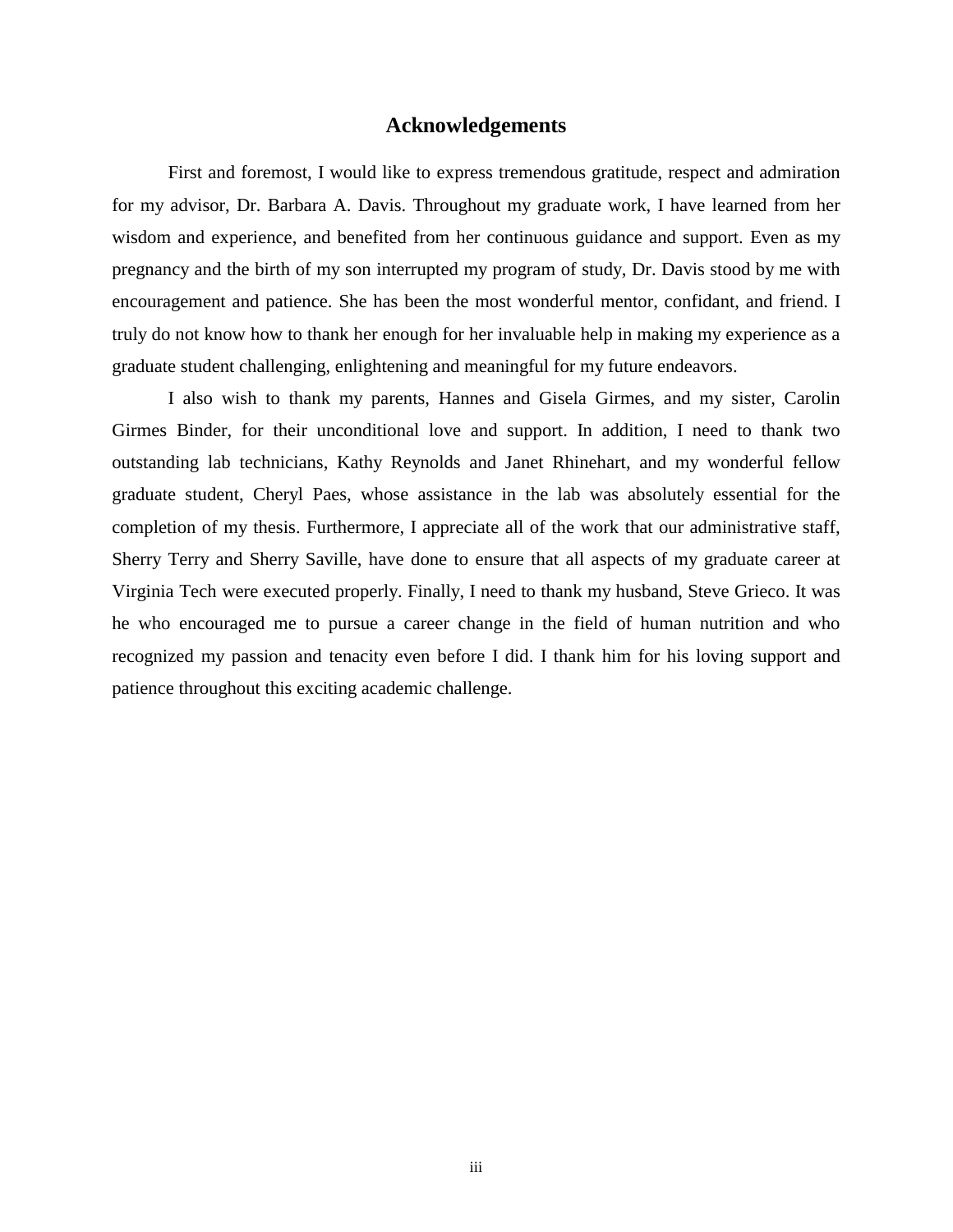|  | <b>Table of Contents</b> |
|--|--------------------------|
|--|--------------------------|

| <b>CHAPTER 4: RESULTS</b> | 34 |
|---------------------------|----|
|                           |    |
|                           |    |
|                           |    |
|                           |    |
|                           |    |
|                           |    |
|                           |    |
|                           |    |
|                           |    |
|                           |    |
|                           |    |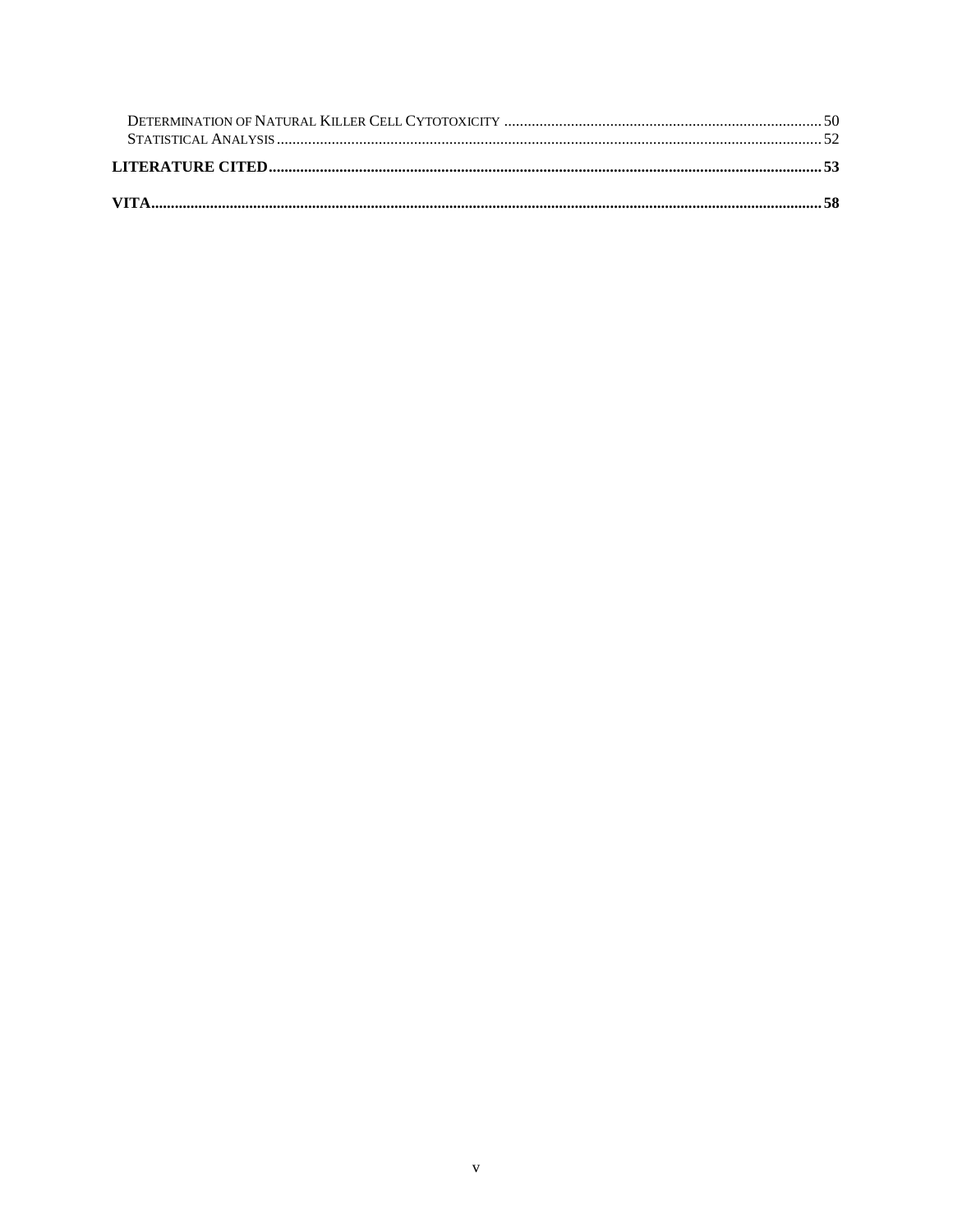## **Chapter 1: Introduction**

 In recent years, researchers have tried to unravel the highly complex relationship between nutrition, immunology and cancer. It is well known that dietary antioxidants can neutralize the damaging effects of reactive oxygen species produced by normal metabolism, exercise and certain immune cells (1). However, other possible links between diet, immune function and tumor growth are still poorly understood. For example, although specific molecular mechanisms remain unclear, certain nutrients and other dietary components seem to be directly involved in regulating gene expression (2) and cell-cell communication between non-immune, immune and tumor cells (3). Clearly, additional research is warranted to further identify the role of dietary components in modulation of immune parameters and tumor development.

 According to the National Cancer Institute, breast cancer accounts for 39% of all cancers diagnosed in women and it is the leading cause of death for women aged 15-54 y (4). Ageadjusted breast cancer rates reveal that older women are particularly vulnerable. While breast cancer incidence and mortality rates for women under 65 y are 74.5 and 14.7 per 100,000, respectively, the corresponding rates for women 65 y and older are 440.6 and 122.9 per 100,000 (4). Yet among Asians the risk for cancers is significantly lower, particularly for hormonedependent tumors such as breast cancer. In fact, compared to the United States and Western Europe, age-adjusted mortality rates from breast cancer are 2- to 8-fold lower in Asian societies (5). However, Asian women who move to the United States and subsequently adopt a Western diet become as susceptible to breast cancer as their American counterparts within one to two generations (6,7). In addition, substantial increases in breast cancer rates have paralleled the embracing of Western diets among Asians living in affluent urban areas of Japan, China and Singapore (8). These epidemiological trends suggest that differences in breast cancer rates among American and Asian women are due, in part, to differences in their diets.

 One major dietary difference is the per capita consumption of soy, which is estimated to be 20-50 times greater among Asians compared to Americans (5). Soybeans are rich sources of the isoflavones genistein and daidzein, which continue to be investigated for their potential in reducing the risk for cardiovascular diseases, osteoporosis, certain types of cancer, and alleviating symptoms of menopause (6). The fact that Asians have significantly lower breast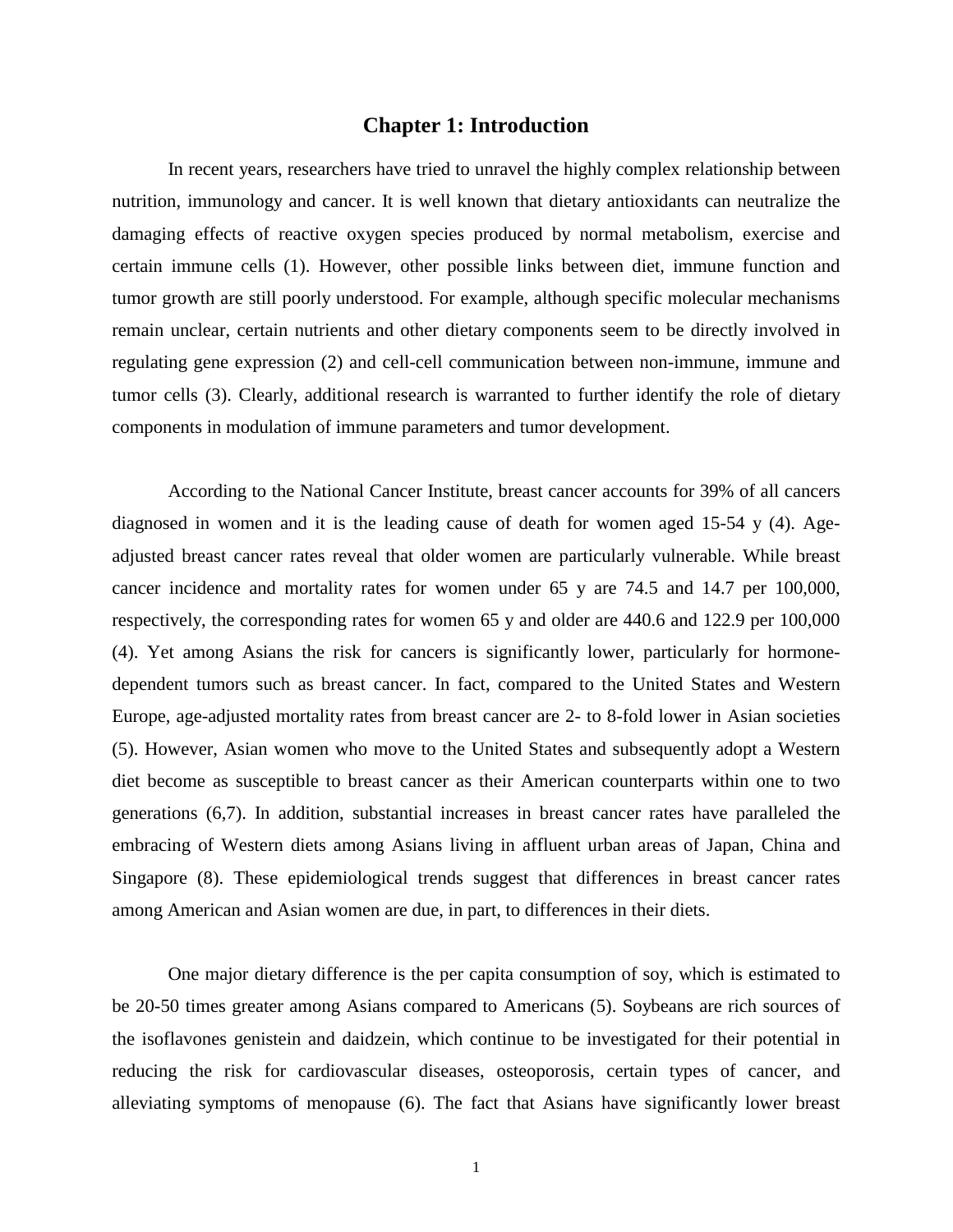cancer mortality rates compared to Americans seems to suggest that soy isoflavones may also contribute to reducing the risk of tumor initiation and/or progression.

 However, proposed mechanisms of *how* soy may reduce the risk of certain cancers remain highly speculative. Soy isoflavones may affect human *immune functions* as weak estrogen agonists and/or antagonists. Both genistein and daidzein possess weak estrogenic activity due to their structural similarity to 17β-estradiol (9). Since the human immune system is, in part, regulated by steroid hormones (10), soy isoflavones may influence immunocompetence via estrogen-receptor mediated mechanisms. In addition, soy isoflavones possess a variety of immune characteristics, including antioxidant, antiproliferative, anti-inflammatory and differentiation-inducing properties. Data from recent *in vitro* and animal studies have indicated that isoflavones may either enhance or suppress immunocompetence, depending on their concentration, the target tissue and a number of other factors.

In October of 1999, the US Food and Drug Administration (FDA) authorized a new health claim stating that 25 g/d of soy protein, as part of a healthy diet, may reduce the risk of heart disease (11). Soy food products and soy tablets may already be widely consumed by postmenopausal women for the prevention of heart disease and osteoporosis as well as the alleviation of menopausal symptoms. In fact, according to the 2001 Soy Food Guide, soy food sales in this country have increased from \$ 2 million to just over \$ 2 billion in the last 20 years (12). Yet, despite the growing popularity of soy foods and supplements, no study has investigated the effects of soy isoflavone consumption on immune parameters in *humans*. Therefore, this study was designed to examine the relationship between short-term soy isoflavone supplementation and specific aspects of immunity in healthy postmenopausal women.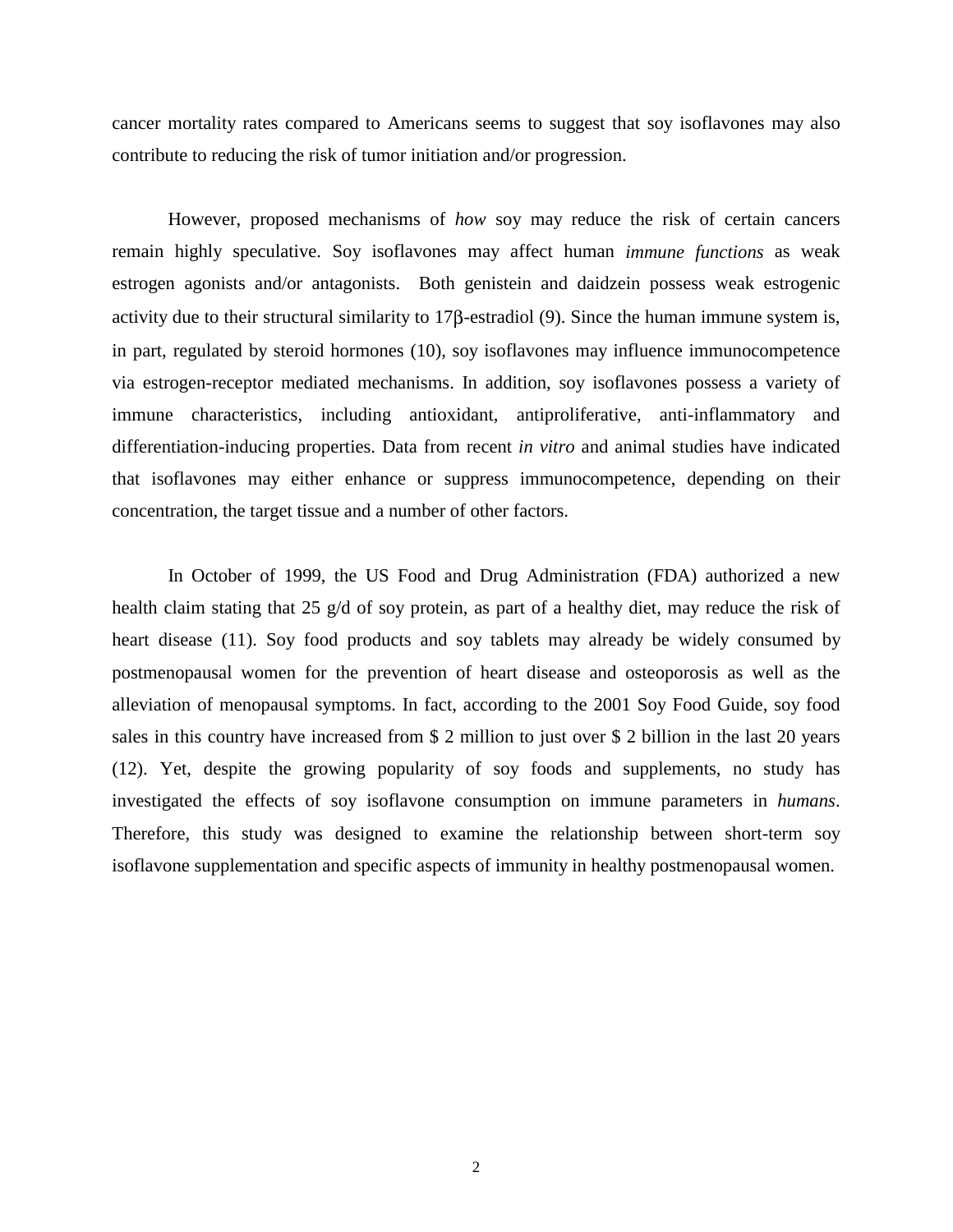## **Chapter 2: Literature Review**

## **Human Immune System**

### *Background*

 The human immune system can be divided into two main branches, namely the innate system, which is nonspecific or antigen-independent, and the acquired immune system, which elicits specific, antigen-dependent responses (10). The acquired immune system is further subdivided into humoral immunity and cell-mediated immunity. While humoral immunity is dependent on B lymphocytes (B cells) which originate from bone marrow stem cells and are stored in the spleen, cell-mediated immunity is dependent on T lymphocytes (T cells) which also originate from bone marrow stem cells, but mature and are stored in the thymus. Upon exposure to a foreign material, or antigen, activated B cells produce antibodies, or immunoglobulins, that bind specifically to the corresponding antigen. The antibody-antigen complex can then be effectively eliminated via complement-activated phagocytic macrophages (10).

 Instead of secreting antibodies, the three major types of T cells can bind directly to antigen presenting cells (APC) (13). The two types of T-helper (TH) cells, called T helper-1 (TH-1) and T helper-2 (TH-2) cells, assist macrophages and B cells, respectively. The third type of T lymphocytes, called T-cytotoxic cells, is capable of destroying cancer cells and cells infected by intracellular pathogens (14). While TH cells express CD4 molecules, T-cytotoxic cells express CD8 molecules on the cell surface. In addition, all three types of T cells express the CD3 molecule, also called the T cell receptor (TCR) (14). To become activated T cells must bind to the APC via the TCR and either the CD4 or the CD8 cell surface receptors (13).

Natural killer (NK) cells are capable of killing tumor cells and virally-infected cells without first having to be activated by a membrane recognition system (15). NK cells, which make up about 15% of circulating lymphocytes, can also be distinguished by their unique cell surface markers, CD16 and CD56. Resting NK cells also express a portion of certain cytokine receptors such as the interleukin-2 (IL-2) receptor (15). In turn, cytokines represent a group of molecules which are produced by T cells, B cells and/or macrophages to serve as mediators between the different types of immune cells. For example, binding with IL-2 leads to stimulation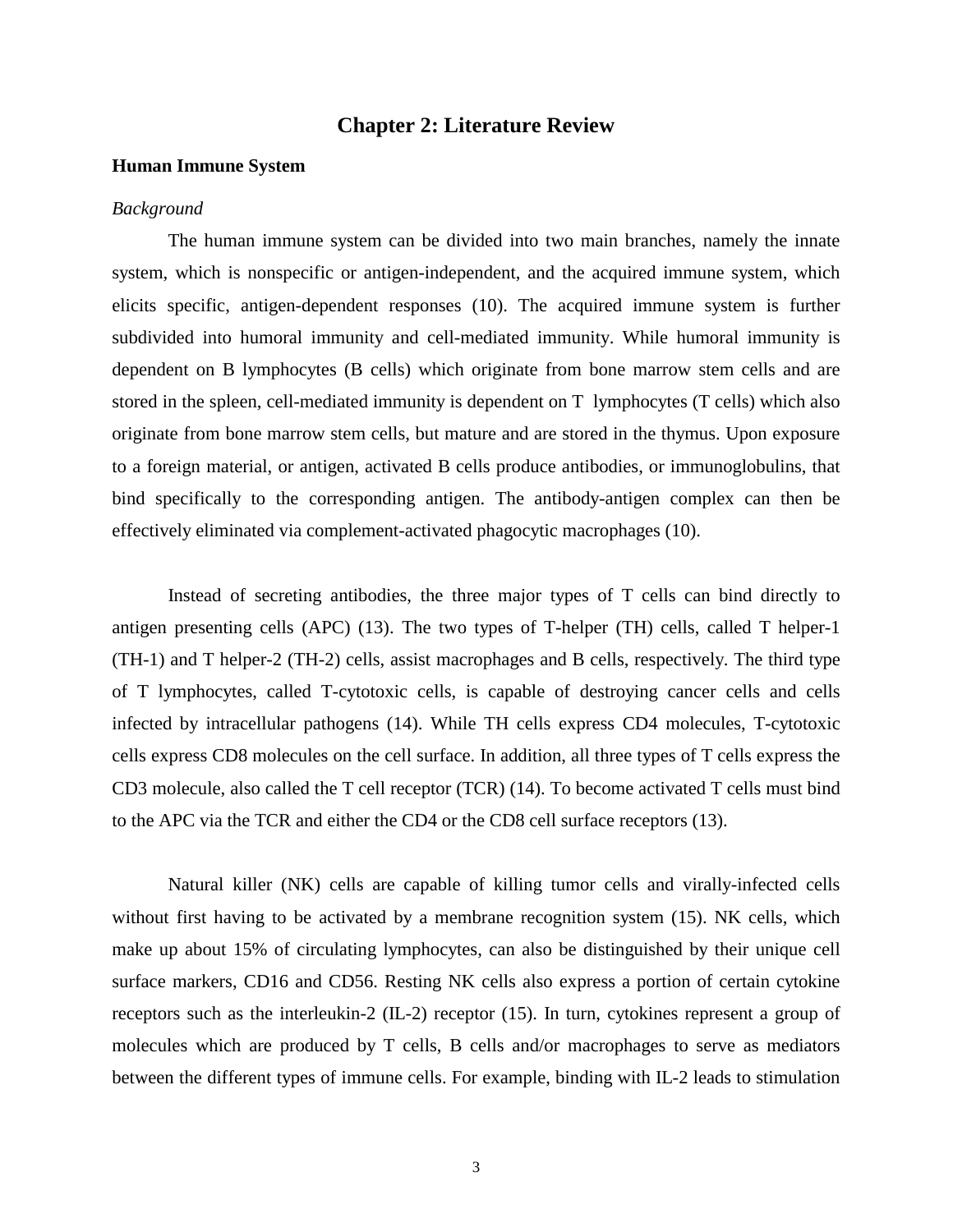and subsequent activation of NK cells and T cells (16). Together, immune cells play an essential role in recognizing and eliminating tumor cells via a highly coordinated immune response (3). Yet, as part of the natural aging process, proliferation of T lymphocytes, B lymphocytes and NK cells appears to be inhibited (17). Thus, the fact that older aged women are disproportionately afflicted with breast cancer could be linked to the progressive aging of the immune system.

#### **Human Immune System and Sex Steroid Hormones**

## *Background*

 Studies have indicated that the immune response in females is generally greater than in males (10). For example, in Swiss Albino mice the immune response to bovine serum albumin (BSA) was stronger and longer in females compared to males (18). Similarly, female inbred mice reject skin allografts faster and more consistently than male inbred mice (19) and in humans, more females than males suffer from autoimmune diseases such as rheumatoid arthritis and lupus (10). A growing body of evidence suggests that these differences in male and female immune responses could be linked to the differences in sex steroid hormones and their impact on immune cell function.

 In the case of humoral immunity, gonadal steroids could be linked to gender differences in antibody responses. Estradiol has been shown to inhibit suppressor T cells. This inhibition leads to accelerated B cell maturation followed by increased antibody synthesis (20). On the other hand, cell-mediated immunity seems to be suppressed by sex steroid hormones in general and estradiol in particular. According to the results of an *in vitro* study, the synthetic estrogen, fosfestrol (1 nM-1  $\mu$ M), suppressed NK cell cytolysis of K562 tumor cells in a dose-dependent manner (21). Futhermore, animal studies have shown that gonadectomy alters the onset and progression of cancer. In hamsters this procedure decreased the number of mammary tumors, yet when these gonadectomized rodents were given a weekly dose of 0.05 mg estradiol, the number of tumors increased in both genders (22). This suggests that estradiol may inhibit the proliferation and/or activity of immune cells known to play a critical role in the defense against carcinogenesis.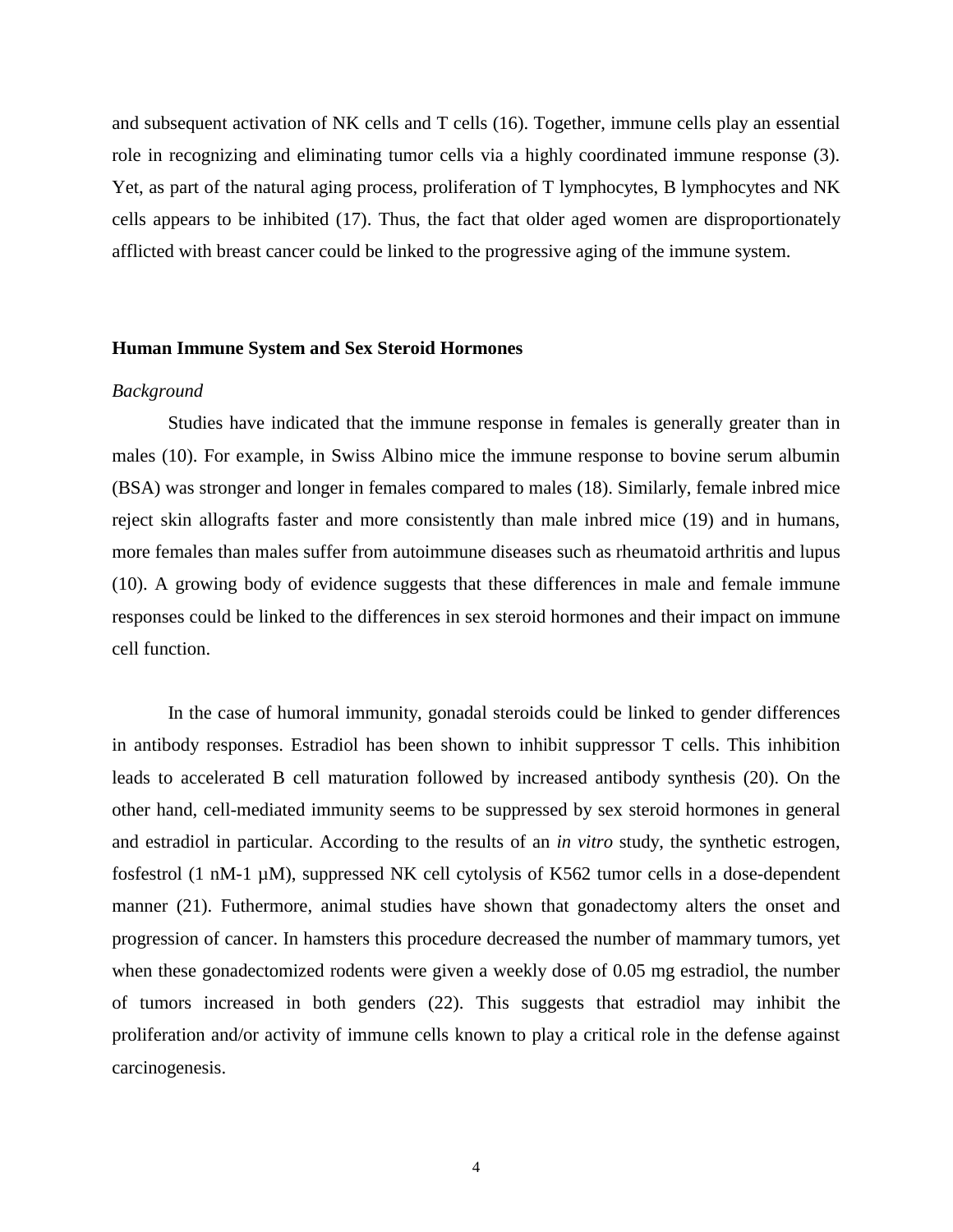In human prostate and breast cancer patients, estrogens have been shown to decrease T lymphocyte activation, thereby suppressing immune responses against these tumors (23,24). Furthermore, since human estrogens stimulate cell proliferation in hormone-sensitive tissues, these steroid hormones have also been associated with the progression of certain chemicallyinduced cancers (10). In sum, human sex steroid hormones seem to be partly responsible for the stronger antibody responses typically seen in females and for a general decrease in T lymphocyte proliferation, which in turn could lead to suppressed cancer inhibition responses. It is unknown whether soy isoflavones, which can reach much higher plasma concentrations than endogenous estrogens, would elicit similar responses due to their ability to exert weak estrogenic activity.

 Interestingly, the results of a recent Japanese study have shown an inverse correlation between dietary intakes of soy products and serum estradiol concentrations in premenopausal women (25). Hence, one of the mechanisms by which soy isoflavones may indirectly alter human immune function may be by lowering circulating concentrations of estradiol. Based on the literature, such isoflavone-induced changes in estradiol metabolism could result in enhanced humoral immunity and/or suppressed cell-mediated immunity.

## **Soy Isoflavones**

### *Background*

Flavonoids (phenylbenzo- $\gamma$ -pyrones) are heterocyclic phenols which naturally occur in plants. Based on the position of their phenyl group, these phytochemicals can be subdivided into two major families, the flavones and isoflavones (26). The phenyl group is also considered to be a prerequisite for estrogenic activity (27). In fact, the chemical structure of flavonoids is so  $s$ imilar to 17 $\beta$ -estradiol (Figure 1) that these plant compounds can bind to estrogen receptors expressed on mammalian cells. For this reason flavonoids are also referred to as *phytoestrogens*, which may act as weak estrogen agonists and/or estrogen antagonists with a potency of  $10^{-2}$  to  $10^{-3}$ -fold the activity of 17 $\beta$ -estradiol and estrone (9). In Japanese adults consuming soy-rich diets typical isoflavone plasma concentrations of  $3-5 \mu M$  (28) are approximately 1,000 times higher than peak plasma concentrations of endogenous estrogens in premenopausal women (29).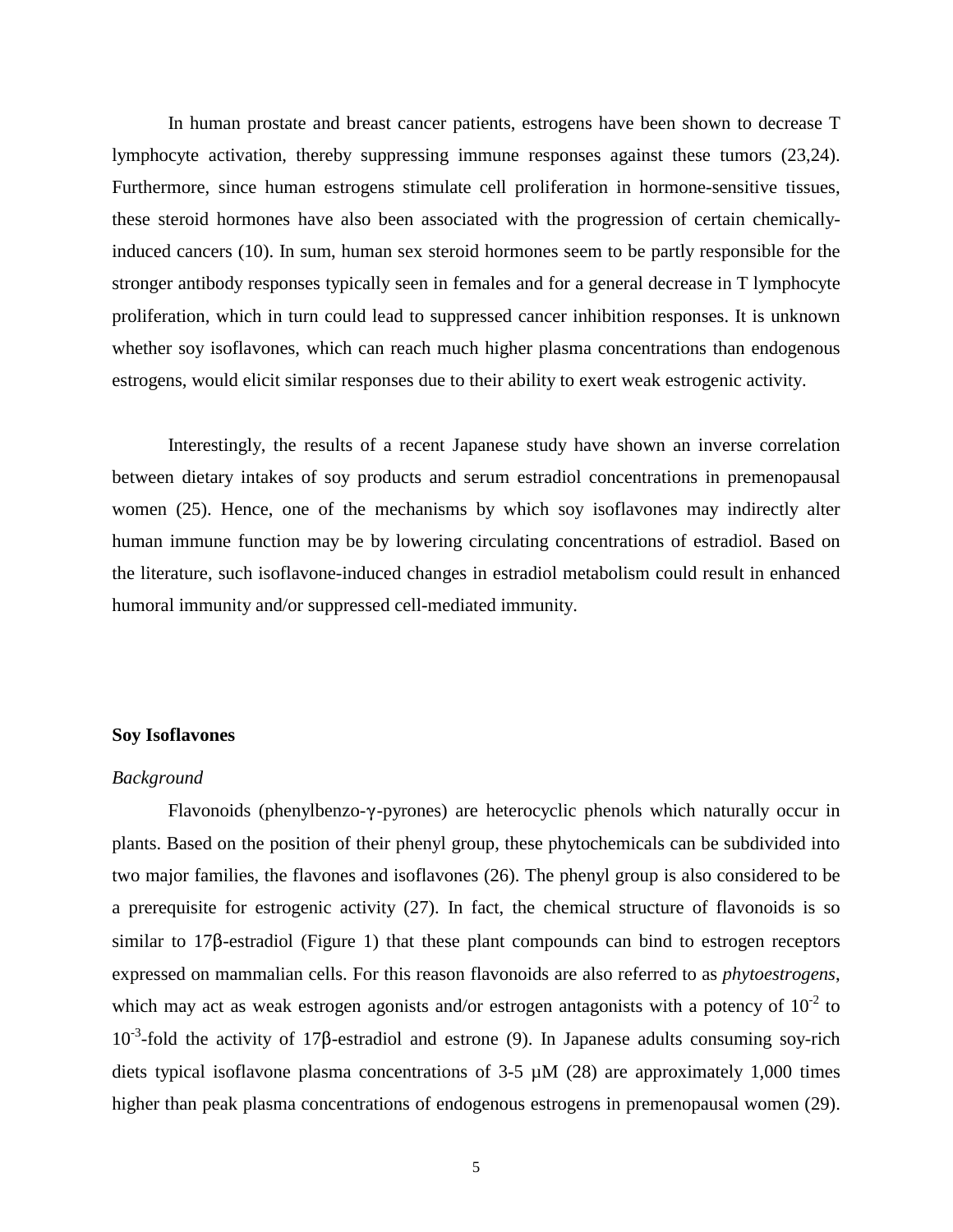Thus, at such relatively high concentrations, soy isoflavones may exert powerful effects even as weak estrogenic compounds.



**Figure 1:** Principal isoflavone aglycones of soy (daidzein and genistein), the bacterial product of isoflavone metabolism (equol), and the female sex steroid hormone (estradiol) (30).

 While flavones are found in a wide range of plant foods, natural sources of isoflavones are limited to soybeans, chickpeas, a few other legumes, clovers and bluegrass (31). However, due to the abundance of processed soybean products such as soy flour, tempeh, tofu, miso, soy milk, soy noodles, soy hot dogs, tofu yogurt and textured vegetable protein, dietary sources of soybeans, and hence isoflavones, are quite diverse. Depending on the type of soybean, the degree of processing, and the amount of added ingredients, the total isoflavone content of these soy products varies from as little as  $8.5 \text{ mg}/100 \text{ g}$  in dry soy noodles to as much as  $>300 \text{ mg}/100 \text{ g}$  in soy flours (32).

 Despite the abundance of soybean products, the average American and Western European consumes less than 5 mg of isoflavones a day (33). Asians, on the other hand, typically consume 50-100 mg/d (33,34) and in Japan the per capita consumption of isoflavones is estimated to be as high as 200 mg/d (32). More recently, soy isoflavone tablets and powders have become increasingly available in American grocery stores, pharmacies and natural food stores. These dietary supplements have gained enormous popularity for their potential benefits in cardiovascular, bone and prostate health, as well as the relief of menopausal symptoms (12).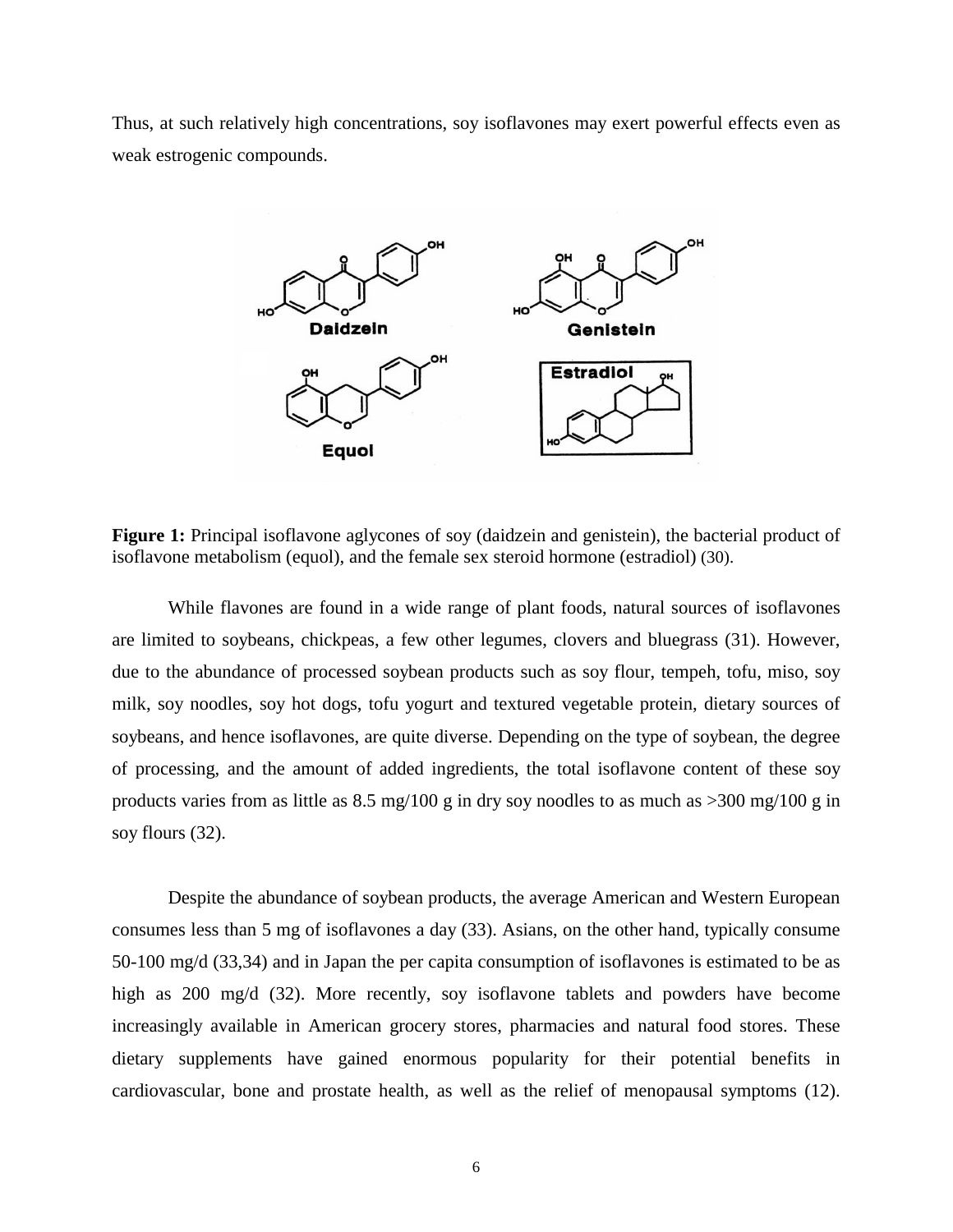Future use of soy products is expected to increase even more dramatically in response to a recent FDA ruling. According to this new health claim, 25  $g/d$  of soy protein may reduce the risk of heart disease (11). Since soy protein isolates contain 103-145 mg of total isoflavones per 100 g, this recommended amount of soy protein would provide approximately 26-36 mg of soy isoflavones (32).

In nature, isoflavones occur as  $\beta$ -glucoside conjugates (30). Genistin, the most abundant isoflavone, represents roughly two-thirds of the entire soybean isoflavone content. The remaining one-third is composed primarily of daidzin and very small amounts of glycitin (30). Once ingested the isoflavonoid  $\beta$ -glucosides, **genistin** and **daidzin**, are converted by intestinal bacteria into their respective aglycones, **genistein** and **daidzein** (35). Isoflavone bioavailability therefore depends in part on the rate and the extent of microbial hydrolysis. For example, only about 30% of the human population seems to have the appropriate flora for synthesizing equol, one of the major isoflavone metabolites (35,36). Studies have also shown that the bioavailability of the less concentrated isoflavone, daidzein, is generally greater than that of genistein (37,28). In addition, while fermentation of soy products enhances isoflavone bioavailability, it also reduces overall isoflavone content (38).

 Once absorbed, isoflavonoid aglycones travel via the portal vein to the liver where they are readily conjugated almost exclusively with glucuronic acid and to a much smaller extent with sulfate (30). After hepatic conjugation, isoflavone metabolites enter the peripheral circulation. Even at pharmacological doses urinary isoflavone excretion is directly proportional to isoflavone intakes, indicating that soy isoflavones are readily absorbed and metabolized even at extremely high concentrations (39). After a soy-rich meal this excretion can increase up to 1,000-fold (35). In healthy adult males consuming 60 g baked soybean powder containing isoflavone glycones, the half-lives of genistein and daidzein in plasma have been reported to be 8.4 h and 5.8 h, respectively (40). With such transitory half-lives, *in vivo* isoflavone concentrations are likely to be pulsatile, corresponding to the timing and dosage of dietary soy intake. Thus, it is possible that isoflavone-induced effects on immune function are also pulsatile in nature.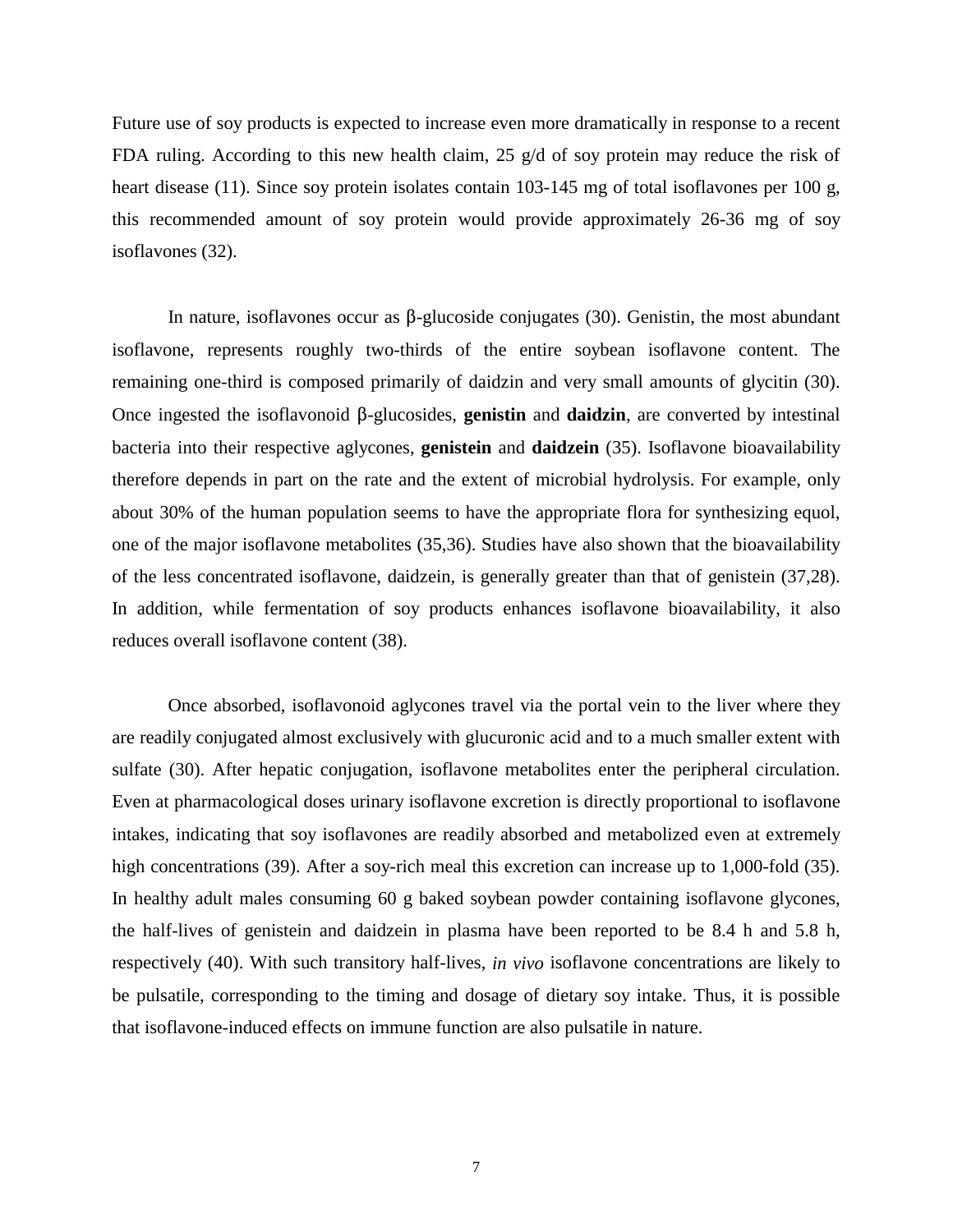### **Isoflavones as Modulators of Immune Cells**

#### **Weak Estrogen Agonists and/or Antagonists**

Since the chemical structure of soy isoflavones is remarkably similar to that of sex steroid hormones, which have been shown to modulate immune cell responses, it has been postulated that these dietary components may exert similar effects on the human immune system. Genistein may suppress normal estrogen secretion and/or estrogen activity in estrogen-sensitive tissues by competing for estrogen receptor (ER) binding (41). According to Nagata et al. (25), soy consumption was inversely related to serum estradiol concentrations in 50 healthy premenopausal Japanese women after accounting for such confounding factors as age, BMI, menstrual cycle length, energy intakes, dietary fats and crude fibers. In another study, plasma estradiol levels of pre- and postmenopausal Caucasian American women were 30-70% and 200% higher, respectively, compared to the plasma estradiol levels of their age-matched Asian cohorts (29). Thus, soy-induced depression of circulating estradiol levels could be one of the mechanisms by which soy isoflavones exert their effects on human immunocompetence.

#### **Inhibition of Tyrosine-Specific Protein Kinases**

The potential of genistein to exert immunomodulatory effects could also be linked to its role as an inhibitor of tyrosine-specific protein kinases (PTK) (42,43). Tyrosine phosphorylation plays an integral part in cell proliferation. Since regulation of proliferation is an important component of normal immune function, genistein-stimulated PTK inhibition could affect various parameters of immunity. According to results obtained by Minoguchi et al. (44), when human TH-1 and TH-2 cells were incubated with genistein, inhibition of tyrosine phosphorylation led to altered cytokine production in both types of T cell clones. Furthermore, tyrosine phosphorylation seems to be involved in the activation of B lymphocytes and NK cells (45,46). In sum, these preliminary data suggest that genistein, as a PTK-inhibitor, may play a critical role in regulating immune function.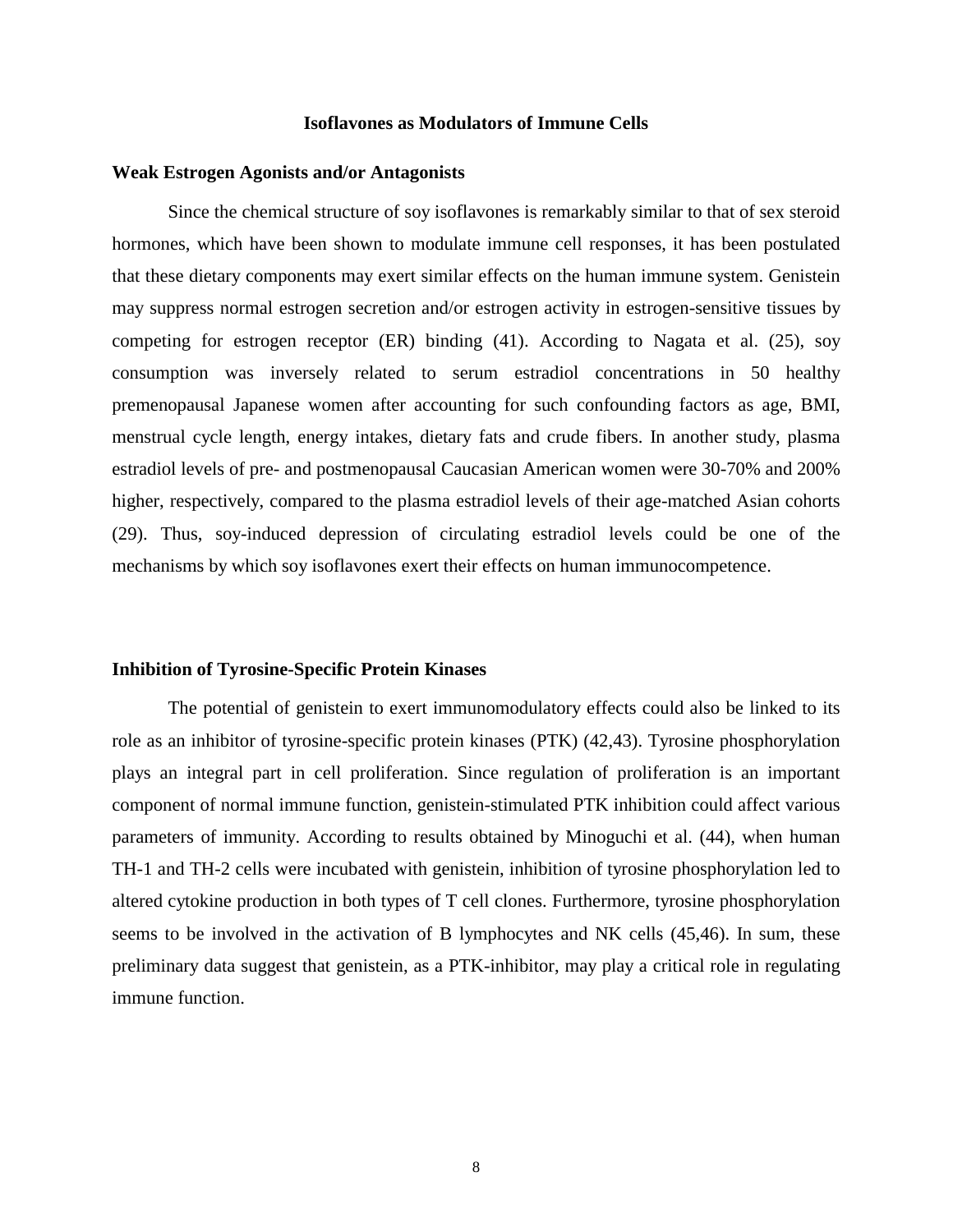### **Induction of Cell-Cycle Arrest and/or Apoptosis**

Isoflavone-induced inhibition of cell proliferation could be the result of the stimulatory effect of genistein on cell-cycle arrest and apoptosis. According to Spinozzi and associates (47), when Jurkat cells (T cell leukemia cell line) were treated with genistein,  $G_2/M$ -phase arrest and S-phase derangement occurred at 5-10  $\mu$ g/ml and 20-30  $\mu$ g/ml, respectively. In turn, these cellcycle aberrations led to apoptotic death of the genistein-treated leukemia cells (47). More recently, a study conducted by Li and associates (48) found that genistein, at a concentration of 5 µM, inhibited cell growth in the MDA-MB-231 breast cancer cell line via regulation of apoptosis-related gene expression. Both of these *in vitro* studies provide evidence for the ability of genistein to modulate cell growth, which raises two important points. First, genistein may also be able to inhibit *in vivo* tumor cell growth via induction of cell-cycle arrest and/or apoptosis. Secondly, genistein may also be capable of regulating the growth of proliferating, non-tumor cells, such as immune cells, which could be detrimental to optimal functioning of the immune system. However, these data were generated from *in vitro* investigations using tumor cell lines. It is not known if genistein, at physiologically attainable concentrations, would also inhibit the proliferation of immune cells in humans by inducing cell-cycle arrest and/or apoptosis.

#### **Induction of Cell Differentiation**

Differentiated cells are far less susceptible to genetic mutations than undifferentiated cells. Thus, the apparent chemopreventive potential of soy could be linked to isoflavone-induced cell differentiation (49). In 1995, Lamartiniere and associates provided *in vivo* evidence in support of this hypothesis (50). Mammary glands of genistein-treated female rats had only a few immature terminal end buds and significantly more fully differentiated lobular structures than the mammary glands of rats which had not been treated with the soy isoflavone. Furthermore, the mean number of DMBA-induced tumors in the genistein-treated rats was only 3.67, compared to the mean number of 6.35 tumors in the control animals (50). While this genistein-induced cell differentiation in hormone-sensitive tissues may inhibit carcinogenesis, isoflavone-induced cell differentiation of *immune cells* could dramatically alter *immune function*. Recent *in vitro* data suggest that soybean isoflavones may indeed enhance the differentiation of human immune cells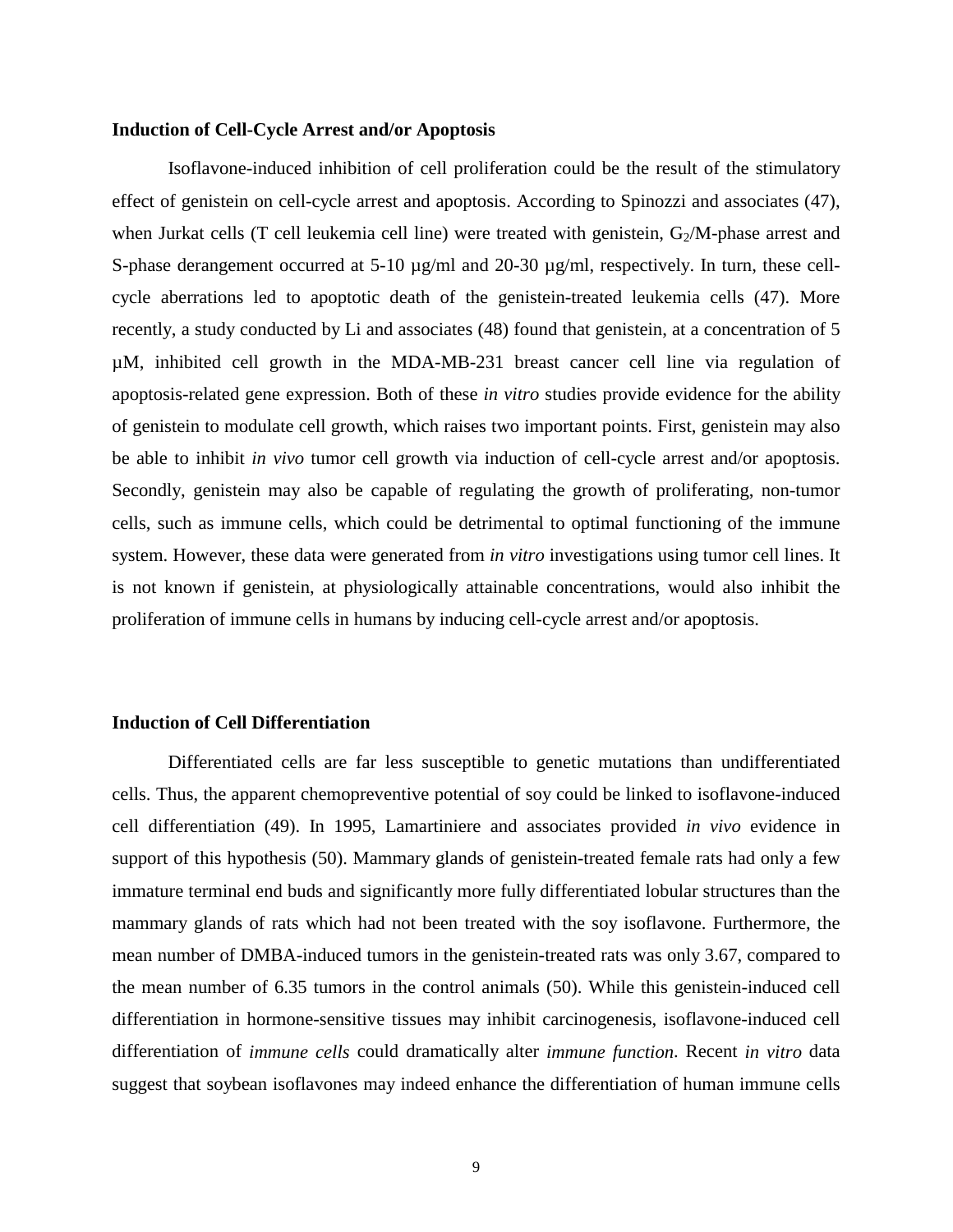in a time- and dose-dependent manner. Peak genistein-induced expression of maturation markers was measured on days 4 and 6 at 20  $\mu$ g/ml and 10  $\mu$ g/ml in HL-205 and K562-J cell lines (clones of human promyelocytic HL-60 and erythroid K562 leukemia cells), respectively (51). This *in vitro* evidence of genistein-induced immune cell differentiation could be linked to alterations in immune function, particularly if isoflavone exposure occurs during early development of the human immune system.

## **Modulation of Nonspecific Immunity**

Since lymphocytes express estrogen receptors, phytoestrogens have the potential to modulate immune cell activity via ER-mediated pathways (10). Yet, to date clinical experiments on isoflavones as modulators of immune function are virtually nonexistent. Similarly, very few *in vitro* and animal studies have investigated this. In 1997, a study conducted by Zhang and colleagues (52) was one of the first to generate *in vivo* evidence for daidzein-induced nonspecific immune function. Swiss mice fed either 20 or 40 mg/kg daidzein for 7 d showed significant increases in thymus weights and phagocytic activity of peritoneal macrophages. Lower daidzein feedings of 10 mg/kg did not seem to be effective (52). Thus, in mice this dose-dependent immune response was observed only at isoflavone concentrations several times greater than those typically seen in Asians consuming a soy-rich diet.

#### **Potentiation of Lymphocyte Activation**

In 1997, Wang and associates examined the effects of genistein and daidzein on mitogeninduced activation of murine lymphocytes  $(53)$ . Using daidzein at a range of 0.01-10.0  $\mu$ M, responses of Concanavalin A (Con A)-induced and *Escherichia coli* lipopolysaccharide (LPS) induced splenocytes were significantly enhanced by 122-149% and 111-127%, respectively. Genistein treatments, in contrast, did not significantly alter spleen cell proliferation in response to mitogen stimulation. In addition, only daidzein significantly induced interleukin-2 (IL-2) and IL-3 from Con A-stimulated splenocytes (53). The researchers concluded that potentiation of lymphocyte activation may actually not involve ER-dependent mechanisms since daidzein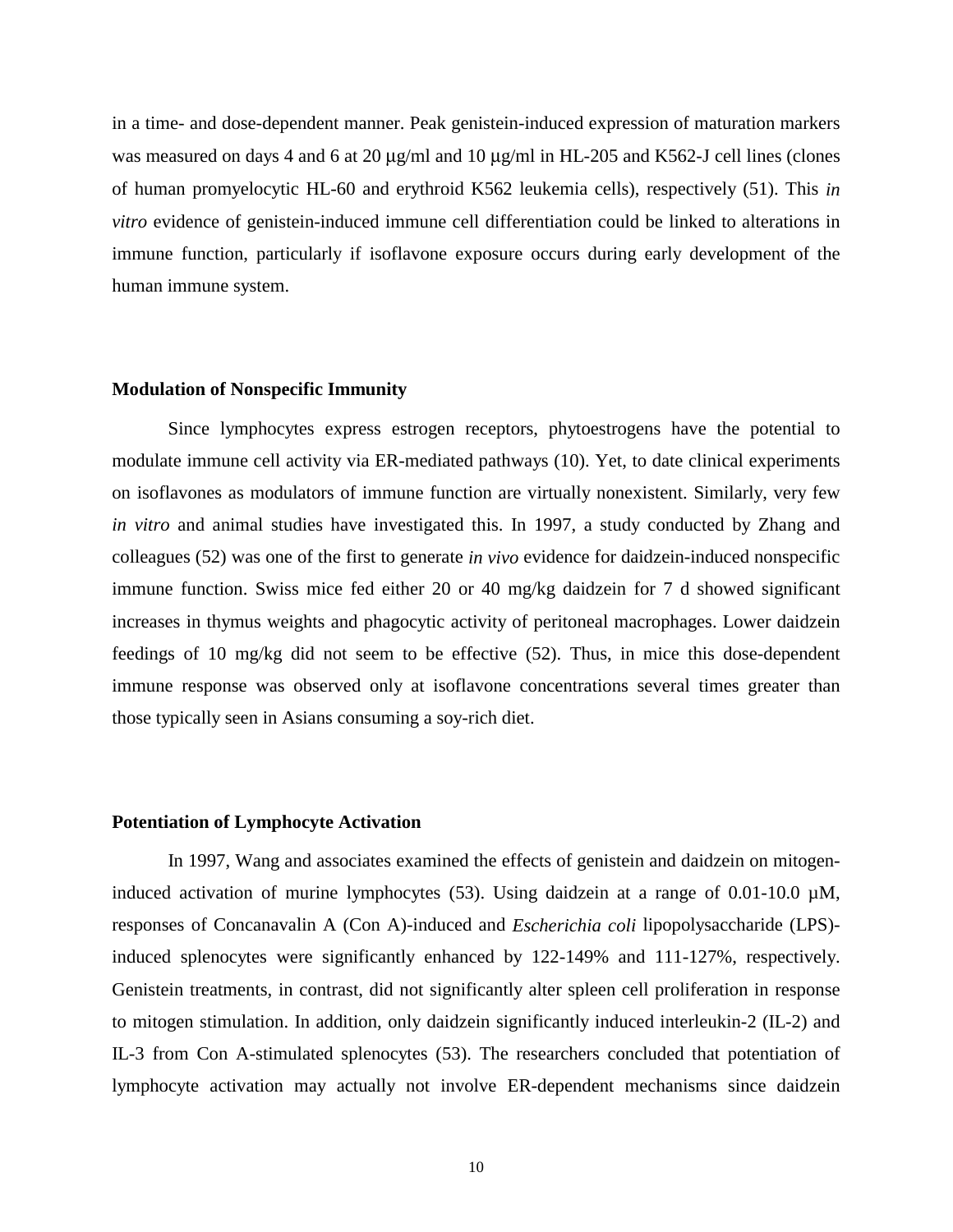caused potentiation while genistein did not, even though both isoflavone metabolites are known to have similar binding affinities for estrogen receptors in ER-sensitive tissues (53). This preliminary evidence suggests that the cellular mechanism(s) and the potency of soy isoflavones are sensitive to levels of circulating estrogens, amounts of dietary isoflavones, and, perhaps most importantly, the target tissue as well as the timing of exposure to isoflavones. Thus, additional research is needed to verify this potentiation of lymphocyte activation and to further investigate the mechanisms involved.

Zava and Duwe (54) investigated the effects of genistein on cell growth and on estrogenregulated pS2 induction in various human breast cancer cell lines. Although genistein effectively inhibited the growth of ER+ and ER- breast cancer cell lines at high concentrations of  $\geq 10 \mu M$ , at lower, physiologically relevant concentrations of 1 nM –10  $\mu$ M genistein seemed to have the opposite effect. Genistein-induced cell proliferation peaked between 0.1-1.0 µM, equaling the stimulatory effect of estradiol at 1 nM (54). However, the influence of these concentrations of genistein on human *immune cells* remains unknown. Therefore, it is logical to explore this relationship, since soy phytoestrogens clearly affect estrogen metabolism and, as noted earlier, estradiol appears to influence several parameters of immune function.

### **Activation of Human Natural Killer Cells**

NK cells play a critical role in halting the progression of tumors and certain infections. In a recent *in vitro* experiment conducted by Zhang and colleagues (55), genistein significantly stimulated NK cell-induced K562 cancer cell killing at a concentration range of 0.1-0.5 µM. However, at higher concentrations (5-50  $\mu$ M) genistein significantly inhibited NK cell-mediated cytotoxicity (55). Thus, at pharmacological doses, genistein may actually exert immunosuppressive effects in humans. This isoflavone-induced inhibition of NK cell function may, in part, be explained by the role of genistein as a specific PTK inhibitor, since the activation of NK cell cytotoxicity is dependent on tyrosine phosphorylation (46). As mentioned previously, Japanese adults consuming soy-rich diets typically have isoflavone plasma concentrations of 3-5 µM (28). Therefore, based on this *in vitro* evidence, dietary soy intake is more likely to enhance, rather than inhibit, the potentiation of human peripheral NK cells (55).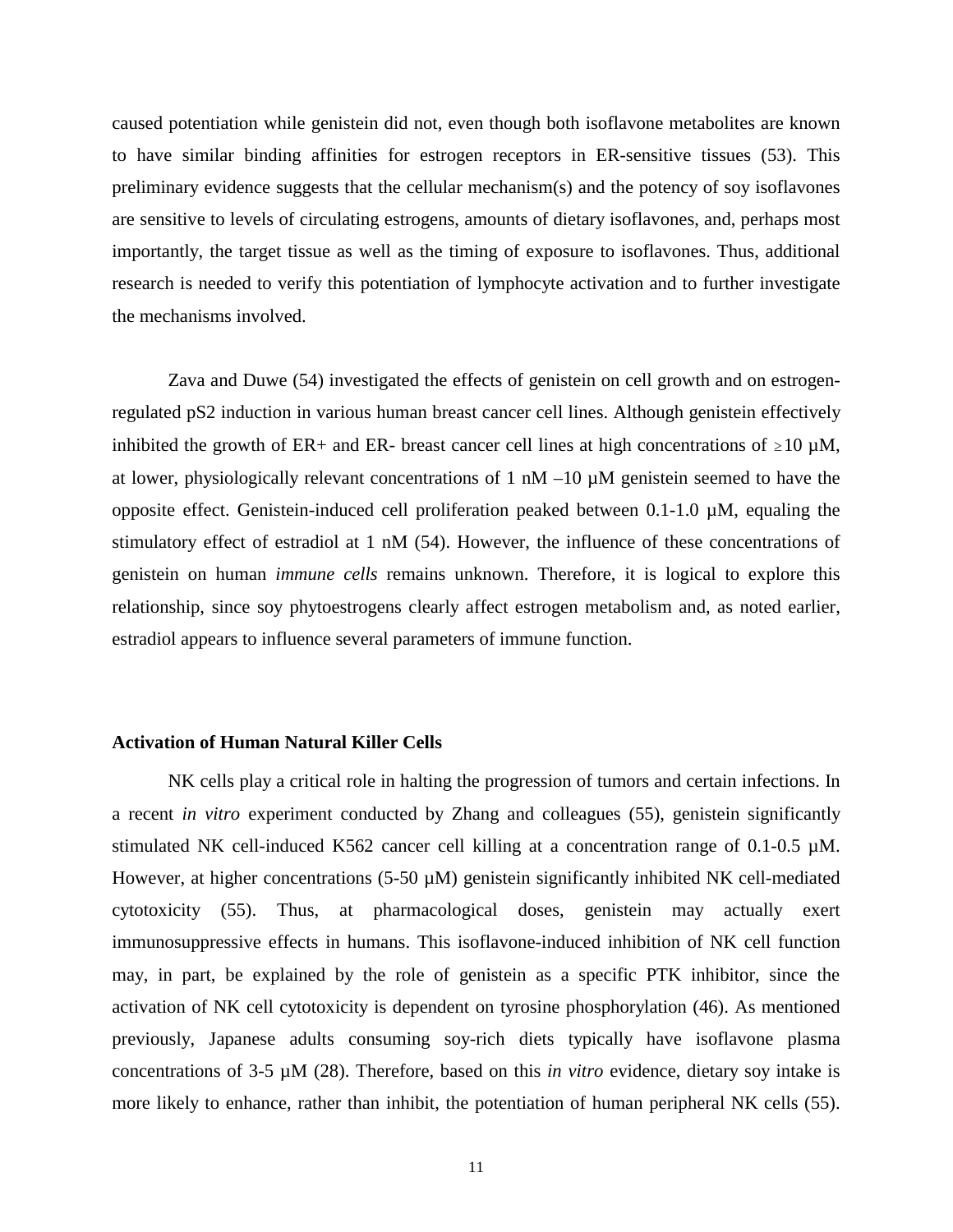Hence, the possibility that physiologically relevant concentrations of soy isoflavones may enhance immune function via the potentiation of NK cells warrants further investigation.

It is also possible that genistein may actually exert an effect directly on K562 cancer cells, either instead of or in addition to modulating the activity of NK cells. In fact, Baral et al. (56) examined the effects of the antiestrogen, tamoxifen, and estradiol at various concentrations  $(1 \text{ nM} - 1 \text{ µ})$  on YAC-1 murine lymphoma cell killing induced by splenic NK cells in female Fisher and Wistar-Furth rats. It was found that tamoxifen and estradiol enhanced target cell cytolysis at pharmacologic as well as physiologic concentrations (56). However, the estradiolmediated increase in sensitivity of target cells to lysis was negated by the simultaneous decrease in NK cell-induced target cell killing in the presence of this hormone (56). The authors proposed that the observed target cell sensitization to lysis may involve priming of the cell for apoptosis. Since both tamoxifen and estradiol enhanced target cell susceptibility to NK cell lysis, it seems plausible that the phytoestrogen genistein may also enhance target cell destruction by having a similar effect on these cells.

### **Potential Immunosuppressive Mechanisms**

In addition to the aforementioned inhibition of NK cell activity in the presence of high concentrations of genistein, recent evidence suggests that, in mice, this isoflavone may also suppress immune function via thymic atrophy and alterations in lymphocyte subpopulations (57). In ovariectomized female mice, injection of genistein (5 mg/d) for 21 d resulted in an 80% reduction of thymic weight, while injection of this isoflavone at a lower dose (2 mg/d) for 7 d led to a 70% decrease in thymic weight (57). In addition, the number of  $CD4^+$  and  $CD4^+CD8^+$  T cells decreased in genistein treated mice compared to the control animals (57). Results of another recent animal study suggest that genistein may hold potential as an immunosuppressive agent in recipients of organ transplants. When Lewis rats were fed soy isoflavone-enriched protein (containing 5 mg/g isoflavones) beginning 2 wk prior to cardiac transplantation, allograft rejection was significantly delayed compared to the control animals receiving casein as a protein source (58).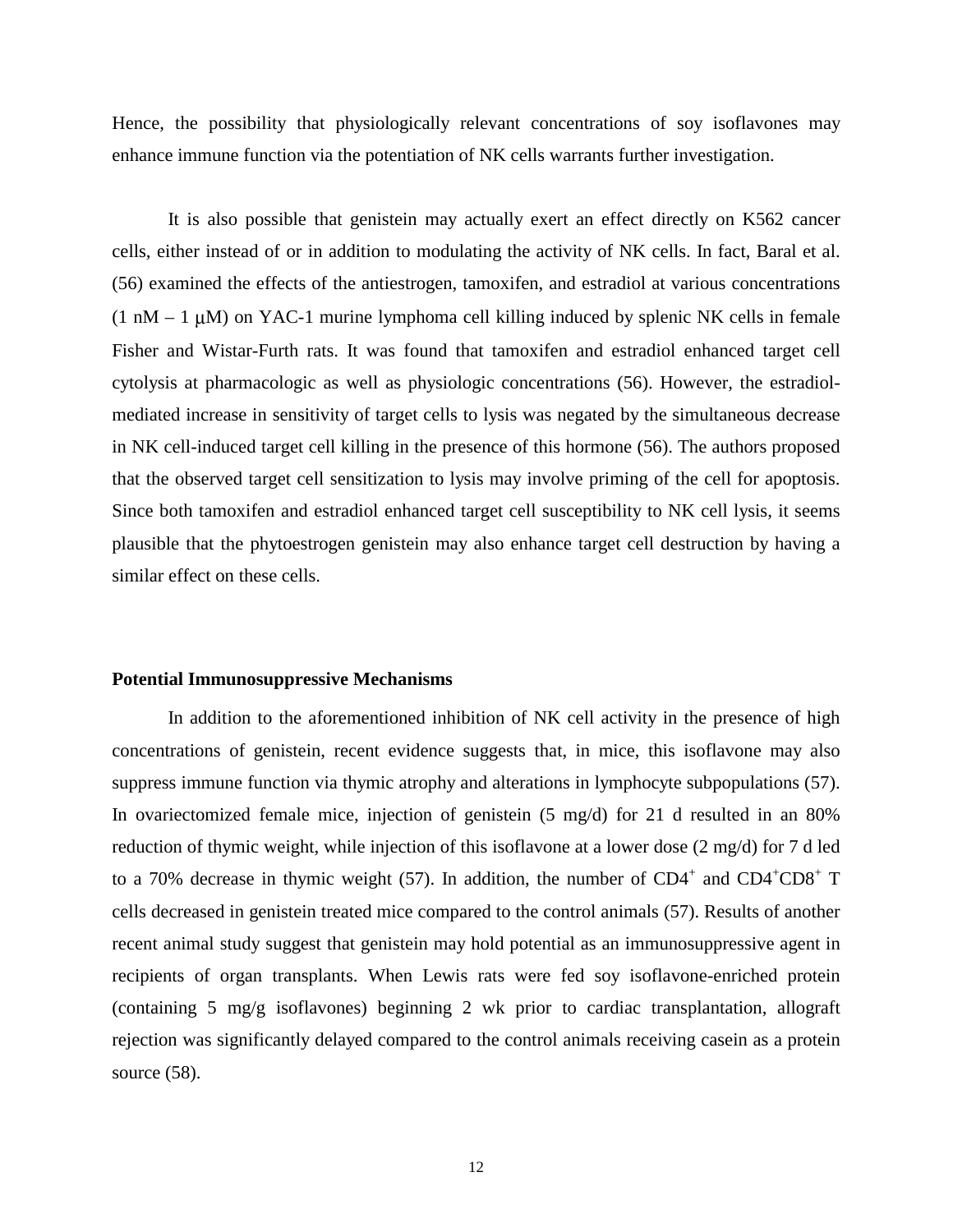The two former studies suggest that in the mouse and rat model, high concentrations of genistein may actually suppress the immune response. However, since isoflavones seem to exert a biphasic effect on immune cells depending on their concentrations, it is not clear how soy isoflavone supplementation at physiologically-attainable doses may influence indices of immunity. Furthermore, the nature and/or extent of isoflavone-induced modulation of immune function may be quite different in human subjects than in the animal models.

 In short, a growing body of evidence suggests that nutrition, immune function and carcinogenesis are closely connected. Soybeans are rich sources of the isoflavones, genistein and daidzein, which are considered to be phytoestrogens due to their ability to exert weak estrogenic activity. Since steroid hormones in part regulate the human immune system, phytoestrogens may alter human immunity by acting either as estrogen agonists or antagonists. In addition, soy isoflavones may modulate immune functions via ER-independent properties, such as their antioxidant, anti-inflammatory, antiproliferative, and differentiation-inducing abilities. Results from recent *in vitro* and animal studies suggests that high doses of genistein may actually suppress immunocompetence, as indicated by decreased NK cell activity in humans, thymic atrophy and altered lymphocyte distributions in mice, and delayed rejection of cardiac allografts in rats. Furthermore, both genistein and daidzein work in a dose-dependent manner, particularly as inhibitors of cell proliferation. Thus, their physiological impact, especially as phytoestrogens, may vary not only between males and females, but also between pre- and postmenopausal women. Establishing whether isoflavones affect immunity in aging adults is particularly relevant since compromised immune function has been observed in this population. Yet, to date no study has been conducted to measure the effect of soy isoflavones on parameters of human immune function.

 Based on the reviewed findings, the potential for soy isoflavones to modulate the human immune system warrants more in depth exploration. Thus, the objective of this investigation was to determine the effects of soy isoflavone consumption on the distribution of circulating lymphocytes and the activity of NK cells in postmenopausal women. To our knowledge, this study was the first *in vivo* study to examine the effects of soy supplementation on cell-mediated immunity in this population sector.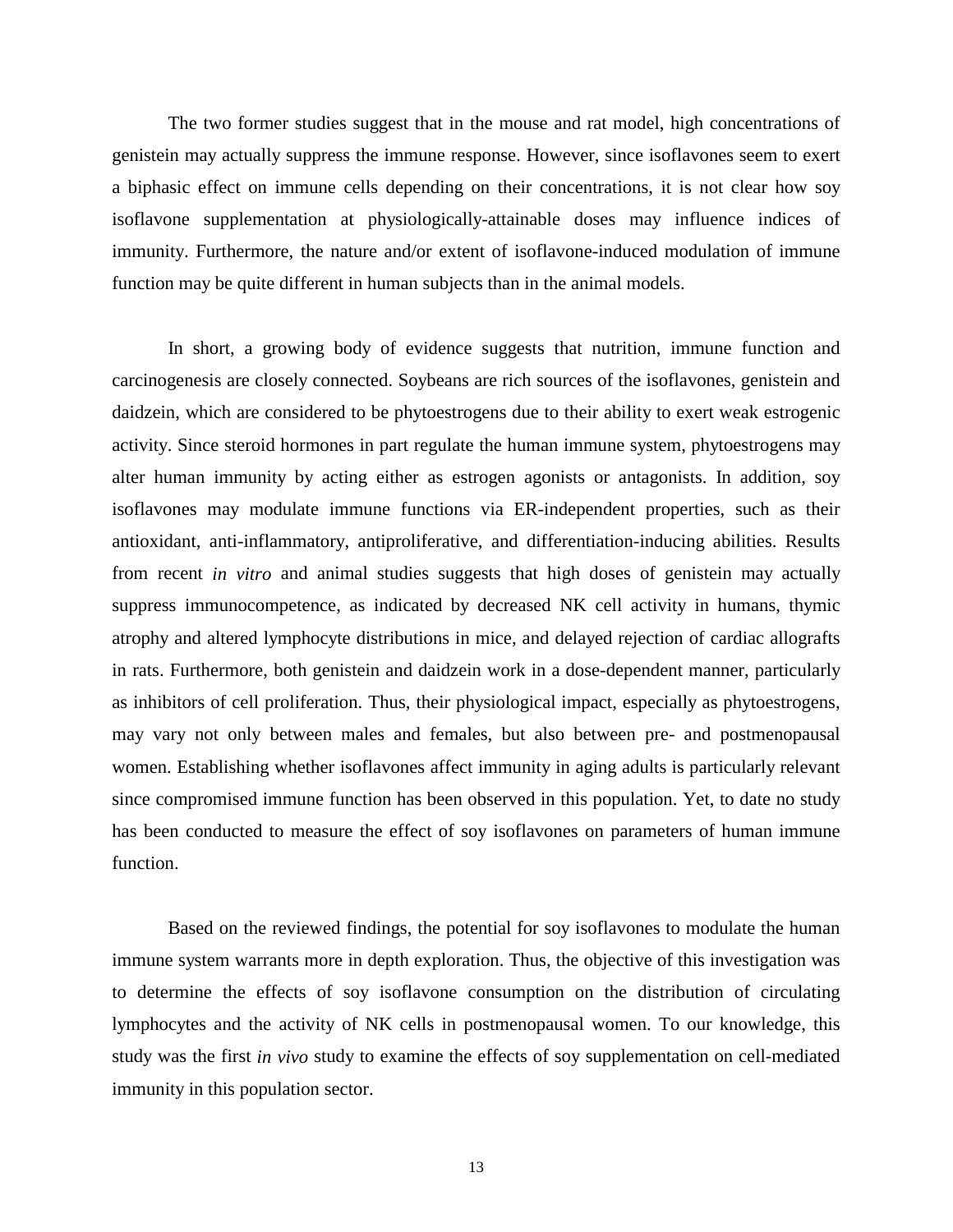## **Chapter 3: Manuscript**

## **Soy Isoflavone Supplementation Does Not Alter Immune Parameters in Postmenopausal Women**

## **Abstract**

A growing body of evidence has demonstrated that soy isoflavone consumption may protect against the development of various chronic diseases. This protection could be linked to isoflavone-induced alterations in immune function. However, recent *in vitro* and animal studies suggest that soy isoflavones may either enhance or suppress immunocompetence, depending upon the isoflavone concentration, target tissue, and a number of other factors. To date, no study has investigated the effect of dietary soy isoflavone supplementation on immune parameters *in humans*. Establishing whether isoflavones affect immunity in aging adults is particularly relevant since compromised immune function has been observed in this population. Therefore, the purpose of this double-blind, placebo-controlled, 4 wk intervention trial was to investigate whether supplementation with soy isoflavones alters indices of immune function. Healthy postmenopausal women (50-69 y), who were not on hormone replacement therapy, were randomly divided into 2 treatment groups. The supplemented group (n=9) consumed soy isoflavone tablets (100 mg/d) for 4 wk, while the control group  $(n=9)$  received placebo tablets. Fasting blood samples were drawn at baseline and on d 28 to assess circulating lymphocyte distribution, lymphocyte proliferation, cytokine production, and NK cell cytotoxicity. In addition, plasma concentrations of genistein and daidzein were quantified at baseline and at the end of the intervention period. Despite high individual variability among subjects, there was a significant increase  $(p<0.005)$  in plasma genistein concentration in the supplemented group. However, all assessed immune parameters remained unchanged after supplementation and did not differ between the 2 treatment groups. In conclusion, this study suggests that short-term soy isoflavone supplementation at physiologically attainable concentrations does not alter the aforementioned immune parameters in healthy postmenopausal women.

**Keywords:** Isoflavones, genistein, daidzein, postmenopausal, lymphocytes, natural killer cells **Abbreviations:** Con A, Concavalin A; IFNγ, interferon-γ; IL-2, interleukin-2; NK, natural killer; PBS, phosphate buffered saline; PTK, protein-tyrosine kinase.

**Running Title:** Isoflavones and Human Immune Function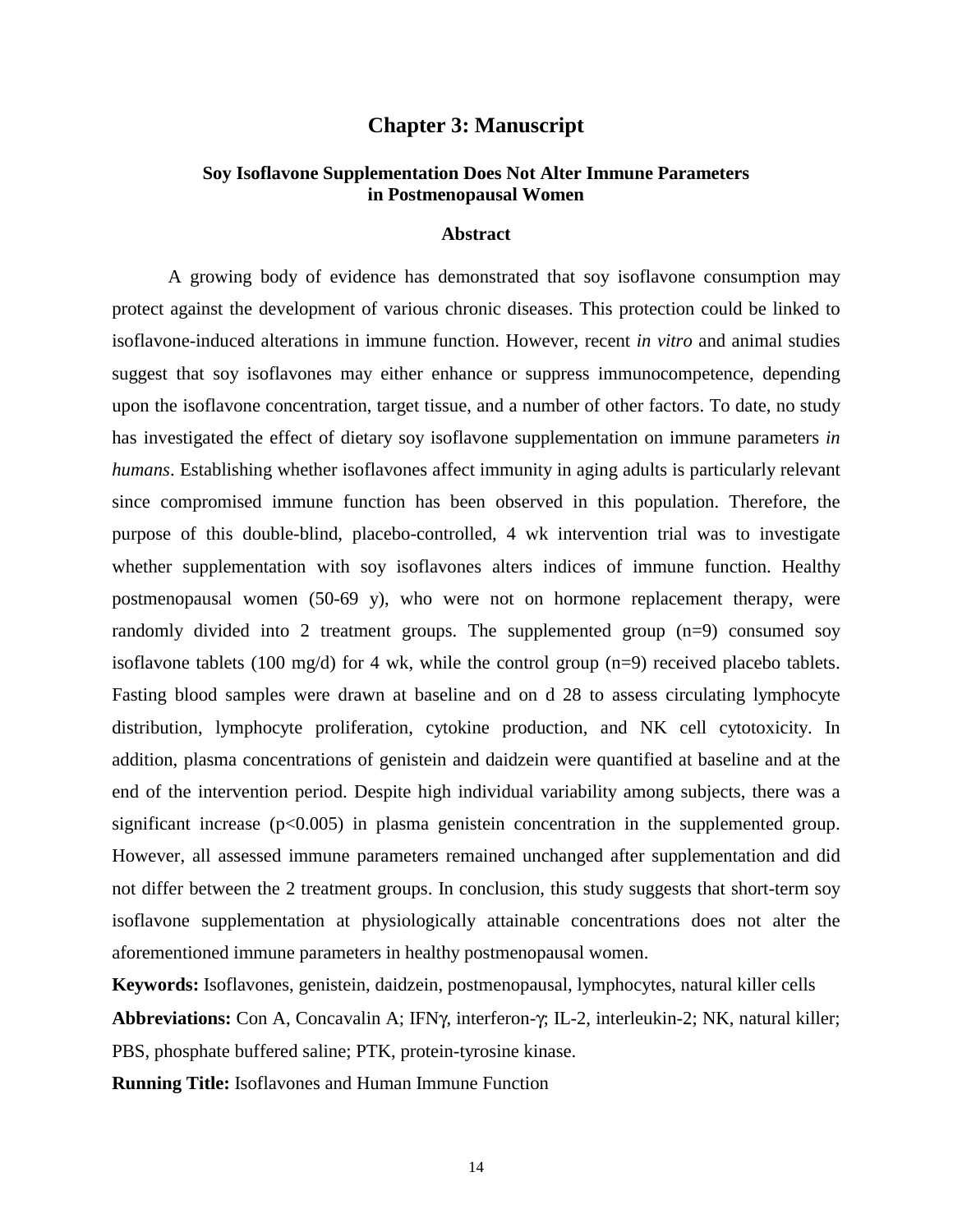### **Introduction**

It is well documented that immune function declines in aging. For example, during aging both males and postmenopausal females show declines in anti-viral responses (1). Also, aging has been associated with reduced lymphocyte proliferation (2) and high levels of proinflammatory cytokines (3). In an effort to counteract the negative consequences of aging**,**  nutritionists have investigated the effects of specific dietary components on various aspects of immunity. For example, vitamin E supplementation has been found to enhance cell-mediated immunity in healthy elderly populations (4). Continued investigation of the impact dietary constituents have on immune function, especially in aging individuals, is important.

Epidemiological data have suggested that consumption of soy foods, rich in the phytoestrogens genistein and daidzein, may have significant health benefits (5). Soy consumption has been associated with a decreased risk of cardiovascular disease (6), and may be beneficial in preventing the bone loss that leads to osteoporosis (7). Women also consume soy isoflavones to alleviate symptoms related to menopause (8). In addition to having weak estrogenic and antiestrogenic activities, isoflavones also possess characteristics such as antioxidant, antiproliferative, anti-inflammatory and differentiation-inducing abilities that may modulate immunity (9).

To date, limited studies have investigated the relationship between soy isoflavone consumption and immune function. However, data do exist suggesting isoflavones may either act to stimulate or suppress immunity depending on the dose and route of administration. In an *in vitro* study conducted by Wang et al. (10), daidzein at concentrations of 0.01-10  $\mu$ M significantly increased lymphocyte proliferation as well as secretion of the cytokines IL-2 and IL-3 by murine splenocytes in response to Con A and lipopolysaccharide (LPS) stimulation. At similar concentrations, genistein alone did not have any immunostimulatory action (10). Since both isoflavones have similar estrogen receptor-binding affinities in estrogen responsive tissues (10), the findings of this study suggest that an estrogen-dependent mechanism might not be involved in the stimulatory activity of these isoflavones on lymphocyte proliferation and cytokine production. Furthermore, since a combination of genistein  $(1 \mu M)$  and daidzein  $(0.01 \mu M)$  had a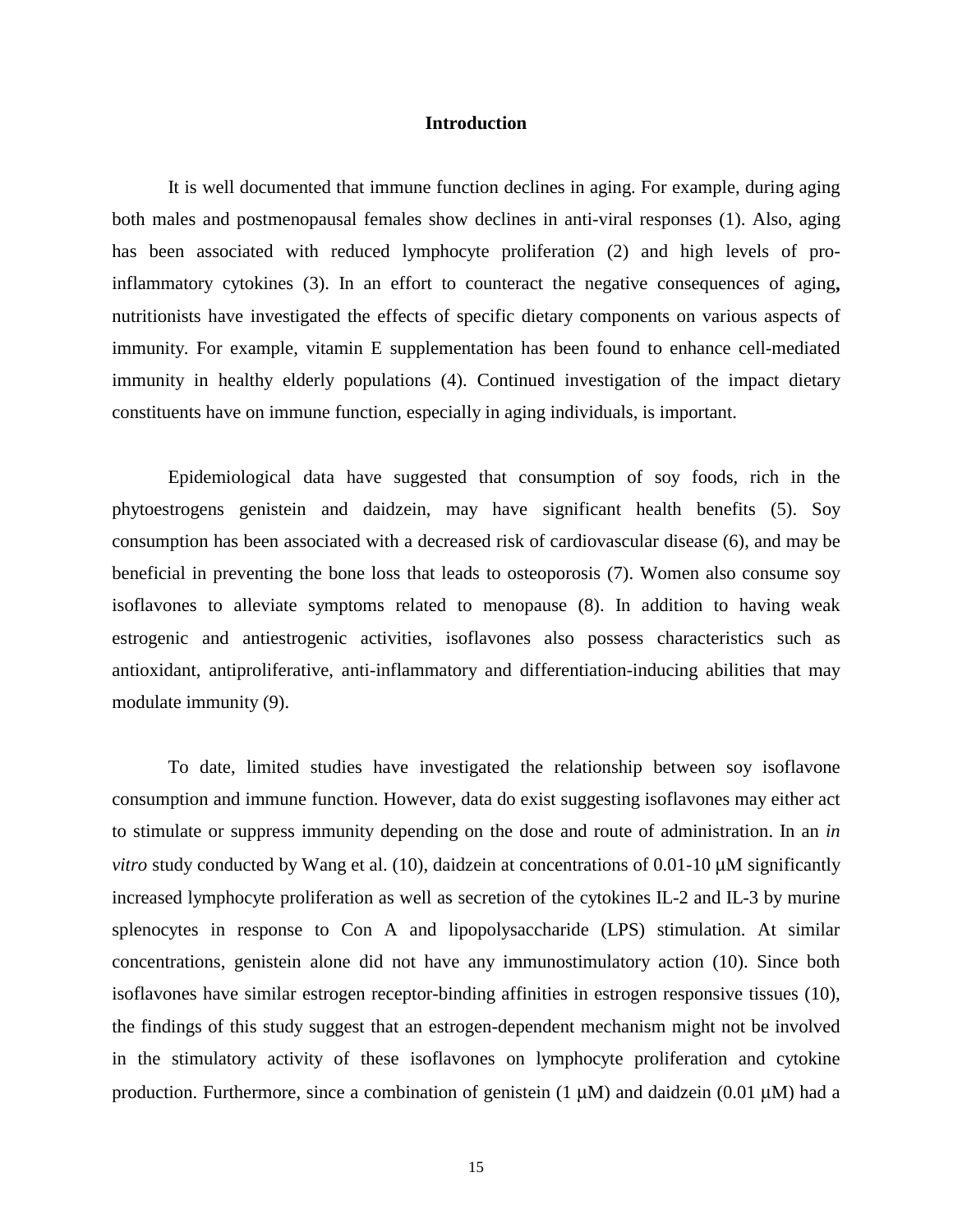greater effect on murine splenocyte cultures than daidzein alone, more than one isoflavonemediated mechanism might be involved (10). Another *in vitro* investigation showed that, genistein significantly stimulated natural killer (NK) cell-induced K562 cancer cell killing at a concentrations range of 0.1-0.5  $\mu$ M (11). However, at higher doses (5-50  $\mu$ M) genistein significantly inhibited NK cell-mediated cytotoxicity. Thus, genistein may act as a potential immunosuppressive agent at pharmacological concentrations. Since activation of NK cells is in part dependent on tyrosine phosphorylation (12), genistein, a known protein tyrosine kinase (PTK) inhibitor (13), may suppress NK cell activity via this mechanism. In addition, a recent study investigating the immunosuppressive action of isoflavones reported a decrease in total number of thymocytes as well as proportions of  $CD4^+$  and  $CD4^+$   $CD8^+$  cells in genistein-injected (5mg/d) ovariectomized female mice (14). Data from O'Connor and colleagues (15) demonstrated that administration of a diet containing high doses of soy isoflavones (5mg/g isoflavones) may act as an immunosuppressive agent to delay rejection of rat cardiac allografts. These conflicting observations regarding the immunomodulatory effect of soy isoflavones may be due to the fact that the mechanistic actions of isoflavones are highly sensitive to the amount, duration and route of administration of isoflavones.

Further justifying the need for determining the effect of isoflavone supplementation on immune function is a recent report of the synthetic isoflavone derivative, ipriflavone (16). In this study, a significant number of postmenopausal women consuming 600 mg ipriflavone/d (the equivalent of 60 mg isoflavones/d) for 12 mo were observed to have lymphocytopenia within 6 mo of treatment. This decrease in average lymphocyte numbers returned to normal within 24 mo in 81% of the patients, while the remaining 19% were followed up until the counts returned to normal. Thus, results from this trial further emphasize the need to clarify the role between isoflavone supplementation and immune function.

In October 1999, the US Food and Drug Administration authorized a new health claim suggesting that 25 g/d of soy protein can reduce coronary heart disease (17). Soy products and soy tablets may already be widely consumed by postmenopausal women for the prevention of some cancers, heart disease and osteoporosis as well as alleviation of menopausal symptoms. In fact, according to the 2001 Soy Food Guide, soy food sales in the United States have increased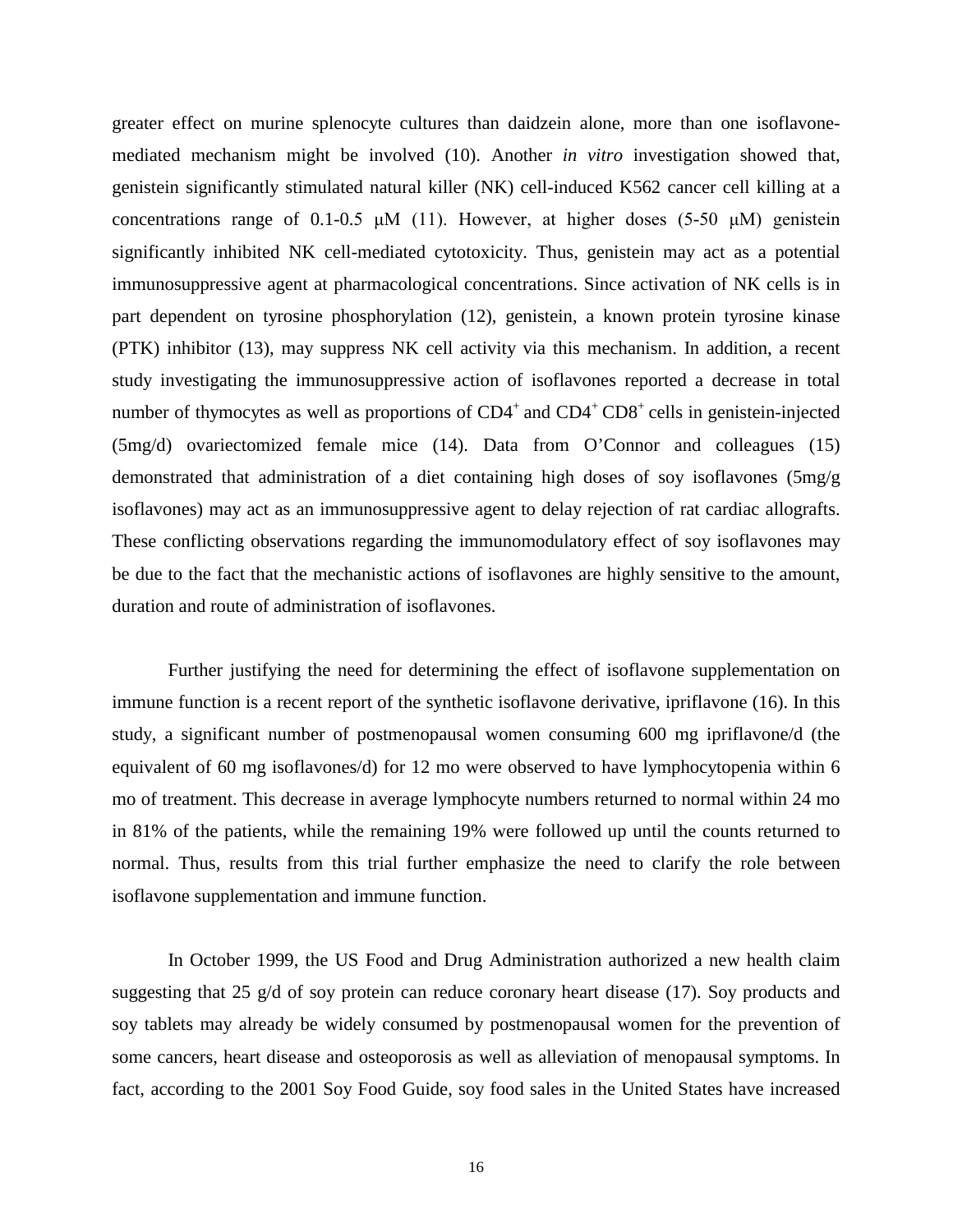dramatically from \$2 million to just over \$2 billion during the past two decades (18). Thus, it is important to clarify the role of soy consumption with respect to immune function in this population. However, virtually no human data on the relationship between soy consumption and immune response are available. Therefore, the objective of this *in vivo* study was to determine the effects of dietary soy isoflavone supplementation on lymphocyte distribution and proliferation, cytokine production and NK cell cytotoxicity in healthy postmenopausal women.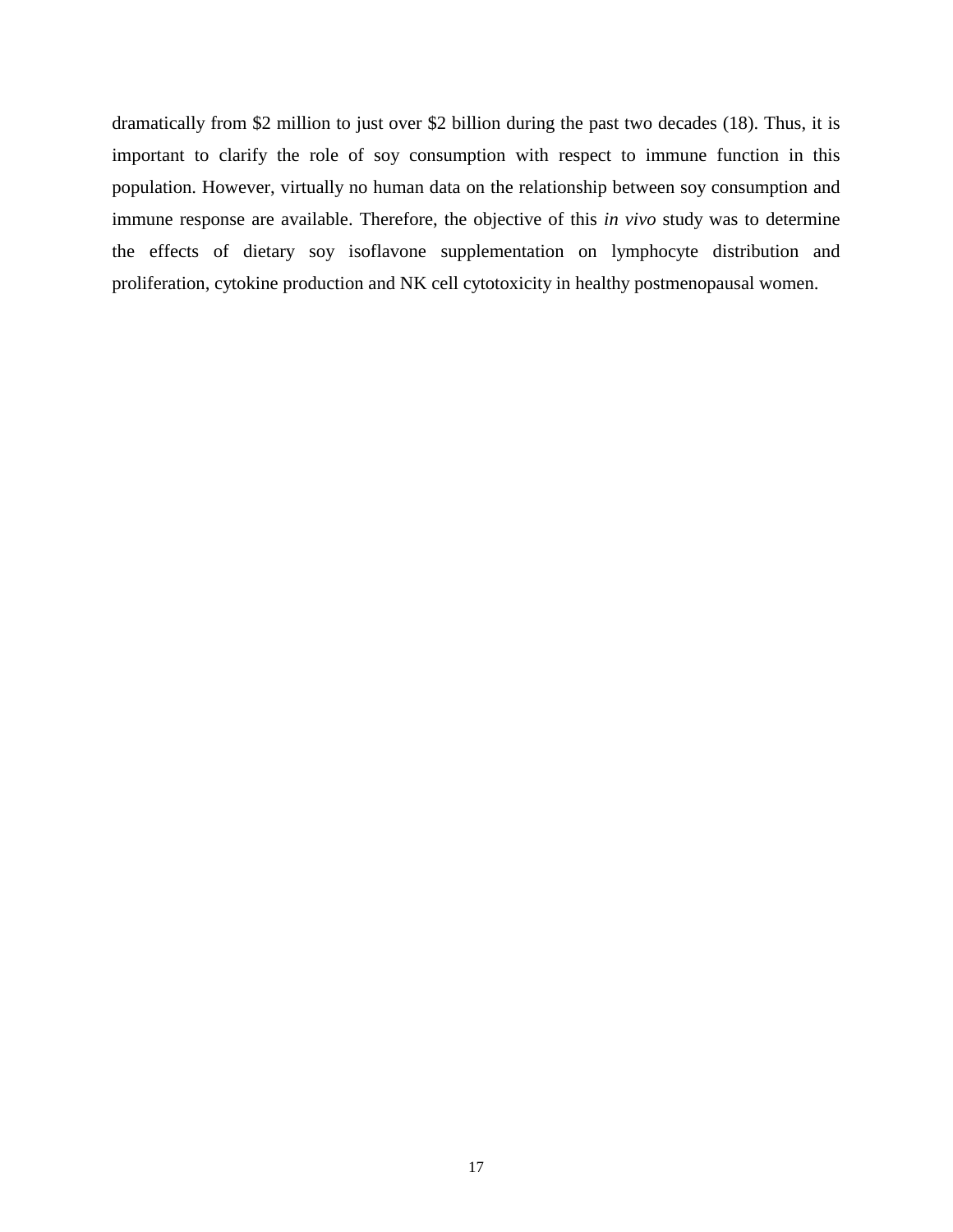## **Materials and Methods**

## **Subjects**

Postmenopausal women aged 50-69 y were recruited to participate in this study. Exclusion criteria for selection included unusual dietary habits, regular consumption of soy-rich foods; high alcohol consumption; last menstrual cycle less than two years ago; history of disease; estrogen replacement therapy; use of any tobacco products and use of drugs, dietary- and/or herbal supplementation known to influence immune function. All subjects were free-living and maintained their normal dietary habits and physical activities. Approval for the use of human subjects was granted from the Virginia Tech Institutional Review Board and all subjects provided informed consent.

## **Experimental Design**

In this double-blind, placebo-controlled intervention trial, all subjects were randomly assigned to one of two treatment groups. The experimental group (n=9) consumed two-50 mg soy isoflavone tablets/d (NovaSoy, Archer Daniels Midland, Decatur, IL) for 28 d, while the control group (n=9) received similar looking placebo tablets. The isoflavone tablets provided a total of 55-60 mg/d of isoflavone aglycones, which is representative of the amount typically consumed in Asian societies (19,20). To monitor compliance, subjects initialed a calendar each day following ingestion of the tablets and they were contacted by phone during the study. In addition, all participants completed 3-day dietary intake records twice during the intervention period to confirm usual dietary habits.

 Fasting blood samples (24 ml) were collected from each subject on d 1 (pre) and d 28 (post) of the trial and used for determination of plasma isoflavone concentration, distribution of circulating lymphocytes, lymphocyte proliferation in response to mitogen, cytokine production by stimulated lymphocytes and NK cell cytotoxicity.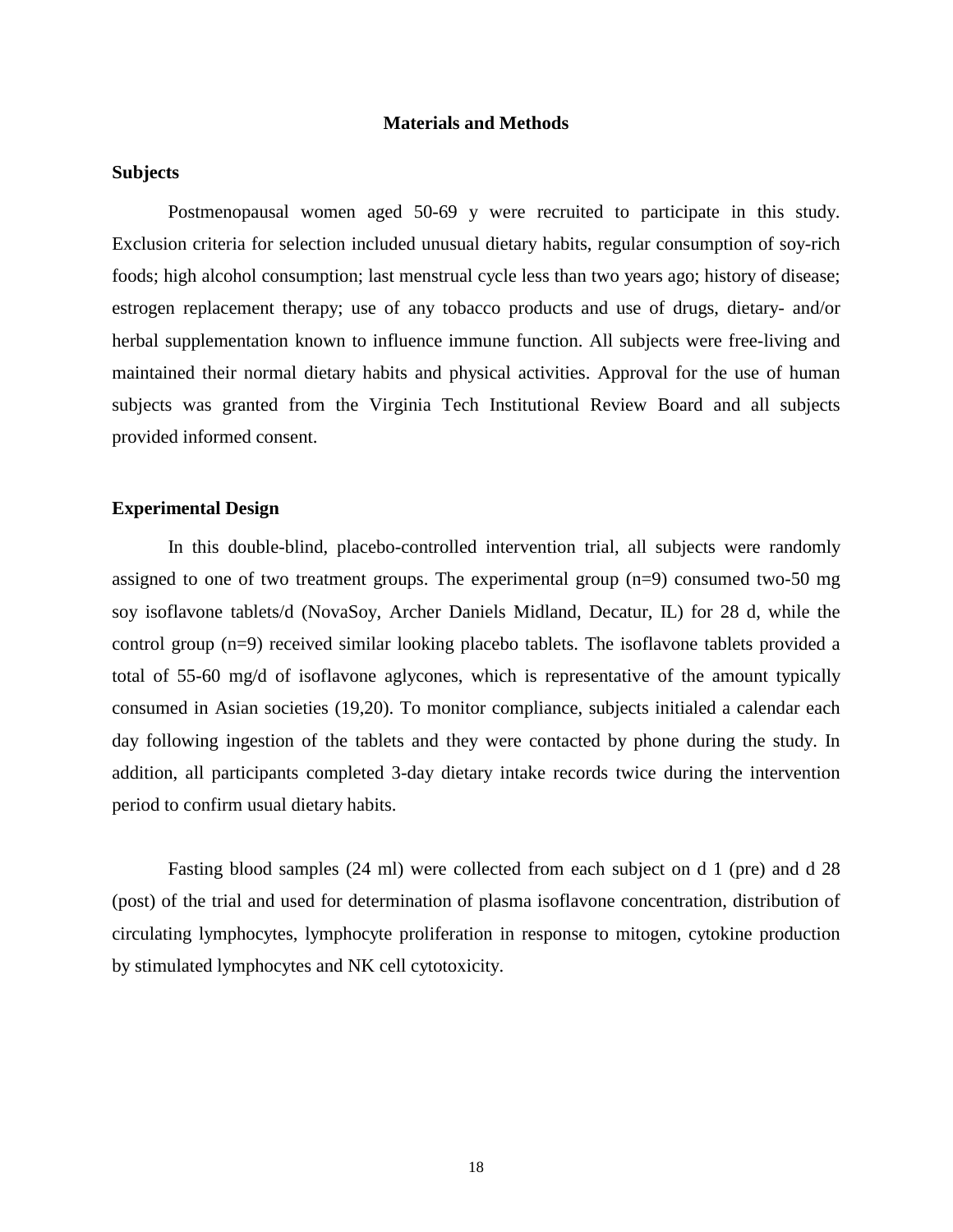#### **Determination of Isoflavone Concentration in Plasma**

High Performance Liquid Chromatography (HPLC) was used for the determination of the soy isoflavones, daidzein and genistein in plasma according to the method of Xu et al. (21). Plasma (500 µl) was diluted in 10 ml of 80% methanol and centrifuged at 3000 x G for 10 min at 10°C. After the methanol supernatant was poured off, the plasma residue was resuspended two additional times in 5 ml methanol and vortexed and centrifuged as above. The combined methanol extracts were evaporated and then dissolved in 5 ml of 1 M sodium acetate. Glucuronidase/sulfatase (50 µl H2 Type, Sigma G0876) was added and samples were incubated overnight at 37°C. The isoflavones from this prepared hydrolysate were extracted on a C18 SPE reverse phase column (Fisher Scientific, Pittsburgh, PA) and then separated on a C18 250 x 4.6 mm column (Luna, Phenomenex, Torrance, CA), with 15% HPLC-grade methanol in HPLC grade water as the mobile phase. All samples were run in duplicates and fluorescein prepared in 80 % methanol was used as the internal standard. A standard curve was prepared using a series of genistein standards (200, 500, 1000 and 1200 ng) dissolved in 80% HPLC methanol and assayed to quantify the isoflavones.

#### **Determination of Lymphocyte Distribution**

Fluorescein isothiocyanate (FITC)-labeled mouse anti-human CD4 (clone SK3, T-helper cells), FITC-labeled mouse anti-human CD3 (clone SK7, pan-T cells), phycoerythrin (PE) labeled mouse anti-human CD8 (clone SK1, T-cytotoxic cells), PE-labeled mouse anti-human CD19 (clone 4G7, pan-B cells) and PE-labeled mouse anti-human CD16+CD56 (clones B73.1 and MY31, NK cells) monoclonal antibodies (mAb) were used to label lymphocytes in 100 µl whole lysed blood (Becton Dickinson, San Jose, CA). Cells were double-stained with CD4 and CD8, CD3 and CD19, and CD3 and CD16+CD56 mAbs in duplicate. CD-Check Plus (Becton Dickinson) was used as a control. Cells were resuspended in 0.5 ml of 1.0% paraformaldehyde and stored at  $4^{\circ}$ C until analysis the next morning. A total of 10,000 cells/sample was analyzed using an Epics XL flow cytometer (coulter Electronics, Hialeah, FL) at the Virginia Tech Flow Cytometry Lab. Lymphocyte populations were assessed by forward and side light scatter and subsequent analyses were made by gating this population. Results generated from this analysis were expressed as percentages of gated lymphocytes staining positively for each antibody.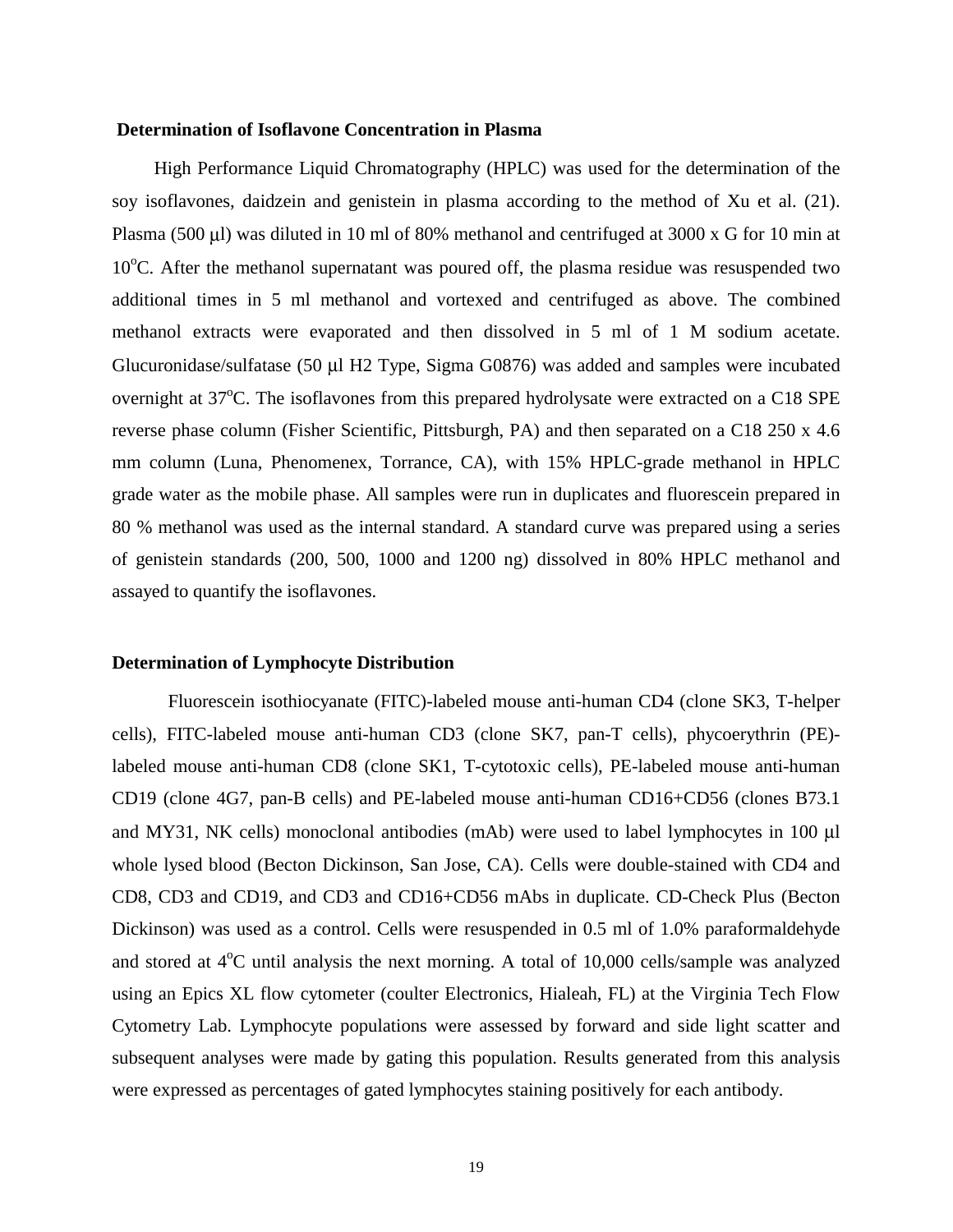## **Lymphocyte Isolation**

Peripheral blood mononuclear cells were isolated using the double density Ficoll separation method (22). Heparinized blood (16 ml) from each subject was drawn into Vacutainer BD tubes containing Ficoll Paque reagent (BD Pharmingen, San Diego, CA). After centrifugation for 30 min, the lymphocytes were removed from the interface, washed twice with sterile PBS and resuspended in complete media (RPMI supplemented with 2 mM glutamine, 100 µg/ml Penicillin and 100 units/ml Streptomycin). An aliquot of the cell suspension was counted using a hemocytometer in the presence of Tryphan Blue dye and the isolated lymphocytes were used for proliferation, cytokine and natural killer cell cytotoxicity assays.

## **Lymphocyte Proliferation**

The ability of isolated lymphocytes to proliferate in response to the T-cell mitogen, Concanavalin A (Con A) was measured using the  ${}^{3}H$ -thymidine incorporation assay. Briefly, isolated lymphocytes from each subject were seeded into 96-well plates  $(1x10^6 \text{ cells per well})$  in complete media plus 10% autologous serum and incubated with 0, 2.5 or 5.0 µl/ml Con A . Following incubation at 37<sup>o</sup>C and 5% CO<sub>2</sub> for 68 h, 20 µl of <sup>3</sup>H-thymidine (50 µCi/ml) were added to the cells and incubated for an additional  $4 h$  at  $37^{\circ}$ C. Cells were collected onto a glass fibre filter using a cell harvester (Skatron, Sterling, VA) and the incorporated radioactivity was measured using a liquid scintillation counter (Beckman LCS 6500). The results were obtained as counts per minute (cpm) and the effect of soy isoflavones on lymphocyte function was reported as the stimulation index calculated as the average counts per minute (cpm) of mitogen stimulated cultures minus the cpm of cultures without mitogen (baseline cpm) divided by the baseline cpm.

### **Analysis of IL-2, and IFN** γ **Protein Expression**

Interleukin-2 (IL-2) and interferon-γ (IFNγ) production in response to Con A stimulation was measured in cell culture supernatant. Isolated lymphocytes  $(7.5x10^5 \text{ cells/well})$  were seeded into 24 well plates in complete medium plus 10% autologous serum containing 0 or 10 µg/ml Con A. Following incubation at  $37^{\circ}$ C for 48 h, cell free supernatants were stored at  $-80^{\circ}$ C until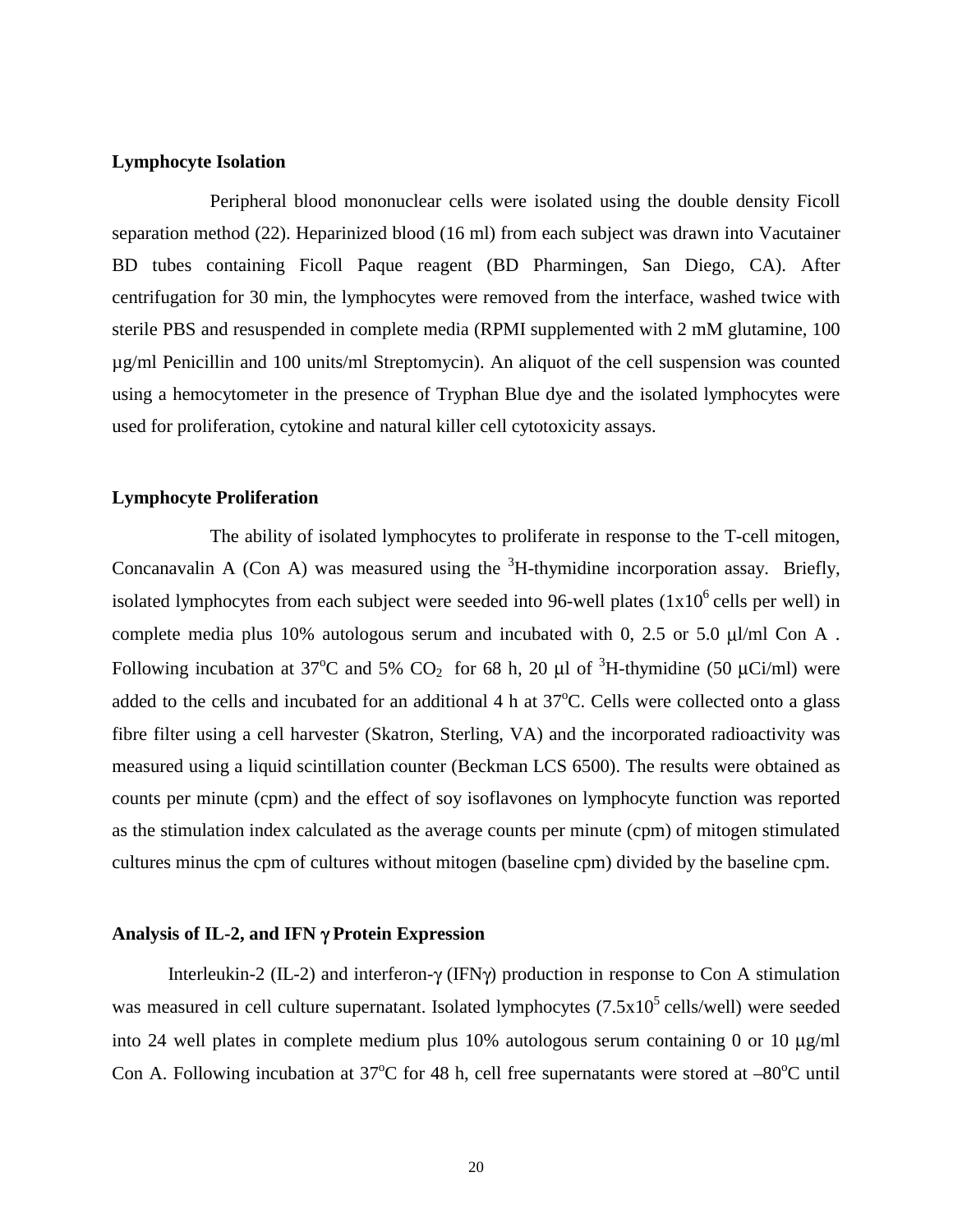assayed. Enzyme linked immunosorbent assay (ELISA) analysis (OptEIA, PharMingen, San Diego, CA) was used to assess cytokine protein concentration in cell culture supernatant.

### **Natural Killer Cell-Mediated Cytotoxicity**

NK cell-mediated cytotoxocity was determined according to the procedure of Korzeniewski and Callewaert (23) using the CytoTox 96 Kit (Promega Corporation, Madison, WI). K562 (target) cells (American Type Culture Collection, Manassas, VA) were maintained in Iscove's medium prepared with 10% FBS, 4 mM glutamine, 100 µg/ml Penicillin and 100 units/ml Streptomycin. Effector-to-target cell ratios were adjusted to 12.5:1 (2.5 x  $10^5$ :2 x  $10^4$ ) and 25:1 (5 x  $10^5$ :2 x  $10^4$ ) and plated in quadruplicate in 96-well, NUNC v-bottom culture plates (Fisher Scientific) containing effector cells  $(2.5 \times 10^5 \text{ and } 5 \times 10^5)$  and target cells  $(2 \times 10^4)$ . Following incubation for 6 h at  $37^{\circ}$ C in a humidified  $CO_2$  incubator, lactate dehydrogenase (LDH) release by lysed target cells was measured spectrophotometrically at 490 nm using a Ceres 900 microtiter plate reader (Bio-Tek Instrument, Inc., Winooski, VT). Percent cytotoxicity was calculated using the mean for each quadruplicate in the following equation:  $[(E - LS - TS) /$  $(TM - TS)$ ] x 100, where  $E =$  experimental wells,  $LS =$  lymphocyte spontaneous LDH release,  $TS = target$  spontaneous LDH release, and  $TM = target$  maximum LDH release.

#### **Statistical Analysis**

Statistical analyses were performed in collaboration with the Statistical Consulting Center at Virginia Tech. Changes in the immune parameters measured were statistically analyzed between the two treatment groups and over time using a repeated measure ANOVA (Sigma Stat, SPSS Inc., Chicago, IL). Mean differences were considered to be significant at  $p<0.05$ . All data are expressed as means ± SEM.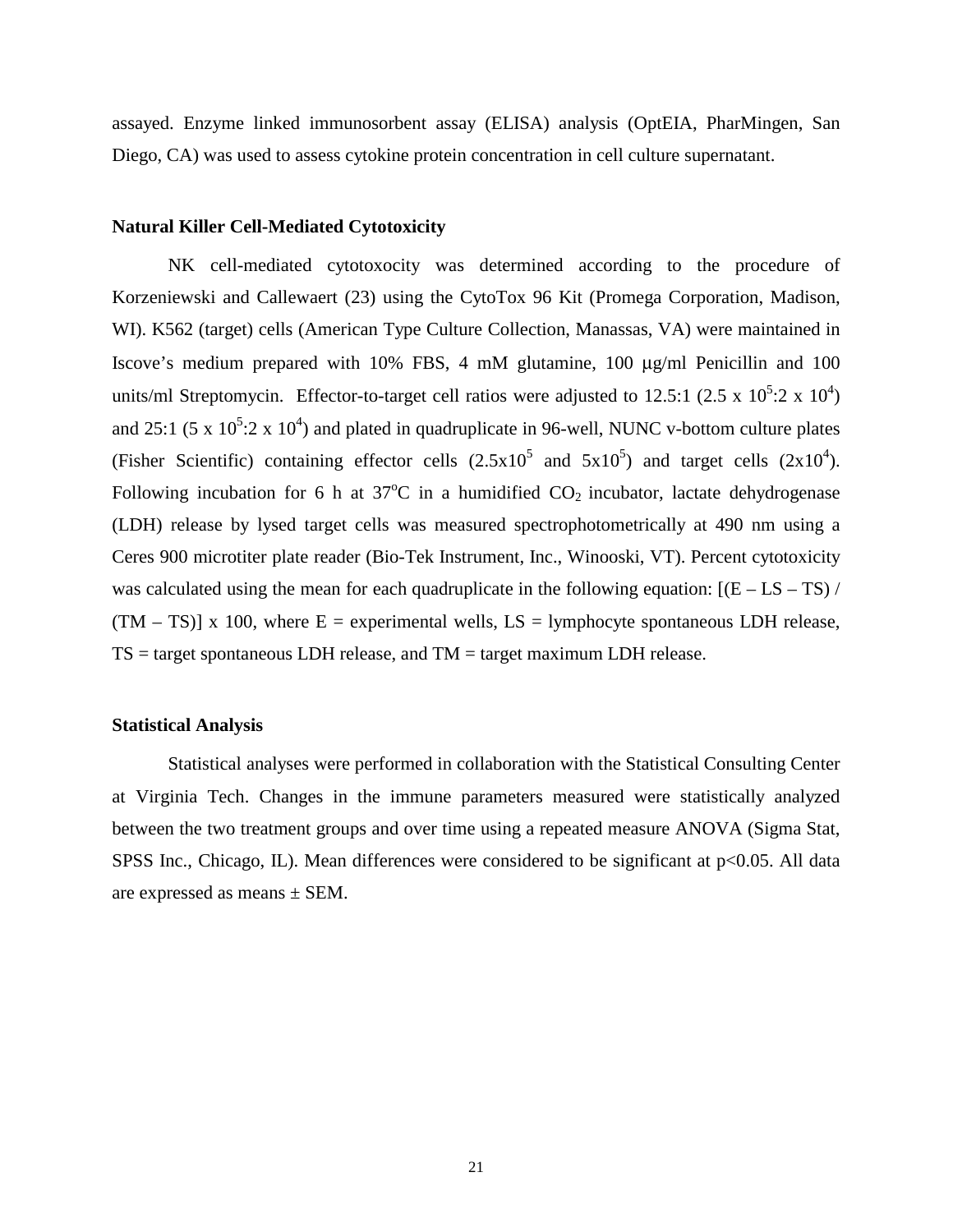#### **Results**

## **Subjects**

Participant information is given in the Table 1. All female subjects recruited for this study were Caucasian, age 50-69 y. Mean ages for the Suppl group (59.0  $\pm$  1.7 y) and the Ctrl group (57.1  $\pm$  2.0 y) were similar (Table 3.1). All participants were considered healthy and had been postmenopausal for  $\geq 2$  years.

According to the 3-day dietary records, all 18 subjects avoided eating any products containing soy isoflavones. Subject compliance was high, as reflected by the biochemical assessment of plasma isoflavone concentrations as well as the initialed calendars and phone interviews. The plasma concentration of the primary soy isoflavone, genistein, was significantly  $(p<0.005)$  higher in the supplemented group compared to the control group after 28 d of soy treatment (Table 3.1). None of the women who participated in the study reported any adverse effects from the soy isoflavone supplementation.

| Age $(y)$                                   | N | Age $(y)$        | Years         | Plasma<br>Menopausal Genistein $(nmol/L)^{\dagger}$ Daidzein $(nmol/L)^{\dagger}$ | Plasma |
|---------------------------------------------|---|------------------|---------------|-----------------------------------------------------------------------------------|--------|
| Control                                     |   | 9 $57.1 \pm 2.0$ | $6.6 \pm 2.7$ | ND.                                                                               | ND.    |
| Supplemented 9 $59.0 \pm 1.7$ $7.1 \pm 2.1$ |   |                  |               | $402.4 \pm 121.0*$                                                                | ND.    |

**Table 3.1: Subject Characteristics**

Values are expressed as means  $\pm$  SEM. ND= none detected

<sup> $\dagger$ </sup> N=8 for plasma isoflavone concentration data.

\*Values are significantly different between the control group and supplemented group at p<0.005.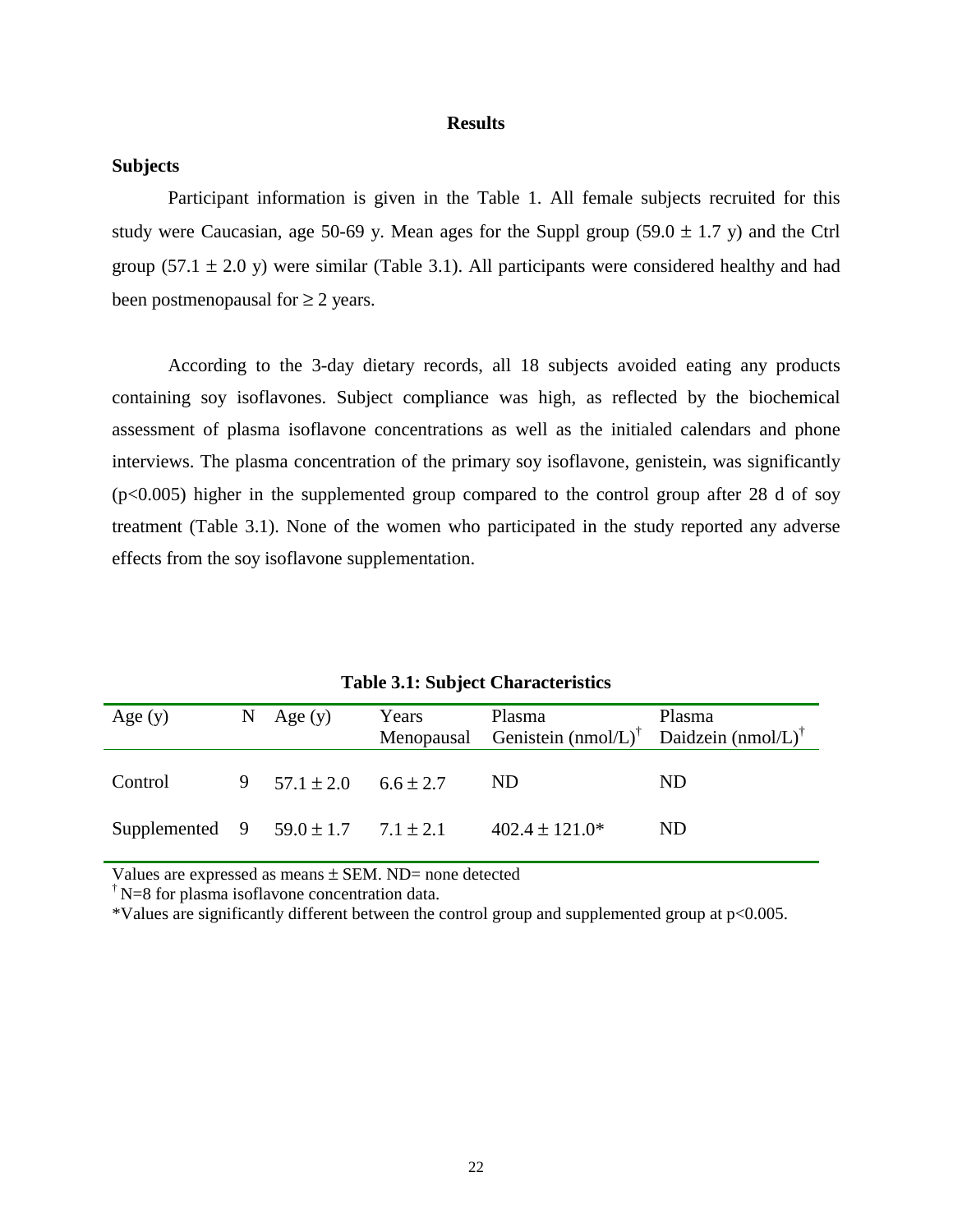## **Peripheral Lymphocyte Distribution**

Flow cytometric analyses showed that 4 wk dietary soy isoflavone supplementation had no significant effect on peripheral lymphocyte composition. These data are shown in Table 3.2 and Figures 3.1-3.3. Circulating lymphocyte subpopulations were similar between the two groups at baseline and did not change significantly in response to the isoflavone treatment. Mean percentages for all measured lymphocyte subpopulations fell within normal ranges for healthy adult females.

**Table 3.2:** Distribution of circulating lymphocyte subpopulations expressed as percentages of total gated lymphocytes at baseline (pre) and after 4 wk (post) supplementation with placebo (Ctrl) or 100 mg/d soy isoflavone tablets (Suppl).

| Cell Type               | Ctrl Pre $(\% )$ | Ctrl Post $(\% )$ | Suppl Pre $(\%)$ | Suppl Post $(\%)$ |
|-------------------------|------------------|-------------------|------------------|-------------------|
| $CD3^+CD4^+$            | $43.4 \pm 2.4$   | $44.9 \pm 2.4$    | $43.8 \pm 1.8$   | $49.0 \pm 4.3$    |
| $CD3^+CD8^+$            | $26.2 \pm 1.9$   | $24.1 \pm 1.8$    | $25.0 \pm 2.3$   | $24.7 \pm 2.1$    |
| $CD3^+$                 | $64.5 \pm 2.6$   | $65.0 \pm 2.6$    | $68.3 \pm 2.8$   | $65.8 \pm 3.1$    |
| $CD19+$                 | $10.8 \pm 1.1$   | $10.5 \pm 1.1$    | $9.3 \pm 1.0$    | $9.1 \pm 1.0$     |
| $CD16^+CD56^+$          | $12.7 \pm 2.1$   | $11.4 \pm 1.8$    | $10.3 \pm 1.8$   | $10.6 \pm 2.2$    |
| $CD3^+CD4^+/CD3^+CD8^+$ | $1.7 \pm 0.2$    | $1.9 \pm 0.2$     | $1.9 \pm 0.2$    | $2.1 \pm 0.3$     |
| $CD3^+/CD19^+$          | $6.8 \pm 2.6$    | $7.4 \pm 2.6$     | $8.4 \pm 2.8$    | $8.6 \pm 3.0$     |

Values are means  $\pm$  SEM, p $>0.05$  between groups and time.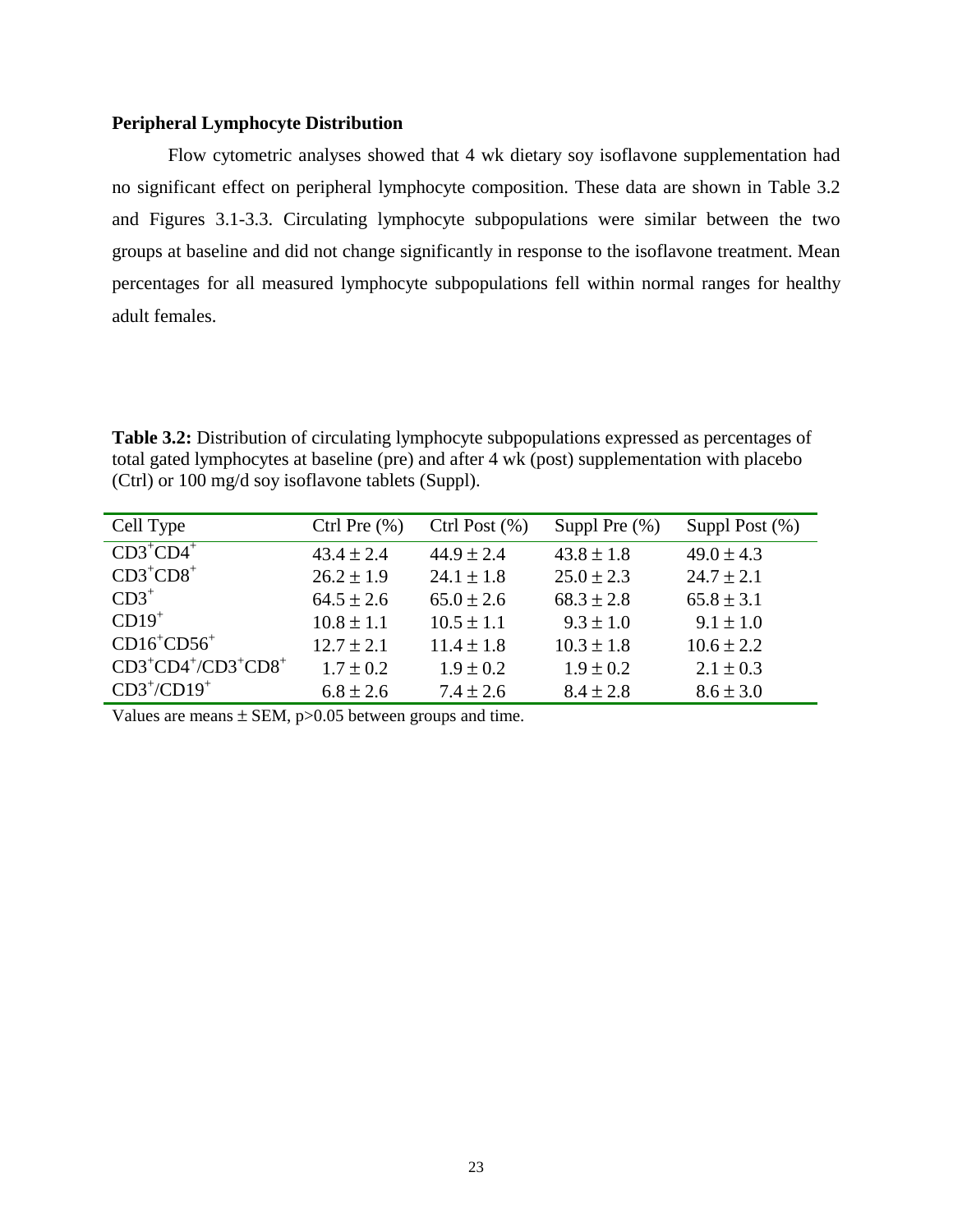

Figure 3.1: Distribution of CD4<sup>+</sup> (T-helper) and CD8<sup>+</sup> (T-cytotoxic) cells expressed as percentages of total gated circulating lymphocytes at baseline (pre) and after 4 wk (post) supplementation with placebo (Ctrl; n=7) or 100 mg/d soy isoflavone tablets (Suppl; n=9). Values are means  $\pm$  SEM, p>0.05 between groups.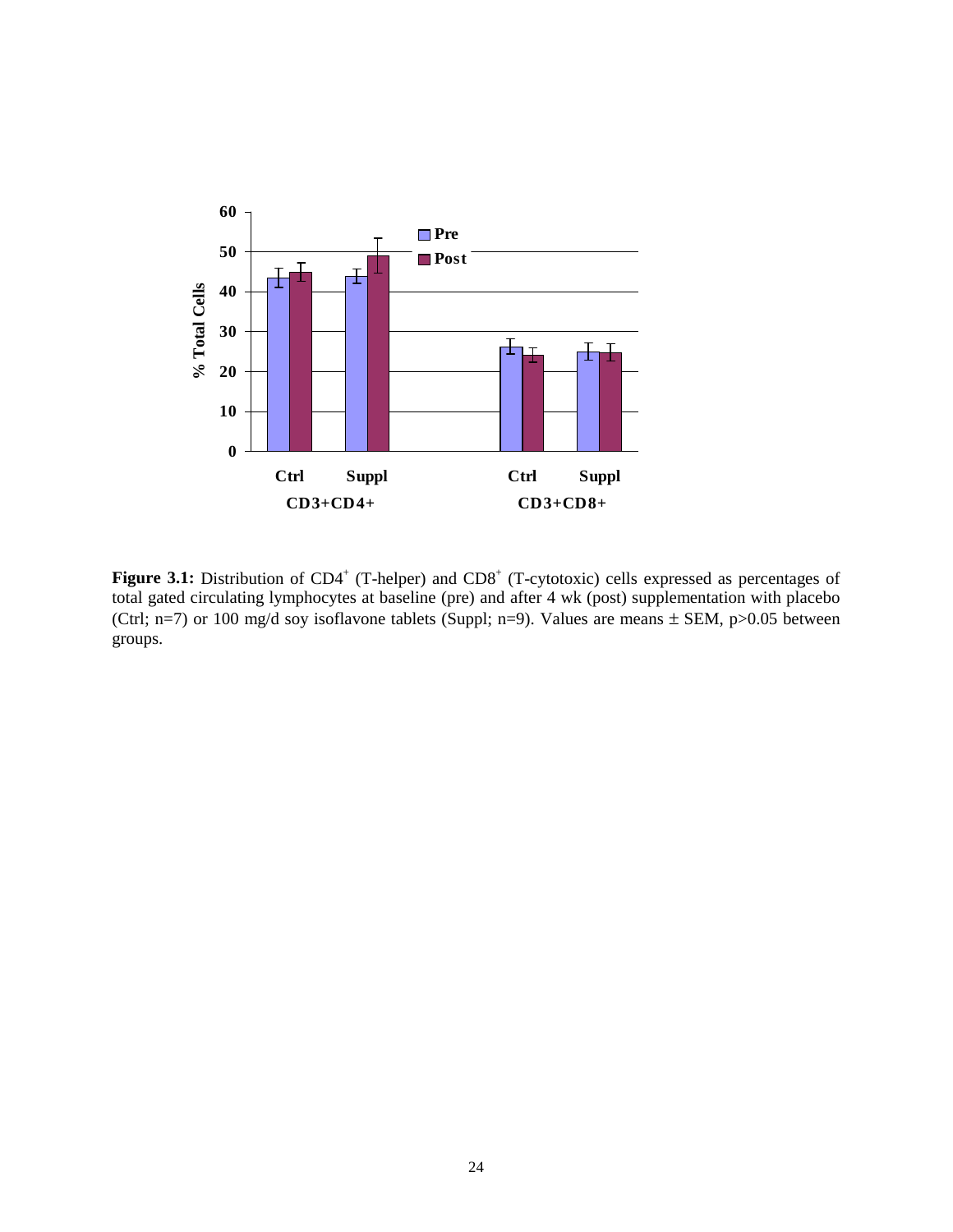

**Figure 3.2:** Distribution of  $CD3^+$  (pan-T),  $CD19^+$  (pan-B) and  $CD16^+$ ,  $CD56^+$  (natural killer) cells expressed as percentages of total gated circulating lymphocytes at baseline (pre) and after 4 wk (post) supplementation with placebo (Ctrl; n=9) or 100 mg/d soy isoflavone tablets (Suppl; n=9). Values are means  $\pm$  SEM, p $>0.05$  between groups.



**Figure 3.3:** Ratio of T-helper/T-cytotoxic (CD3<sup>+</sup>CD4<sup>+</sup>/CD3<sup>+</sup>CD8<sup>+</sup>) cells and pan-T/pan-B (CD3<sup>+</sup>/CD19<sup>+</sup>) cells at baseline (pre) and after 4 wk (post) supplementation with placebo (Ctrl;  $n=7$  for  $CD3^+CD4^+$ / $CD3^+CD8^+$ , n=9 for  $CD3^+$ / $CD19^+$ ) or 100 mg/d soy isoflavone tablets (Suppl; n=9). Values are means  $\pm$  SEM, p $>0.05$  between groups.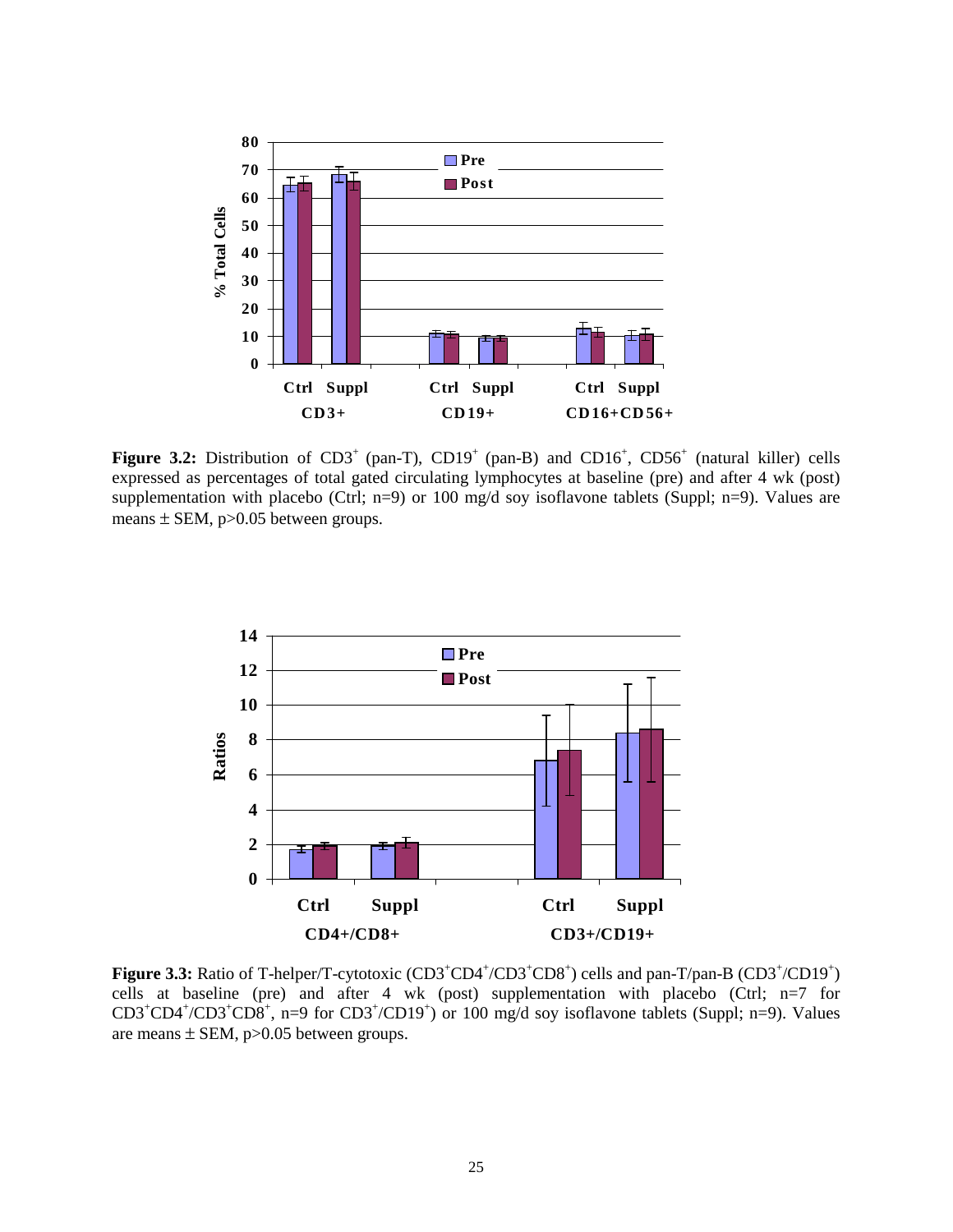## **Lymphocyte Proliferation**

Measurement of <sup>3</sup>H-thymidine incorporation in Con A-stimulation of lymphocyte cultures was used to study proliferation changes in response to soy isoflavone supplementation. Data are expressed as stimulation index, which is calculated as the average counts per minute (cpm) of mitogen stimulated cultures minus the cpm of cultures without mitogen (baseline cpm) divided by the baseline cpm. Proliferative ability of lymphocytes in response to the mitogen was unaltered after soy supplementation. At Con A concentrations of 2.5  $\mu$ l/ml, the mean stimulation index for the Ctrl (pre=85.60; post=78.71) and Suppl (pre=70.92; post=70.35) groups did not differ significantly (Fig 3.4). An increase in the stimulation index was observed at the higher Con A concentration (5.0  $\mu$ l/ml), however the indices did not differ significantly between the Ctrl (pre=134.71; post=105.76) and Suppl (pre=90.30; post=101.79) groups (Fig 3.4).



Figure 3.4: <sup>3</sup>H thymidine incorporation by Con A stimulated lymphocytes isolated from subjects  $(n=9/\text{group})$  at baseline (pre) and 4 wk (post) supplementation with placebo (Ctrl) or 100 mg/d soy isoflavones (Suppl) for 4 wk. Values are means  $\pm$  SEM, p $>0.05$  between groups.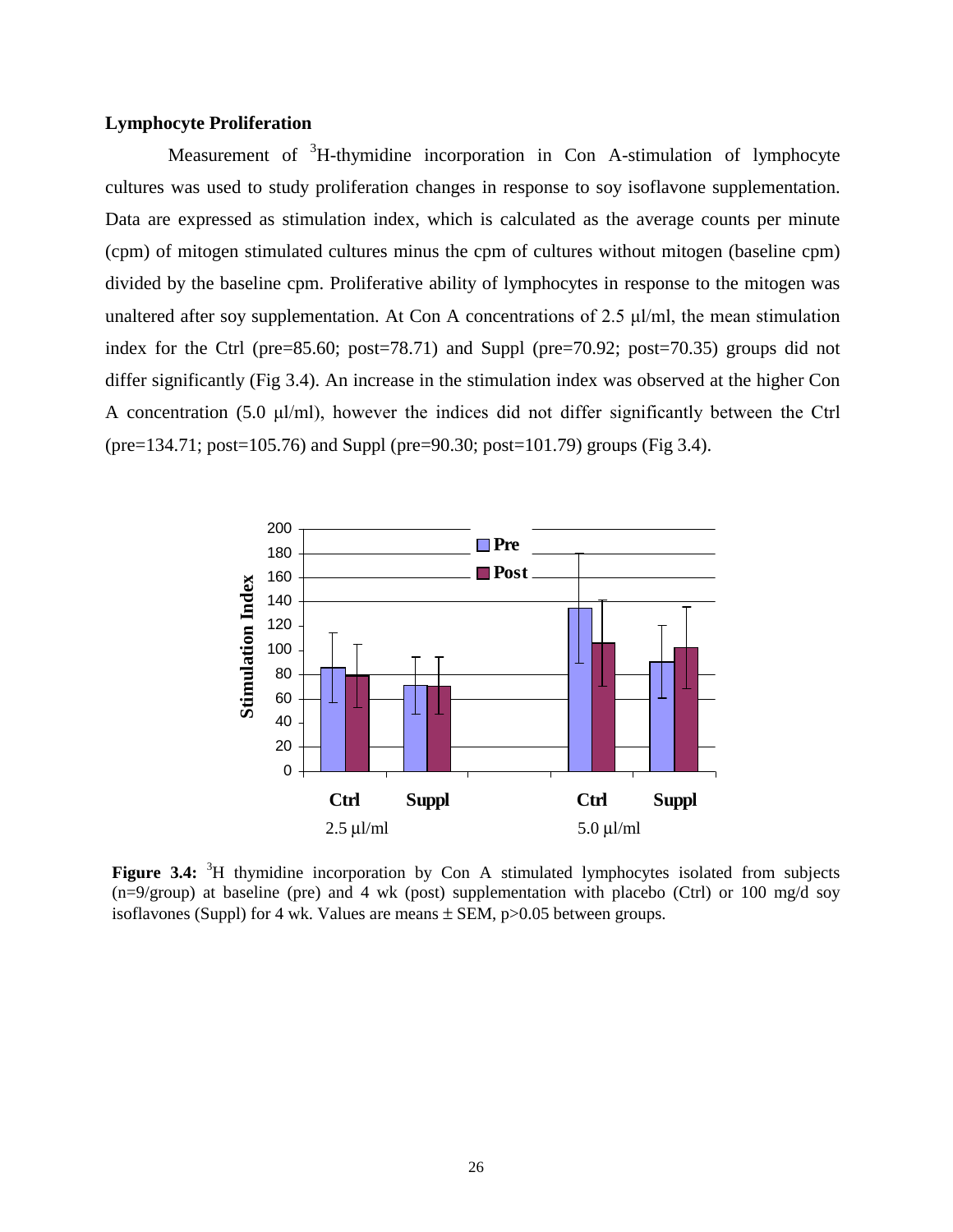### **Cytokines IL-2 and IFN Production**

Concentrations of IL-2 and IFNγ produced by Con A stimulated lymphocytes did not differ significantly between the two treatment groups after 4 wk of soy supplementation. Mean baseline IL-2 concentrations for Ctrl and the Suppl groups were; 301.18 pg/ml and 258.83 pg/ml respectively, while the corresponding post-intervention levels were 292.19 pg/ml and 244.81 pg/ml respectively (Fig 3.5A). IFNγ concentrations for the Ctrl group were pre=1053.84 pg/ml; post=754.75 pg/ml and for the Suppl group IFNγ levels were pre=923.83 pg/ml; post=642.13 pg/ml (Fig 3.5B).

 **(A)**  450 ■Pre 400 ■Post 350  $L-2$ , pg/ml **IL-2, pg/ml** 300 250 200 150 100 50 0 **Ctrl Suppl (B)** 1600 ■Pre 1400 **Post** 1200 γ**, pg/mL** 1000 800 E<br>  $^{200}$ <br>  $^{200}$ <br>
Ctrl<br>
Figure 3.5: Cytokine production by Con A stimulated (10 µg<br>
baseline (pre) and 4 wk (post) supplementation with placebo<br>
(Suppl) for 4 wk. (A) IL-2 (Ctrl n=8; Suppl n=6) and (B) IFN<sub>'</sub><br>
by ELISA 600 400 200 0 **Ctrl Suppl**

**Figure 3.5:** Cytokine production by Con A stimulated (10 µg/ml) lymphocytes isolated from subjects at baseline (pre) and 4 wk (post) supplementation with placebo (Ctrl) or 100 mg/d soy isoflavone tablets (Suppl) for 4 wk. **(A)** IL-2 (Ctrl n=8; Suppl n=6) and **(B)** IFNγ (n=5/group) concentrations were assessed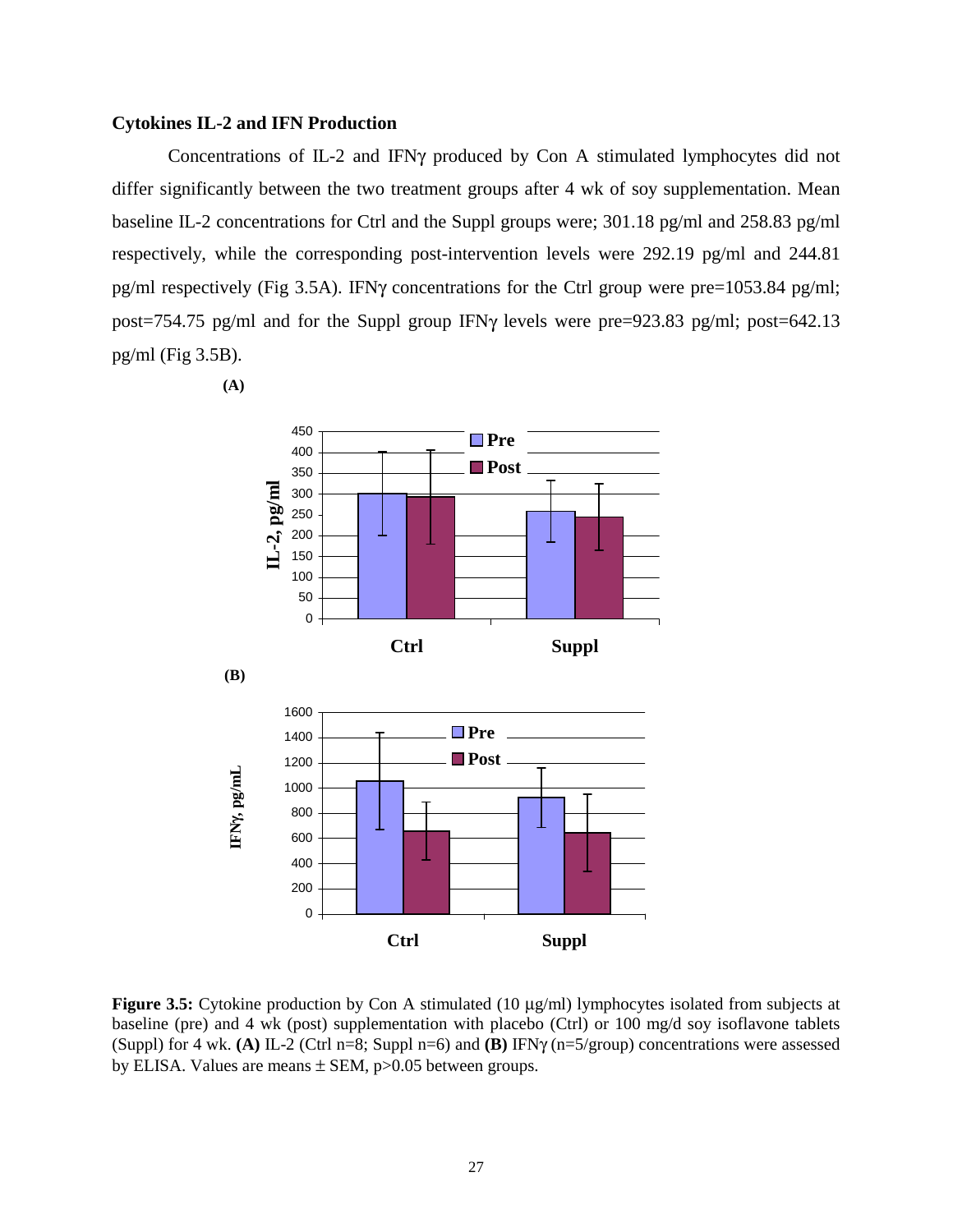## **Natural Killer Cell Activity**

No significant differences were observed in NK cell-mediated cytotoxicity in response to soy isoflavone supplementation for 4 wk. NK (effector) cell activity was based on LDH release by K562 (target) cells at 25:1 and 12.5:1 effector-to-target cell ratios. At the higher ratio (25:1), mean NK cell cytotoxicity was  $24.6 \pm 2.9$  % and  $26.1 \pm 3.6$  % (pre) and  $22.5 \pm 2.1$  % and  $19.5 \pm 2.1$ 3.0 % (post) for the Ctrl and Suppl group, respectively (Fig 3.6). At the lower ratio (12.5:1), mean % cytotoxicity was  $16.9 \pm 3.8$  and  $17.1 \pm 5.4$  (pre) and  $13.3 \pm 2.9$  and  $12.4 \pm 5.3$  (post) for the Ctrl and Suppl group, respectively (Fig 3.6).



**Figure 3.6:** Percent cytotoxicity of circulating natural killer cells based on lactate dehydrogenase release by target K562 cells at baseline (pre) and after 4 wk (post) supplementation with placebo tablets (Ctrl; n=9 for 25:1, n=7 for 12.5:1) or 100 mg/d soy isoflavone tablets (Suppl; n=8 for 25:1, n=5 for 12.5:1). The ratios 25:1 and 12.5:1 represent the two effector-to-target cell ratios used. Values are means  $\pm$  SEM, p>0.05 between groups.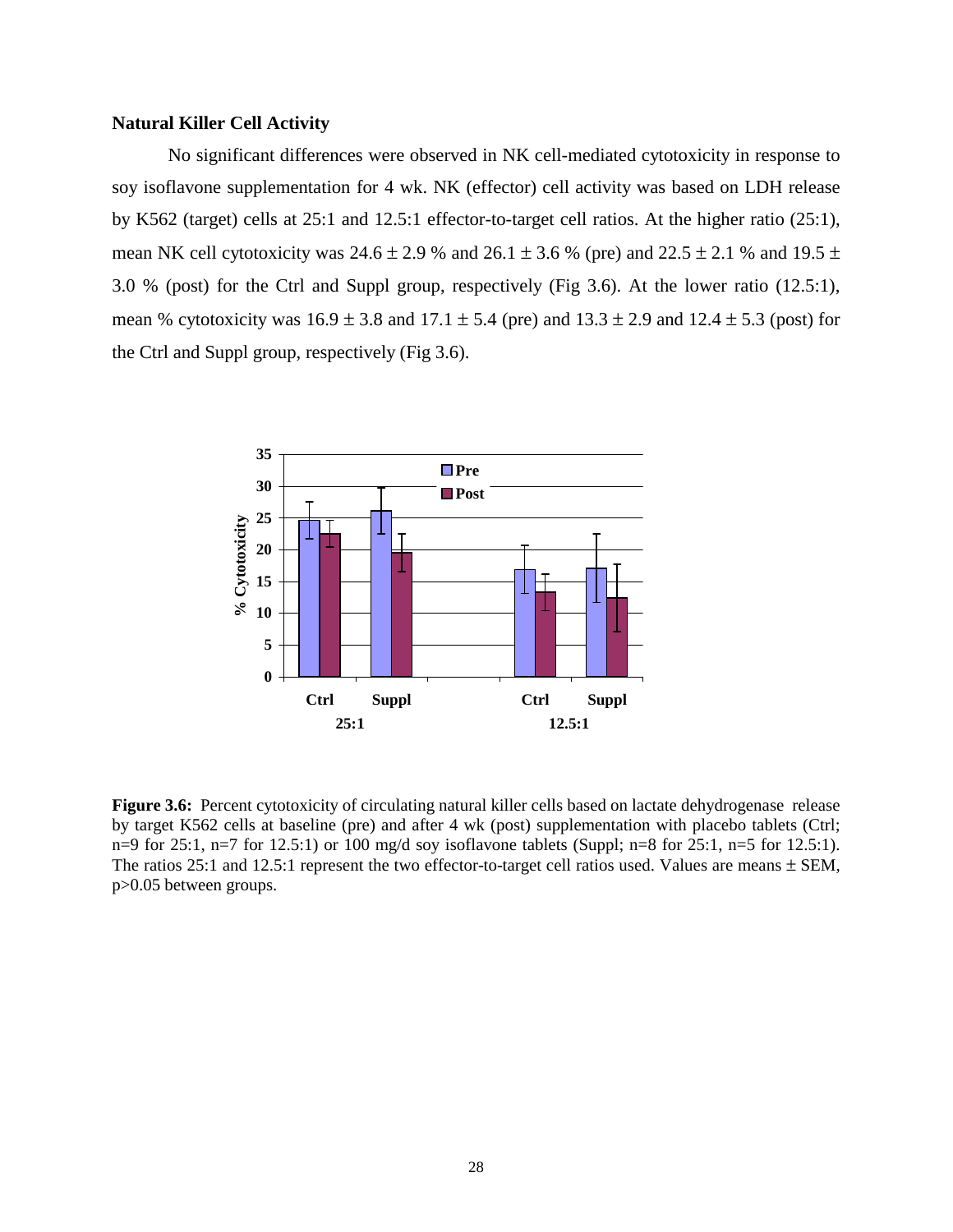### **Discussion**

A growing body of evidence suggests that nutrition and immune function are closely related. In recent years the soy isoflavones, genistein and daidzein, have received increasing attention due to their potential to prevent a variety of cancers, cardiovascular disease, osteoporosis and their role in alleviating menopausal symptoms. These protective actions have been attributed, in part, to the weak estrogenic activity of isoflavones as well as estrogenindependent mechanisms such as antioxidant, antiproliferative, anti-inflammatory, enzyme inhibitory and differentiation-inducing properties. Yet, to date, research examining the effects of soy isoflavone supplementation on immune parameters in humans is limited. Since aging has been associated with decreased immunocompetence, we studied the effects of soy isoflavones on cell-mediated immunity in postmenopausal females. In this study, we found no difference in the distribution of circulating lymphocytes, the *in vitro* proliferative ability of lymphocytes in response to Con A stimulation, the production of cytokines, and the activity of natural killer cells after 4 wk of soy isoflavone supplementation at 100 mg/d in healthy postmenopausal women.

The results of several *in vitro* and animal studies have suggested enhanced immune function in response to soy isoflavone supplementation. In an *in vitro* study conducted by Wang and colleagues (10), daidzein at physiologically relevant concentrations  $(0.01-10 \mu)$  in culture medium potentiated lymphocyte activation and increased IL-2 and IL-3 production in mitogenactivated murine lymphocyte cultures. However, in our study, 100 mg/d of soy isoflavone supplementation, which resulted in mean plasma genistein concentration of  $0.4 \mu M$  and no detectable plasma daidzein concentration, did not significantly alter lymphocyte proliferation or cytokine IL-2 and IFN $\gamma$  production in response to stimulation by the mitogen Con A. In an earlier *in vivo* study (24), the same researchers reported an enhancement of lymphocyte activation in response to high doses of daidzein supplementation (20-40 mg/kg/d) in mice. However, this immunostimulatory effect of daidzein was not observed at the physiologically relevant concentration of 10 mg/kg (24). A major difference between the previous studies and our *in vivo* human study was that the former studies used daidzein exclusively, whereas the soy isoflavone tablets used in this intervention trial mimicked the natural isoflavone composition of soybeans. In addition, unlike our investigation, the study of Wang and colleagues (10) was *in*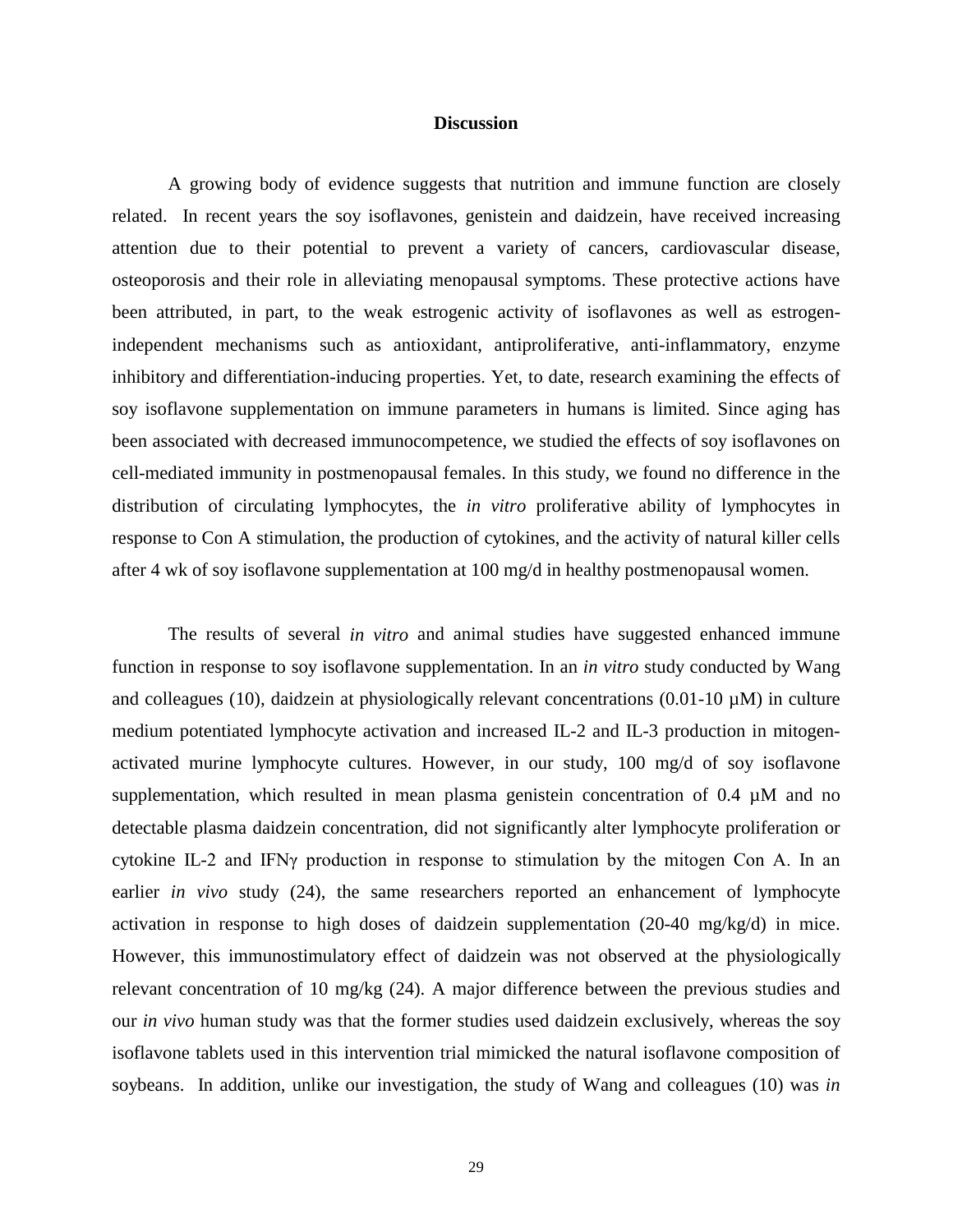*vitro* and thus differences in bioavailability of the isoflavones could have been a decisive factor in determining our results.

 In this study, 4 wk of soy isoflavone supplementation did not affect NK cell-mediated K562 cancer cell killing. These findings were in contrast to data obtained by Zhang and colleagues (11), where genistein significantly stimulated human NK cell-induced K562 cell lysis at a concentration range of 0.1-0.5  $\mu$ M. Yet at higher concentrations (5-50  $\mu$ M) significant inhibition of NK cell-mediated cytotoxicity was observed. Although the mean genistein concentration of 0.4 µM among our supplemented subjects falls between the two lower concentrations (0.1 and 0.5  $\mu$ M) used by Zhang and coworkers (11), the lymphocytes in our lab had no direct exposure to soy isoflavones during their 6 h incubation with K562 cancer cells. Therefore, if genistein is indeed capable of potentiating NK cell activity, as proposed by Zhang and colleagues (11), the presence of this isoflavone may be required during the cytolytic process. Our results suggest that this potential effect may not be sustainable after the exposure of lymphocytes to genistein has ceased. Alternatively, isoflavones may be affecting the target cells in the culture conditions utilized in the *in vitro* study by Zhang (11).

The proposed immunomodulatory actions of genistein seem to be highly dose-dependent, since at high concentrations of this isoflavone (5-50  $\mu$ M), Zhang and colleagues (11) observed significant inhibition of NK cell-mediated cytotoxicity. Thus, at pharmacological doses, genistein may actually exert immunosuppressive effects in humans. This action of genistein may partly be explained by its role as a specific PTK inhibitor, since the activation of NK cell cytotoxicity is dependent on tyrosine phosphorylation (12).

Further evidence that soy isoflavones may suppress immune function comes from two recent animal studies. O'Connor and colleagues (15) fed Lewis rats diets containing high doses of soy isoflavones (5 mg/g isoflavones) as immunosuppressive agent to delay rejection of rat cardiac allografts. In addition, genistein (5 mg/d for 21 d) intravenously injected into ovariectomized female mice resulted in an 80% reduction of thymic weight, while genistein injection at 2 mg/d for only 7 d led to a 70% decrease in thymic weight (14). The researchers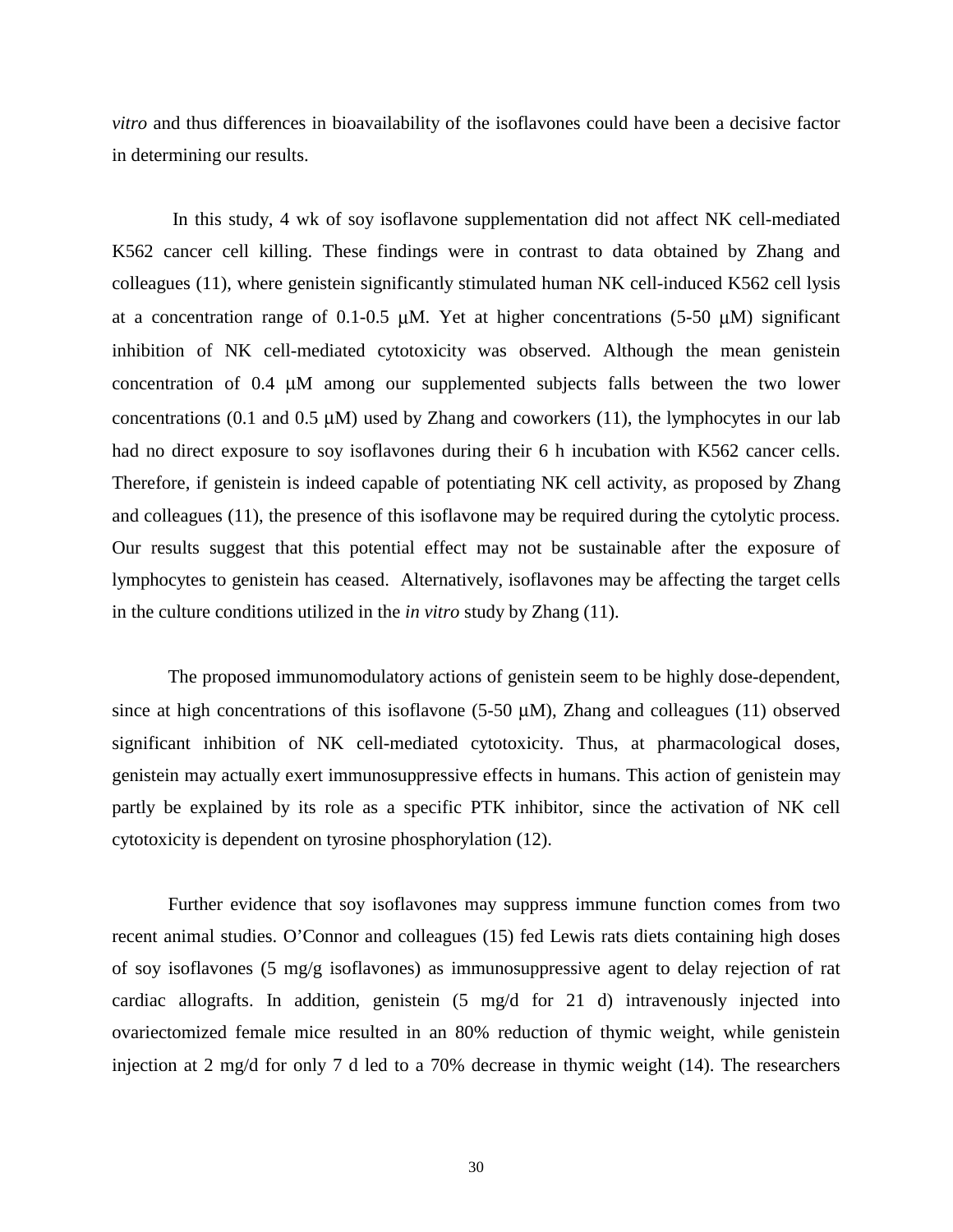also found that the proportions of thymic  $CD4^+$  and  $CD4^+CD8^+$  cells decreased in genistein treated mice compared to the control animals (14).

As previously mentioned, we report no significant changes in the specific immune parameters, including NK cell activity and lymphocyte distribution. In the above studies, the inhibitory activity of genistein was observed only at concentrations substantially higher than the plasma genistein levels (0.2-1.2 µM) obtained in our study. Furthermore, the routes of isoflavone administration used in the previous studies were direct isoflavone injection or consumption of diets containing high isoflavone soy proteins (5 mg/g isoflavones) (15). On the contrary, in the present study, subjects ingested tablets containing concentrations of isoflavones (100 mg/d) typically found in Asian soy rich diets (19,20). Thus, route of administration and dose could have contributed to the observed results. Additionally, the differences in individual bioavailability of dietary soy isoflavones may have been an important factor in our study. Since we utilized an *in vivo* approach, a number of factors could have influenced the metabolism and uptake of the ingested isoflavones. In fact, on measuring plasma isoflavones we found variations in circulating genistein levels from 0.2-1.2 µM. In addition to being dose-dependent, isoflavone-mediated activities are further influenced by a number of other factors, such as endogenous estrogen levels. The fact that we did not measure plasma concentrations of 17β-estradiol may be a potential limitation of this study. However, since our subject population consisted of postmenopausal women, we did not foresee differences in estrogen levels as being a confounding factor.

In conclusion, data from our study revealed that 28 d of soy supplementation did not alter selected immunologic parameters in healthy postmenopausal women. This is important information in light of the recent data regarding the ability of the synthetic isoflavone derivative, ipriflavone, to decrease the number of circulating lymphocytes in postmenopausal women consuming this drug for 6 mo (16). Thus, further studies documenting the long-term effect of soy isoflavone supplementation on immunity are warranted.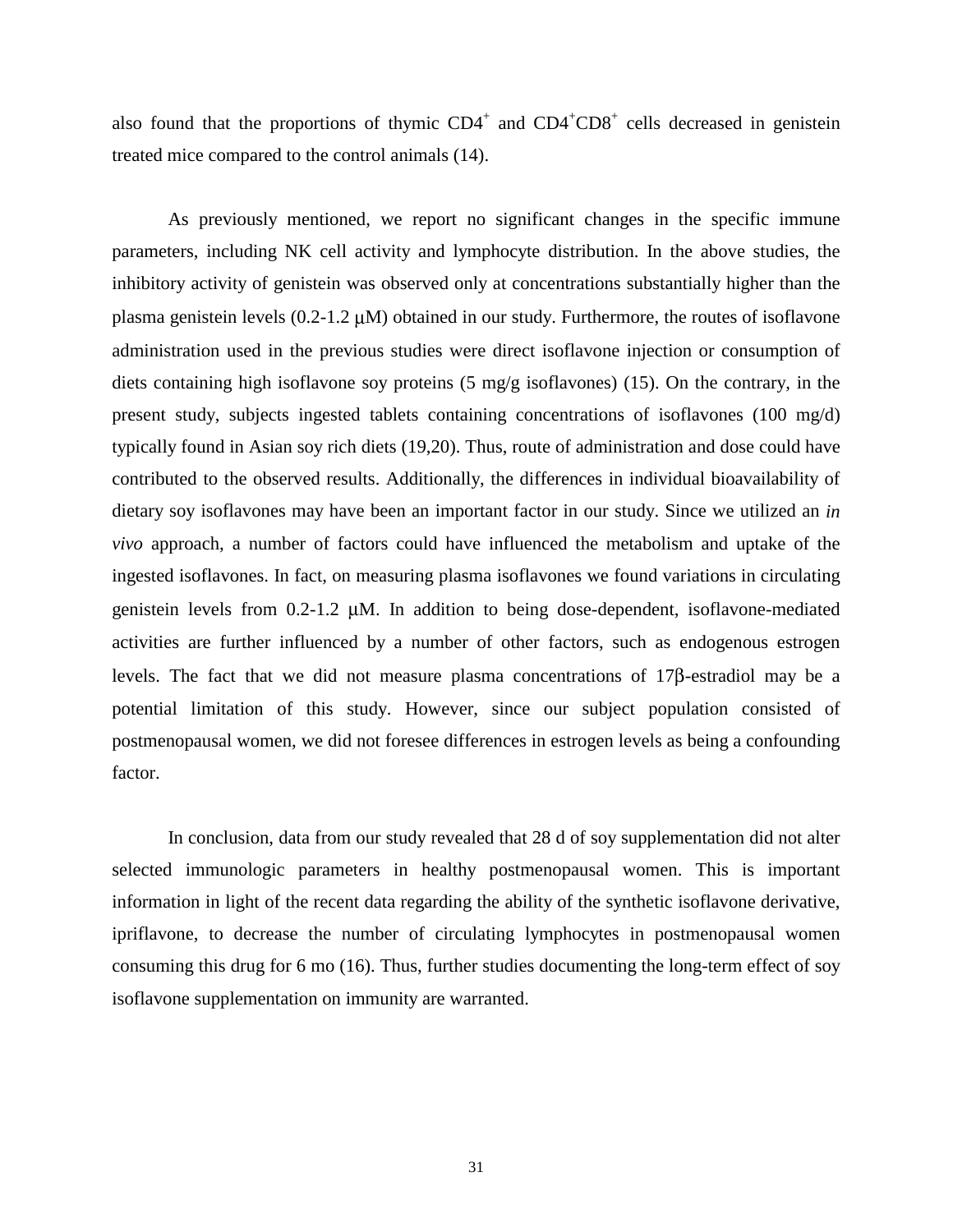## **Literature Cited**

- 1. Miller RA. The aging immune system: primer and prospectus. Science 1996;273:70-74.
- 2. Chakravarti B, Abraham GN. Aging and T-cell mediated immunity. Mechanisms of Aging and Development 1999;108:183-206.
- 3. Rogers A, Eastell R. Effects of estrogen therapy of postmenopausal women on cytokines measured in peripheral blood. Journal of Bone Mineral Resorption 1998;13:1577-1586.
- 4. Meydani SN, Meydani M, Blumberg JB et al. Vitamin E supplementation and *in vivo* immune response in healthy elderly subjects. Journal of the American Medical Association 1997:277(17);1380-1386.
- 5. Ziegler RG, Hoover RN, Pike MC et al. Migration patterns and breast cancer risk in Asian- American women. Journal of the National Cancer Institute 1993; 85:1819-1827.
- 6. Sirtori CR, Lovati MR. Soy proteins and cardiovascular disease. Current Atherosclerosis Report 2001:3(1);47-53.
- 7. Horiuchi T, Onouchi T, Takahashi M et al. Effect of soy protein on bone metabolism in postmenopausal Japanese women. Osteoporosis International 2000:11(8);721-724.
- 8. Somekawa Y, Chiguchi M, Ishibashi T et al. Soy intake related to menopausal symptoms, serum lipids, and bone mineral density in postmenopausal Japanese women. Obstetrics and Gynecology 2001:97(1);109-115.
- 9. Messina MJ, Persky V, Setchell KDR et al. Soy intake and cancer risk : A review of the *in vitro* and *in vivo* data. Nutrition and Cancer 1994:21;113-131.
- 10. Wang W, Higuchi C, Zhang R. Individual and combinatory effects of soy isoflavones on the *in vitro* potentiation of lymphocyte activation. Nutrition and Cancer 1997:29(1);29-34.
- 11. Zhang Y, Song T, Cunnick JE et al. Daidzein and genistein glucuronides *in vitro* are weakly estrogenic and activate human natural killer cells at nutritionally relevant concentrations. Journal of Nutrition 1999:129;399-405.
- 12. Einspahr KJ, Abraham RT, Binstadt BA et al. Tyrosine phosphorylation provides an early and requisite signal for the activation of natural killer cell cytotoxic function. Proceedings of the National Academy of Science of the United States of America 1991:88;6279-6283.
- 13. Akiyama T, Ishida J, Nakagawa S et al. Genistein, a specific inhibitor of tyrosine-specific protein kinase. Journal of Biological Chemistry 1987:262(12);5592-5595.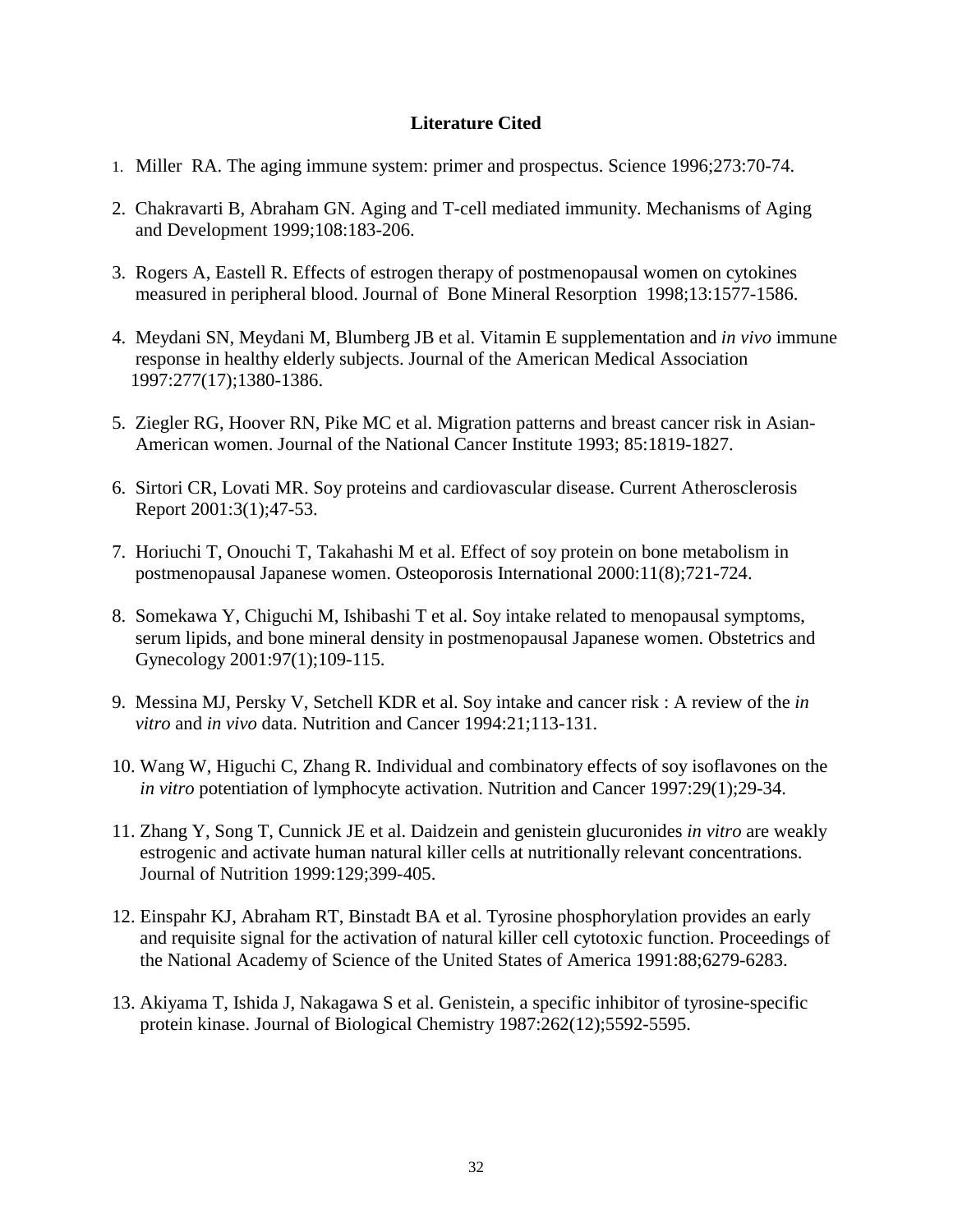- 14. Yellayi S, Naaz A, Tomomi S et al. Genistein causes thymic atrophy and changes in lymphocyte subpopulations: potential health implications? FASEB Journal 2001: 15(4);A498.10.
- 15. O'Connor TP, Liesen DA, Weberg A et al. High isoflavone soy diet delays rejection of rat cardiac allografts. FASEB Journal 2001:15(4);A507.8.
- 16. Alexandersen P, Toussaint A, Christiansen C et al. Ipriflavone in the treatment of postmenopausal Osteoporosis. Journal of the American Medical Association 2001:285(11);1482-1488.
- 17. Food Labeling: health claims; soy protein and coronary heart disease. Food and Drug Administration, HHS. Final Rule. Federal Registry 1999:64(206);57700-33.
- 18. 2001 Soy Food Guide. 2001, Stevens and Associate Inc., Indianapolis, IN.
- 19. Coward L, Barnes NC, Setchell KDR et al. The isoflavones genistein and daidzein in soybean foods from American and Asian diets. Journal of Agriculture and Food Chemistry 1993:41;1961-1967.
- 20. Barnes S, Grubbs C, Setchell KDR et al. Soybeans inhibit mammary tumor growth in models of breast cancer. Mutagens and Carcinogens in the Diet. Ed. M.W. Pariza, Wiley-Liss, NY, 1990, pp. 239-253.
- 21. Xu X, Harris KS, Wang H et al. Bioavailability of soybean isoflavones depend upon gut microflora in women. Journal of Nutrition 1995:125;2307-2315.
- 22. Boyum A. Isolation of mononuclear cells and granulocytes from human blood. Scandinavian Journal of Clinical and Laboratory Investigation 1968:97;77-89.
- 23. Korzeniewski C, Callewaert DM. An enzyme-release assay for natural cytotoxicity. Journal of Immunological Methods 1983:64;313-320.
- 24. Zhang R, Li Y, Wang W. Enhancement of immune function in mice fed high doses of soy daidzein. Nutrition and Cancer 1997:29(1);24-28.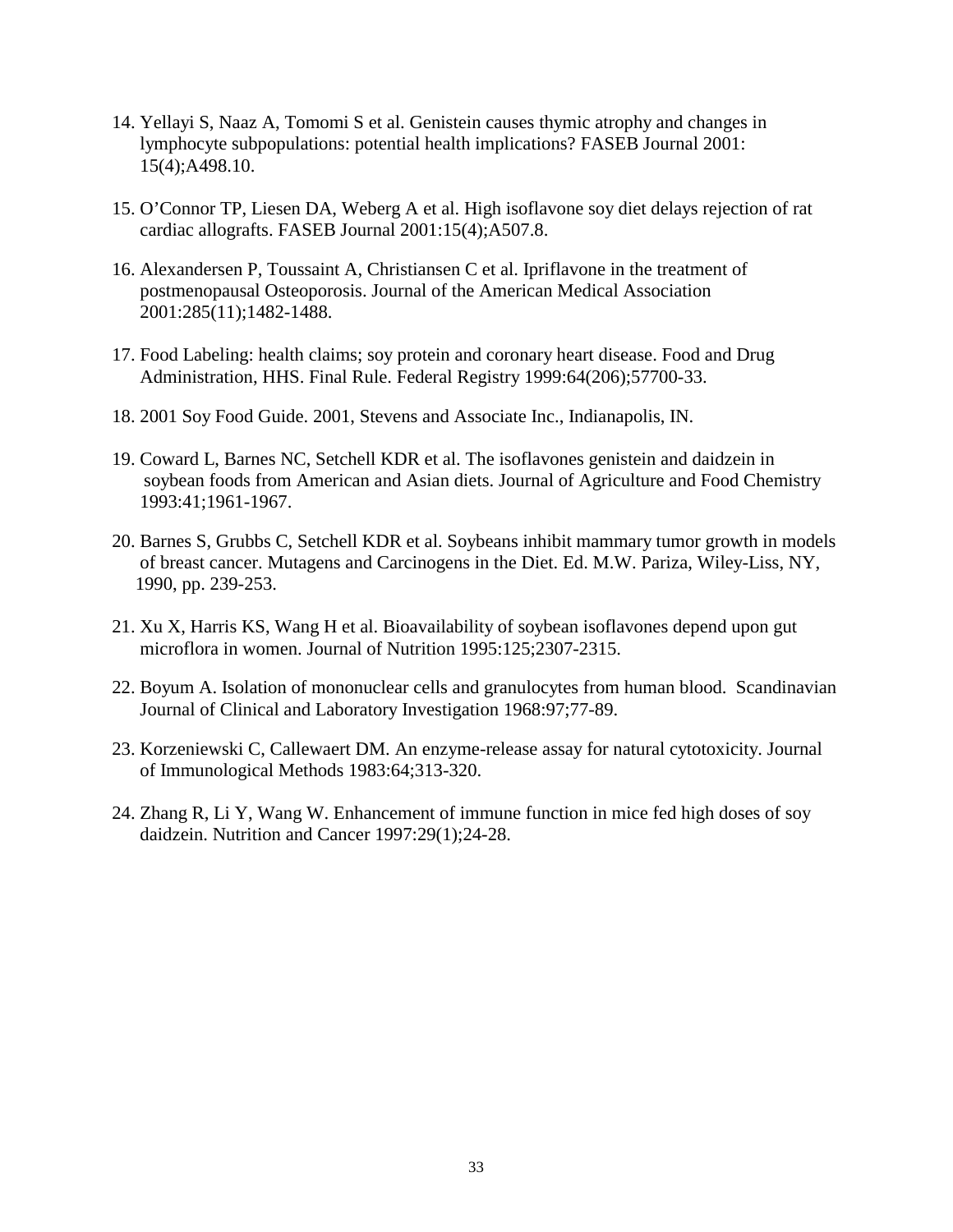## **Chapter 4: Results**

## **Subjects**

 A total of 20 postmenopausal women were recruited from the Blacksburg vicinity for participation in this study. Subjects were screened according to the following exclusion criteria: unusual dietary habits; regular consumption of soy-rich foods; high alcohol consumption; last menstrual cycle  $\lt 2$  y ago; history of disease; use of hormone replacement therapy; intake of any tobacco products; and use of drugs, dietary- and/or herbal supplementation known to influence immune function. Subjects were randomly divided into two treatment groups. The supplemented group (Suppl, n=10) received two-50 mg soy isoflavone tablets/d and the control group (Ctrl, n=10) consumed two similar looking placebo tablets/d. One subject in each treatment group had consumed soy isoflavone-containing foods prior to the study, as revealed by the baseline (pre) plasma isoflavone data. Thus, a total of 18 subjects (n=9/group) were included in the statistical analyses of this trial.

Subject information is given in **Table 1**. All female subjects recruited for this study were Caucasian, ranging in age from 50 to 69 y. Mean ages for the Suppl group and the Ctrl group were 59.0  $\pm$  1.7 y and 57.1  $\pm$  2.0 y, respectively. All participants were considered generally healthy, as assessed by brief medical history questionnaires. All subjects had also been postmenopausal for  $\geq$  2 y. More specifically, women receiving soy isoflavone tablets (Suppl) had been postmenopausal for an average of  $7.1 \pm 2.1$  y and those receiving the placebo tablets (Ctrl) had been postmenopausal for an average of  $6.6 \pm 1.1$  y.

All subjects were free-living and were encouraged to maintain their usual dietary habits, which did not include the regular consumption of soy-rich foods. According to 3-d dietary records, all 18 subjects avoided eating any products containing soy isoflavones. Likewise, based on the calendars and phone interviews, compliance in taking 2 soy tablets/d was good. This selfreported information was confirmed with the biochemical assessment of soy isoflavone plasma concentrations. Baseline (pre) mean plasma concentrations of both major soy isoflavones, genistein and daidzein, were below the limits of detection for the Suppl group and Ctrl group. After the 4-wk intervention (post), the mean plasma concentration of genistein for the supplemented group (Suppl) was  $402.4 \pm 121.0$  nmol/L, while there were no detectable amounts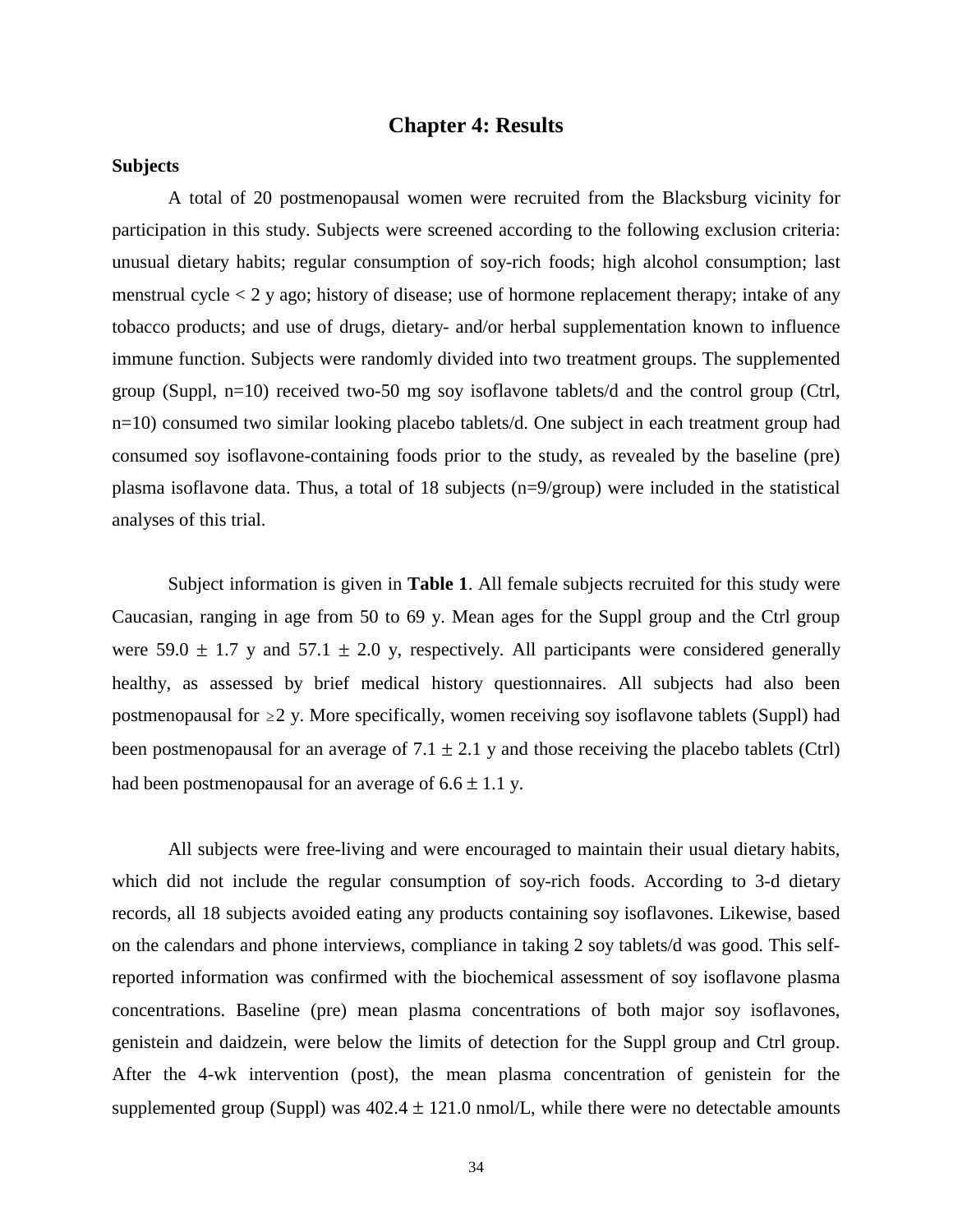of daidzein (**Table 1**). There were also no detectable amounts of either soy isoflavone found among subjects of the control group. Despite high inter-subject variability (**Table 2**), a significant increase  $(p<0.005)$  in mean plasma genistein concentration was observed in the supplemented group following the 4-wk intervention. None of the women who participated in the study reported any adverse effects from ingesting the tablets provided to them.

| Age $(y)$                                   | N | Age $(y)$                      | Years      | Plasma                         | Plasma                         |
|---------------------------------------------|---|--------------------------------|------------|--------------------------------|--------------------------------|
|                                             |   |                                | Menopausal | Genistein $(mmol/L)^{\dagger}$ | Daidzein (nmol/L) <sup>†</sup> |
| Control                                     |   | 9 $57.1 \pm 2.0$ $6.6 \pm 2.7$ |            | ND.                            | ND.                            |
| Supplemented 9 $59.0 \pm 1.7$ $7.1 \pm 2.1$ |   |                                |            | $402.4 \pm 121.0*$             | ND.                            |

**Table 1: Subject Characteristics**

Values are means  $\pm$  SEM. ND= none detected

 $\boldsymbol{\phi}$  N=8 for plasma isoflavone concentration data.

\*Values are significantly different between the control group and supplemented group at p<0.005.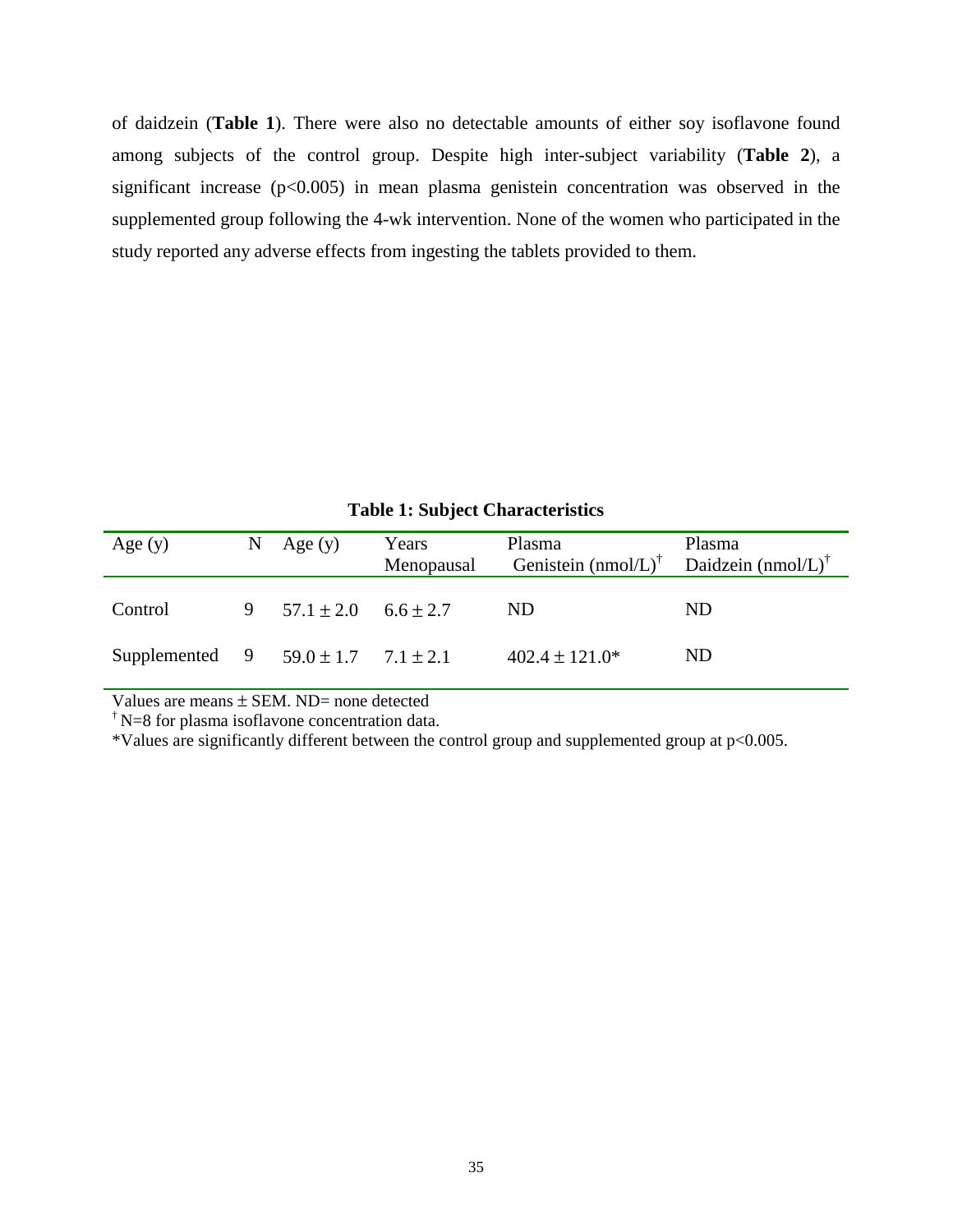| Subject No. | Plasma Genistein<br>(mmol/L) |  |  |
|-------------|------------------------------|--|--|
|             |                              |  |  |
| 1           | $532.9 \pm 50.7$             |  |  |
| 5           | $190.5 \pm 3.1$              |  |  |
| 7           | $166.2 + 8.7$                |  |  |
| 9           | $260.5 + 21.6$               |  |  |
| 11          | $1198.2 \pm 39.0$            |  |  |
| 12          | $360.2 + 25.4$               |  |  |
| 14          | $301.8 \pm 20.6$             |  |  |
| 18          | $208.9 \pm 17.0$             |  |  |
|             |                              |  |  |

**Table 2:** Plasma genistein concentrations of individual subjects after supplementation with 100 mg/d of soy isoflavone tablets for 4 wk.

Values are means ± SEM.

## **Peripheral Lymphocyte Distribution**

Flow cytometric analyses showed that 4 wk dietary soy isoflavone supplementation did not alter circulating lymphocyte subpopulations. These data are shown in **Table 3** and **Figures 2- 4**. Mean values for all measured lymphocyte subpopulations fell within normal ranges for healthy adult females.

**Table 3:** Distribution of circulating lymphocyte subpopulations expressed as percentages of total gated lymphocytes at baseline (pre) and after 4 wk (post) supplementation with placebo (Ctrl) or 100 mg/d soy isoflavone tablets (Suppl).

| Cell Type                      | Ctrl Pre $(\% )$ | Ctrl Post $(\% )$ | Suppl Pre $(\%)$ | Suppl Post $(\%)$ |
|--------------------------------|------------------|-------------------|------------------|-------------------|
| $CD3^+CD4^+$                   | $43.4 \pm 2.4$   | $44.9 \pm 2.4$    | $43.8 \pm 1.8$   | $49.0 \pm 4.3$    |
| $CD3^+CD8^+$                   | $26.2 \pm 1.9$   | $24.1 \pm 1.8$    | $25.0 \pm 2.3$   | $24.7 \pm 2.1$    |
| $CD3^+$                        | $64.5 \pm 2.6$   | $65.0 \pm 2.6$    | $68.3 \pm 2.8$   | $65.8 \pm 3.1$    |
| $CD19+$                        | $10.8 \pm 1.1$   | $10.5 \pm 1.1$    | $9.3 \pm 1.0$    | $9.1 \pm 1.0$     |
| $CD16^+CD56^+$                 | $12.7 \pm 2.1$   | $11.4 \pm 1.8$    | $10.3 \pm 1.8$   | $10.6 \pm 2.2$    |
| $CD3+CD4+/CD3+CD8+$            | $1.7 \pm 0.2$    | $1.9 \pm 0.2$     | $1.9 \pm 0.2$    | $2.1 \pm 0.3$     |
| $CD3^{\dagger}/CD19^{\dagger}$ | $6.8 \pm 2.6$    | $7.4 \pm 2.6$     | $8.4 \pm 2.8$    | $8.6 \pm 3.0$     |

Values are means  $\pm$  SEM, p $>0.05$  between groups and over time.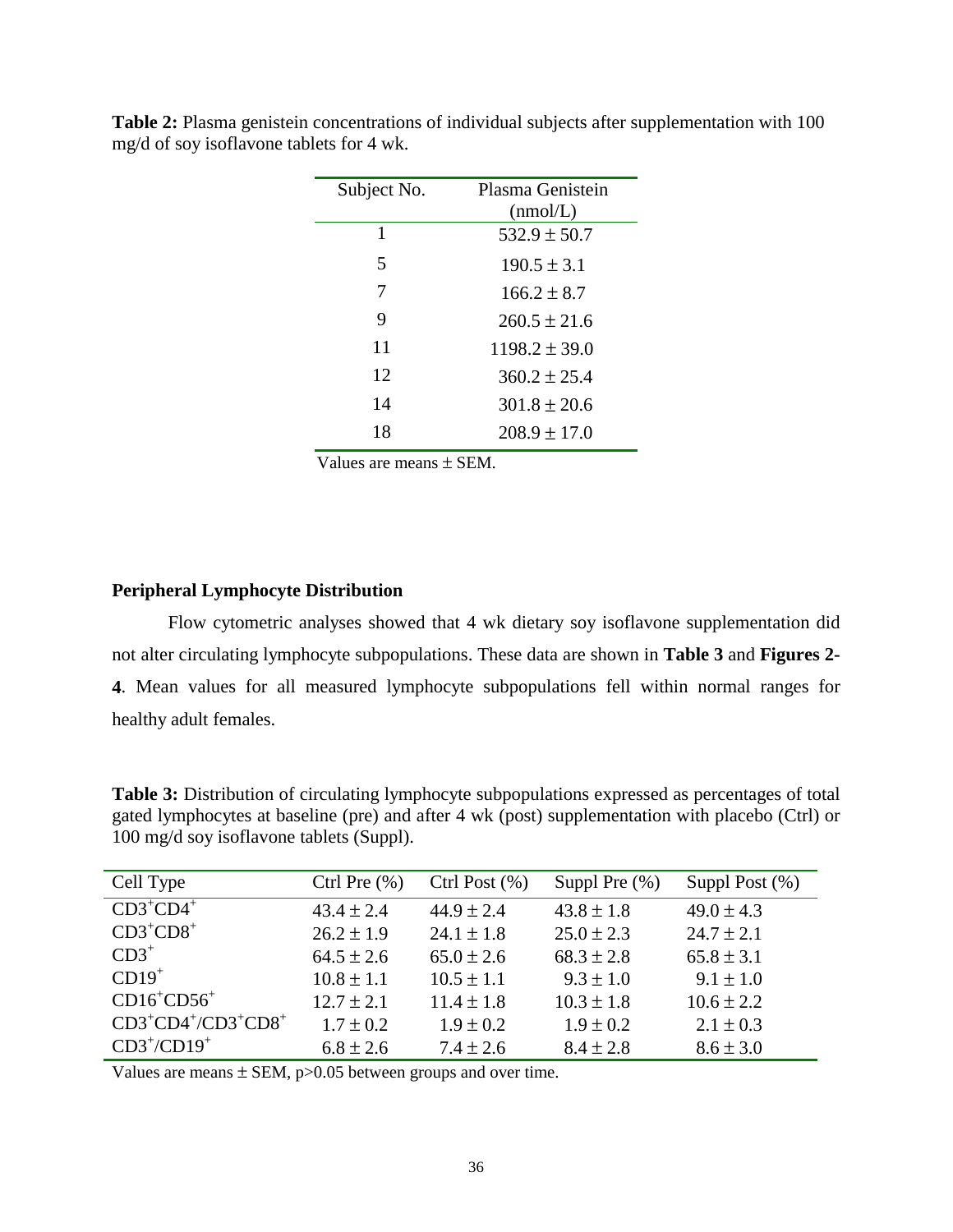

Figure 2. Distribution of CD4<sup>+</sup> (T-helper) and CD8<sup>+</sup> (T-cytotoxic) cells expressed as percentages of total gated circulating lymphocytes at baseline (pre) and after 4 wk (post) supplementation with placebo (Ctrl; n=7) or 100 mg/d soy isoflavone tablets (Suppl; n=9). Values are means  $\pm$  SEM, p>0.05 between groups.



Figure 3. Distribution of CD3<sup>+</sup> (pan-T), CD19<sup>+</sup> (pan-B) and CD16<sup>+</sup>, CD56<sup>+</sup> (natural killer) cells expressed as percentages of total gated circulating lymphocytes at baseline (pre) and after 4 wk (post) supplementation with placebo (Ctrl; n=9) or 100 mg/d soy isoflavone tablets (Suppl; n=9). Values are means  $\pm$  SEM, p $>0.05$  between groups.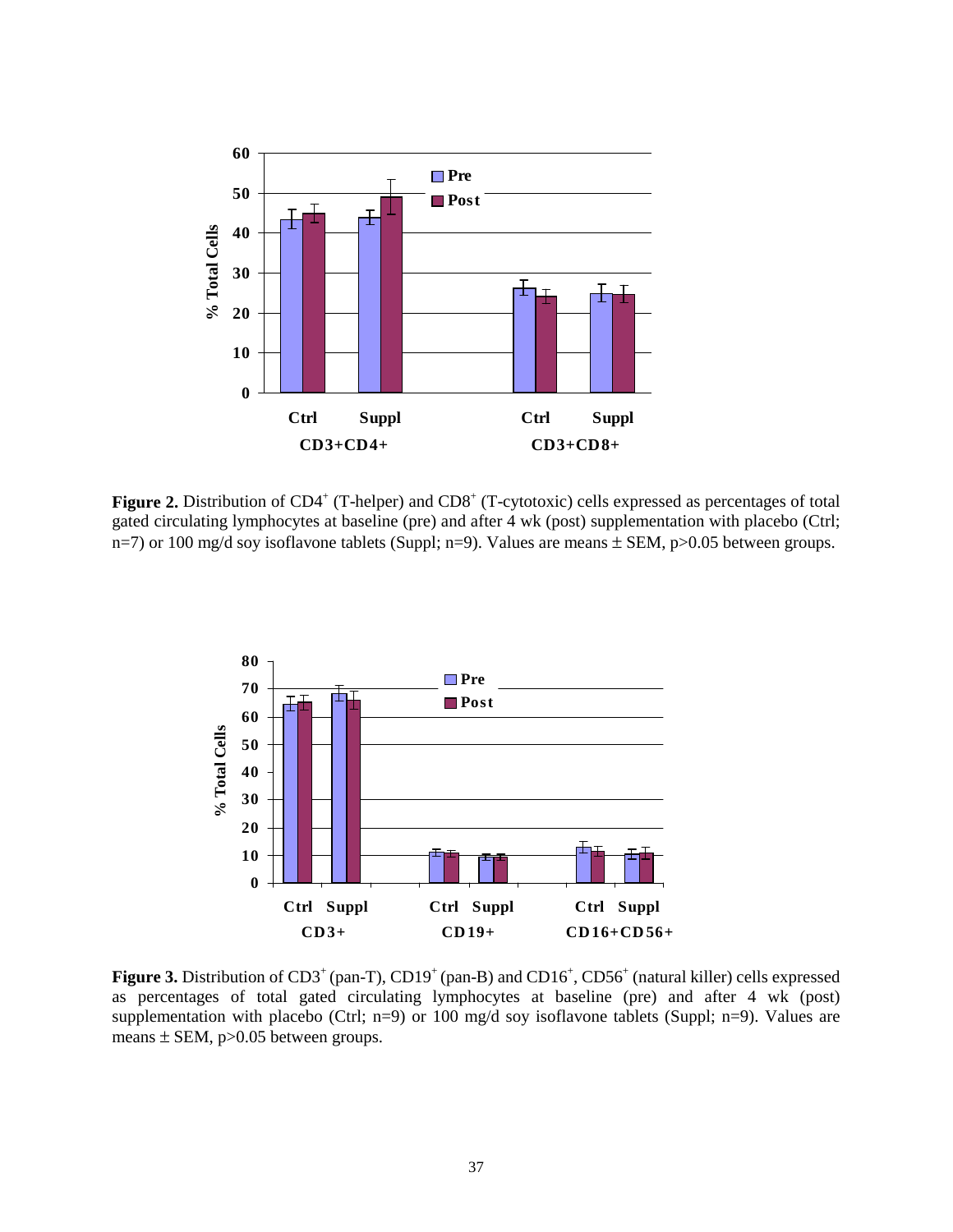

Figure 4. Ratio of T-helper/T-cytotoxic (CD3<sup>+</sup>CD4<sup>+</sup>/CD3<sup>+</sup>CD8<sup>+</sup>) cells and pan-T/pan-B (CD3<sup>+</sup>/CD19<sup>+</sup>) cells at baseline (pre) and after 4 wk (post) supplementation with placebo (Ctrl; n=7 for  $CD3^+CD4^+$ / $CD3^+CD8^+$ , n=9 for  $CD3^+$ / $CD19^+$ ) or 100 mg/d soy isoflavone tablets (Suppl; n=9). Values are means  $\pm$  SEM, p $>0.05$  between groups.

.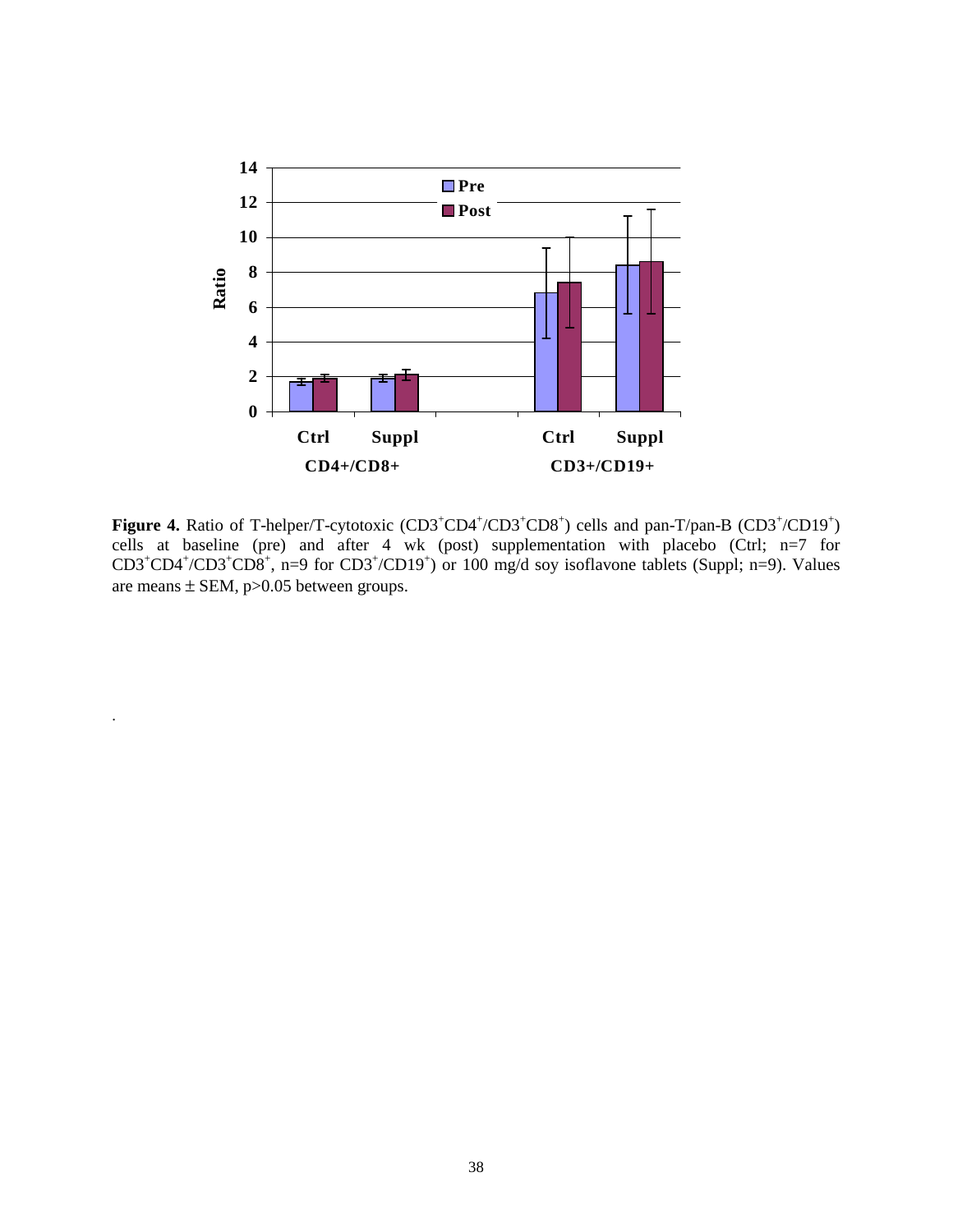## **Natural Killer Cell Activity**

 No significant differences were observed in NK cell-mediated cytotoxicity in response to soy isoflavone supplementation for 4 wk (**Figure 5**). NK (effector) cell activity was based on LDH release by K562 (target) cells at 25:1 and 12.5:1 effector-to-target cell (E:T) ratios. At the higher ratio (25:1), mean NK cell cytotoxicity was  $24.6 \pm 2.9$  % and  $26.1 \pm 3.6$  % (pre) and 22.5  $\pm$  2.1 % and 19.5  $\pm$  3.0 % (post) for the Ctrl and Suppl group, respectively. For subjects with enough isolated lymphocytes, the assay was repeated using the lower E:T ratio of 12.5:1. Mean % cytotoxicity at this ratio was  $16.9 \pm 3.8$  and  $17.1 \pm 5.4$  (pre) and  $13.3 \pm 2.9$  and  $12.4 \pm 5.3$ (post) for the Ctrl and Suppl group, respectively.



**Figure 5.** Percent cytotoxicity of circulating natural killer cells based on lactate dehydrogenase release by target K562 cells at baseline (pre) and after 4 wk (post) supplementation with placebo tablets (Ctrl; n=9 for 25:1, n=7 for 12.5:1) or 100 mg/d soy isoflavone tablets (Suppl; n=8 for 25:1, n=5 for 12.5:1). The ratios 25:1 and 12.5:1 represent the two effector-to-target cell ratios used. Values are means  $\pm$  SEM, p>0.05 between groups.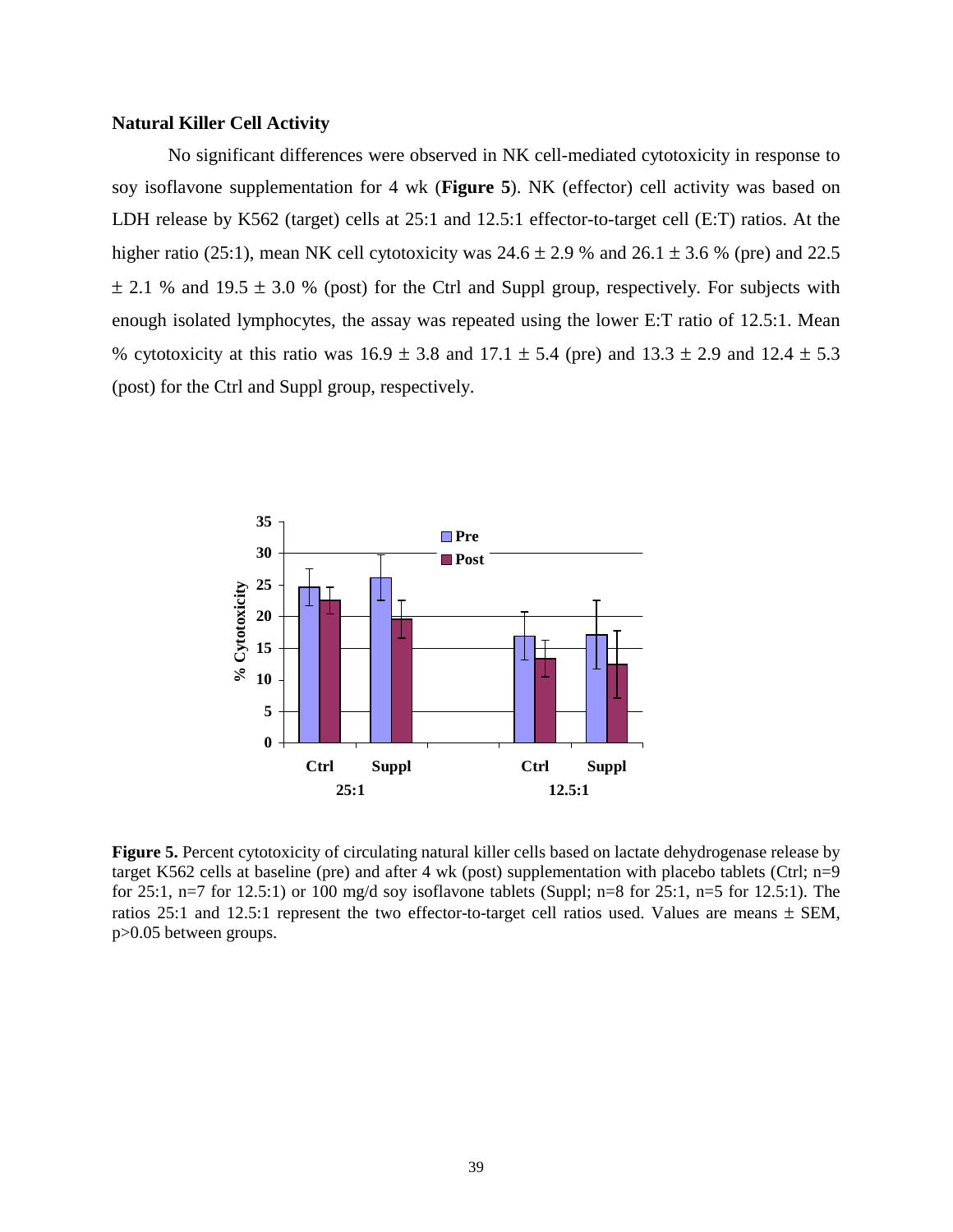## **Chapter 5: Discussion**

A growing body of evidence suggests that sex steroid hormones, particularly 17βestradiol, may alter immune cell function (10,18,19,20,21,22,23,24). The two primary soy isoflavones, genistein and daidzein, possess weak estrogenic activity due to their structural similarity to this female hormone (9). In addition, soy isoflavones may modulate immunocompetence due to their antioxidant, antiproliferative, anti-inflammatory, differentiationinducing and/or lymphocyte-potentiating properties. Soy food products and soy tablets may already be widely consumed by postmenopausal women for the prevention of heart disease, osteoporosis, some types of cancers as well as alleviation of menopausal symptoms. Furthermore, as part of the natural aging process, immune function may be compromised in this population sector. Thus, we tested the hypothesis that soy isoflavone supplementation alters the distribution of circulating lymphocytes and the activity of NK cells in healthy postmenopausal women. However, according to our data, short-term soy supplementation did not change either of these indices of immunity in our target population. To date, few investigations have explored the relationship between soy isoflavone consumption and the human immune system and, to our knowledge, this was the first *in vivo* study to assess the effects of soy isoflavones on cellmediated immunity in postmenopausal women.

 NK cells play a particularly important role as anticarcinogenic agents because of their ability to kill tumor cells without first having to be activated by other lymphocytes (15). In a recent *in vitro* experiment conducted by Zhang and colleagues (55), genistein significantly stimulated NK cell-induced K562 cancer cell killing at a concentration range of 0.1-0.5 µM. Since Japanese adults consuming soy-rich diets typically have plasma isoflavone concentrations of 3-5 µM (28), it seems plausible that genistein-stimulated potentiation of human peripheral NK cells is one of the primary mechanisms responsible for enhanced immunosurveillance. However, results from our *in vivo* study suggest that soy isoflavone supplementation (100 mg/d) for 4 wk did not alter cytotoxicity of circulating human NK cells. While we performed the nonradioactive enzyme-release assay for determination of NK cell percent cytotoxicity, Zhang et al. (55) used the  $51$ Cr-release assay. Yet, this difference in methodology should not preclude a legitimate comparison of our results to those of Zhang and associates (55). According to Korzeniewski and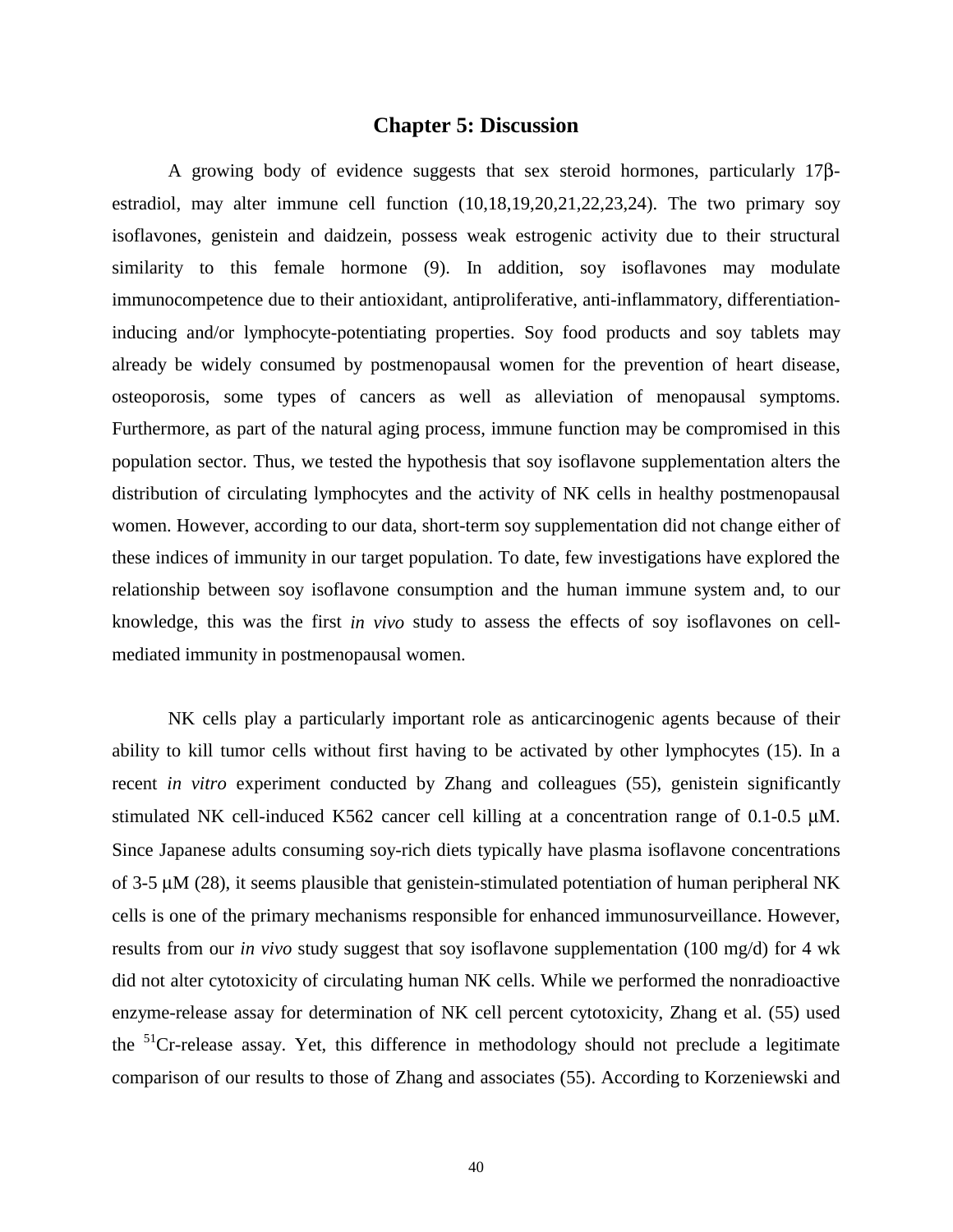Callewaert (59), the enzymatic LDH assay is as accurate and precise in measuring NK cellmediated cytotoxicity as the standard <sup>51</sup>Cr-release method, while it has the distinct advantages of being safer as well as less expensive and time-consuming.

Another fundamental difference between our study and that conducted by Zhang and colleagues (55) was the study design. In the latter study, isolated peripheral blood lymphocytes and K562 cancer cells were incubated in the presence of 0.1, 0.5, 5, 10 and 50 µmol/L genistein (55). In our laboratory, peripheral blood lymphocytes were isolated from subjects following daily consumption of soy isoflavones (100 mg) for 4 wk. While the mean genistein plasma concentration of 0.4  $\mu$ mol/L (range = 0.2 – 1.2  $\mu$ mol/L) among our supplemented subjects falls between the two lower concentrations used by Zhang et al. (55), the lymphocytes and K562 cells in our lab had *no direct* exposure to soy isoflavones *during* their 6 h incubation with K562 cells. Therefore, if genistein is indeed capable of potentiating NK cell activity, as proposed by Zhang and colleagues (55), the presence of this isoflavone may be required during the cytolytic process. Our results suggest that the proposed isoflavone-mediated effect may not be sustainable after the exposure of lymphocytes to genistein has ceased. Similarly, if soy isoflavones, like estrogen and tamoxifen (56), are capable of increasing the susceptibility of K562 cells to NK cell lysis, this change in target cell sensitivity also seems to require direct exposure to the modulating agent. While Baral et al. (56) pretreated both target cells and effector cells with tamoxifen and/or estradiol at various concentrations, the target cells in our lab had no direct exposure to soy isoflavones either before or during their incubation with human NK cells.

As mentioned earlier, we found no significant alterations in peripheral lymphocyte subpopulations in response to 4 wk of soy isoflavone supplementation. However, in a recent study conducted by Yellayi et al. (57), genistein injection into ovariectomized female mice resulted in decreased proportions of thymic CD4<sup>+</sup> and CD4<sup>+</sup>CD8<sup>+</sup> cells in the treated mice compared to the control animals. This discrepancy between our results and those obtained by Yellayi et al. (57) may be explained by the fundamental differences between these two investigations. While we assessed the distribution of circulating lymphocytes in postmenopausal women after dietary isoflavone supplementation, Yellayi and colleagues (57) measured the distribution of lymphocytes directly isolated from the thymus of ovariectomized mice after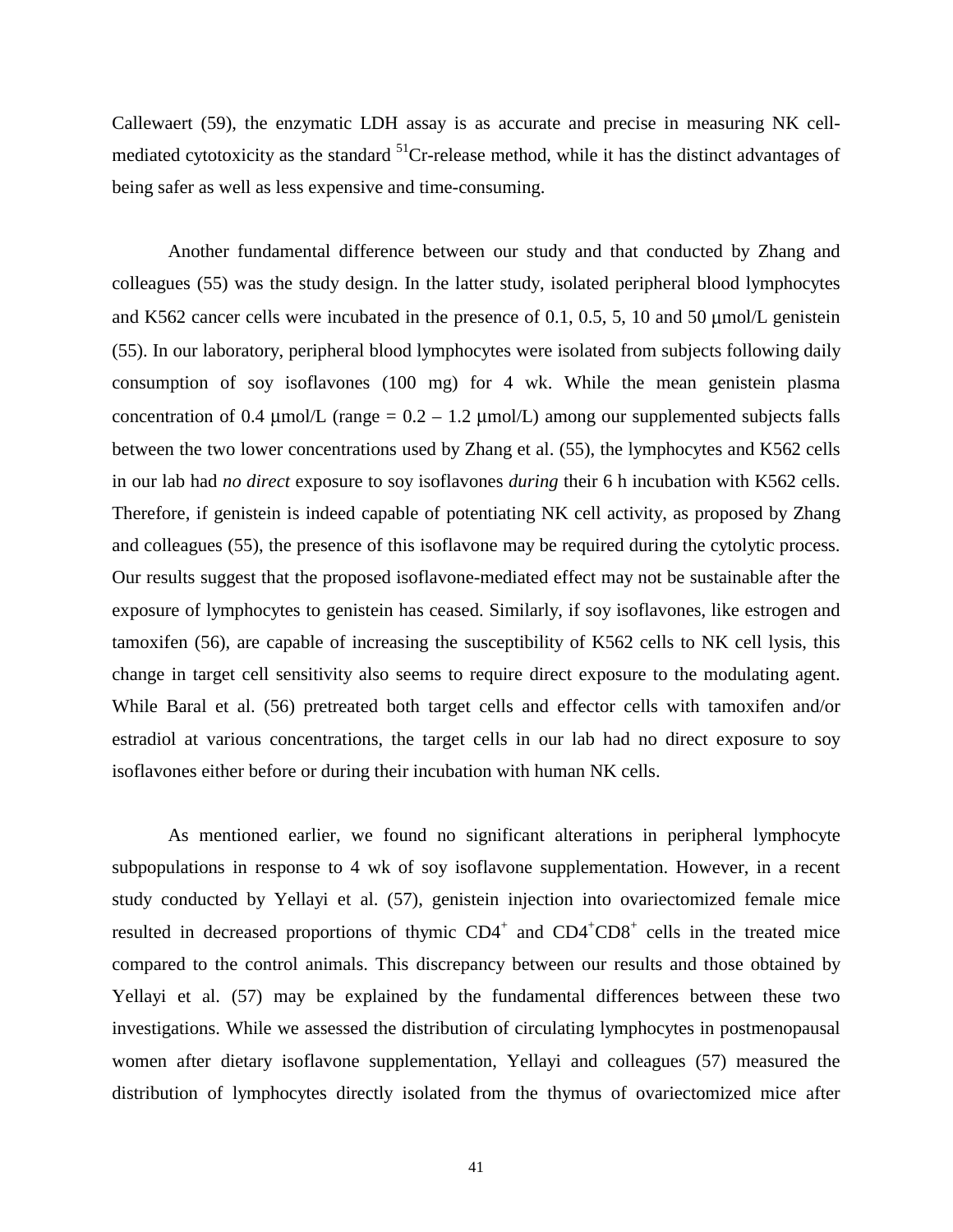genistein was intravenously injected. Thus, our study design more accurately mimics the isoflavone exposure that would occur in humans consuming either soy isoflavone tablets or soy foods.

 Compared to American women, Asian women, who typically consume soy-rich diets, have significantly lower rates of various chronic diseases. This apparent protection could be linked to enhanced immunocompetence. However, results from the present study do not support the theory that short-term soy isoflavone supplementation in free-living postmenopausal women alters lymphocyte distribution or NK cell cytotoxicity. During the 4-wk intervention, the treatment group ingested 100 mg/d of soy isoflavones in the form of 2 tablets/d. This amount of soy isoflavones is physiologically attainable and comparable to the average per capita consumption of 50-100 mg/d among Asian women in general (33,34) and the estimated 200 mg/d among Japanese women in particular (32). Data from dietary records kept by our subjects and, more importantly, measured plasma soy isoflavone concentrations indicate that overall subject compliance was high with respect to avoidance of soy isoflavone-containing foods and intake of soy supplementation. However, the range of plasma genistein concentrations among subjects in the supplemented group (Table 2) also reveals that isoflavone bioavailability varied among these women. More specifically, the highest plasma genistein concentration was more than 7-fold higher than the lowest plasma genistein concentration (Table 2). These data are consistent with results from previous studies, which have shown that isoflavone bioavailability depends in part on the rate and extent of microbial hydrolysis (35,36). Differences in isoflavone bioavailability among subjects may certainly lead to differences in the influence of these compounds *in vivo*. Therefore, it seems prudent to investigate the effect of soy isoflavones on parameters of immune function on the basis of isoflavone bioavailability.

Phytoestrogens, like genistein and daidzein, may also alter immunocompetence *indirectly* by influencing estrogen activity and/or secretion in estrogen-sensitive tissues. Zava and Duwe (54) discovered that genistein effectively inhibited the growth of ER+ and ER- breast cancer cell lines at very high concentrations ( $\geq 10 \mu M$ ), though it seemed to have the opposite effect at physiologically relevant concentrations of 1 nM-10 µM. Other researchers found an inverse relationship between soy consumption and serum estradiol concentrations in premenopausal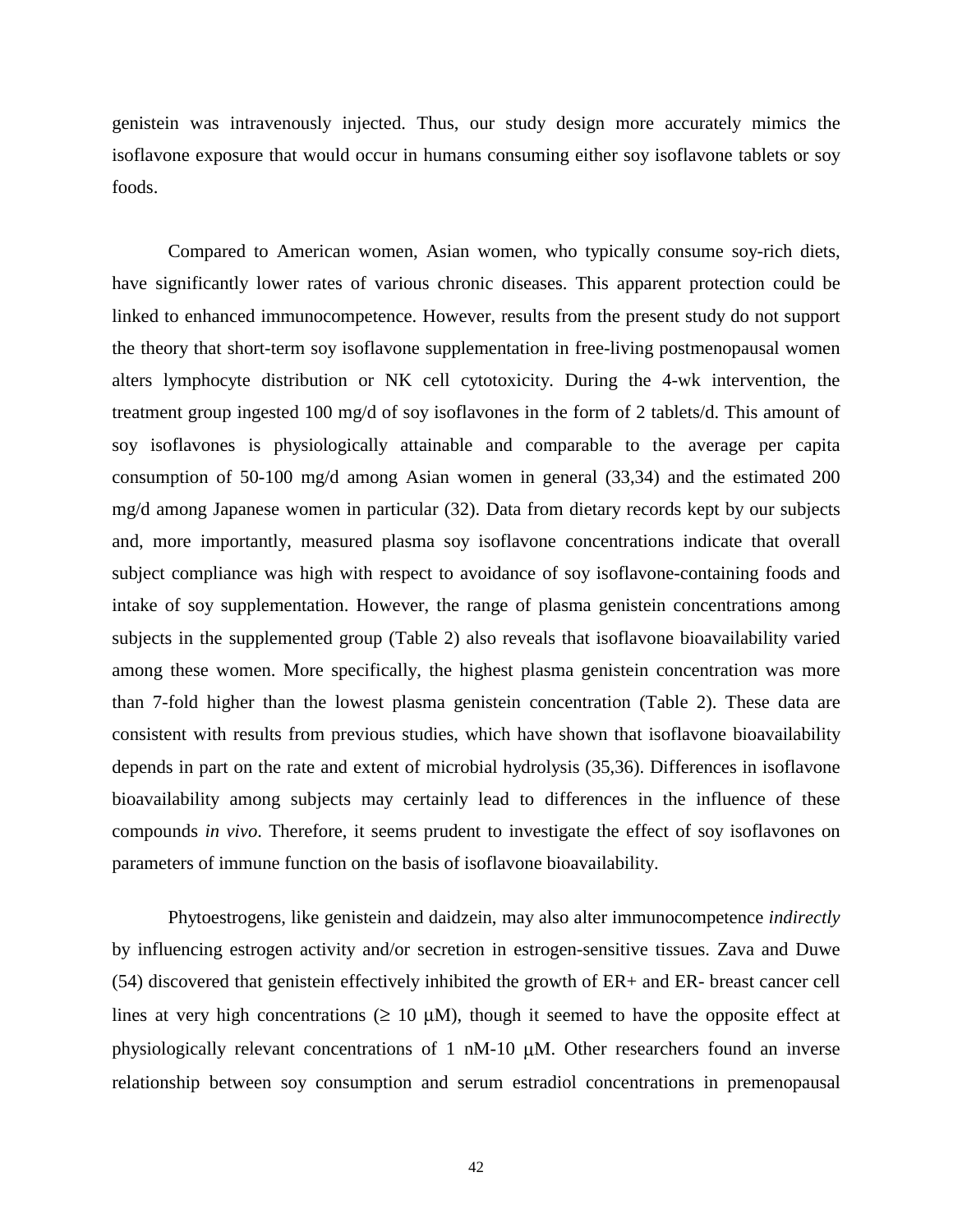Japanese women (25) and in pre- and postmenopausal American and Asian women (29). This soy-induced reduction of circulating estradiol could be one of the mechanisms by which soy isoflavones exert their proposed immunomodulatory effects. However, these mechanisms would likely be sensitive to endogenous levels of circulating estrogens as well as the amount and duration of soy consumption. Therefore, using different subject populations (i.e. pre- and perimenopausal women) and varying the dose and length of soy supplementation may yield different results than those seen in the present study.

This study, as others, has several limitations. First, after relentless recruitment efforts, we were forced to widen the age range of our subjects in order to find enough eligible participants. With a nearly 20-y difference between the youngest and oldest subjects, the menopausal status with respect to years since last menstrual cycle was also quite different. However, since all women had been postmenopausal for at least 2 y, we expected their plasma estrogen levels to be negligible. Therefore, we did not find it necessary to measure the plasma concentrations of 17βestradiol in our target population. In addition, with an age range of nearly 20 y, the onset and duration of changes in immune defense related to the aging process may have been different among our subjects. Thus, it would have been more desirable to have a more narrow subject age range in this study.

Additional limitations of this study are associated with the use of free-living subjects. Plasma isoflavone data confirm that subject compliance was high in terms of taking the prescribed amount of soy tablets as well as avoiding soy isoflavone-containing foods. Considering that Americans typically consume very little, if any, foods rich in soy isoflavones, we believe that subject compliance would likely have been much poorer if we had asked our participants to consume soy-rich foods for 28 d instead of taking soy isoflavone tablets. However, it is not known whether the isoflavones, genistein and daidzein, are the *only* physiologically active compounds in soybeans. In addition, most of the data previously reporting a relationship between soy and immune function were specific for the isoflavone component. Thus, our choice of isoflavone supplements as opposed to soy foods was important for comparison of our data to that reported in the literature. Finally, with the use of free-living subjects we cannot be absolutely certain that all subjects refrained from consuming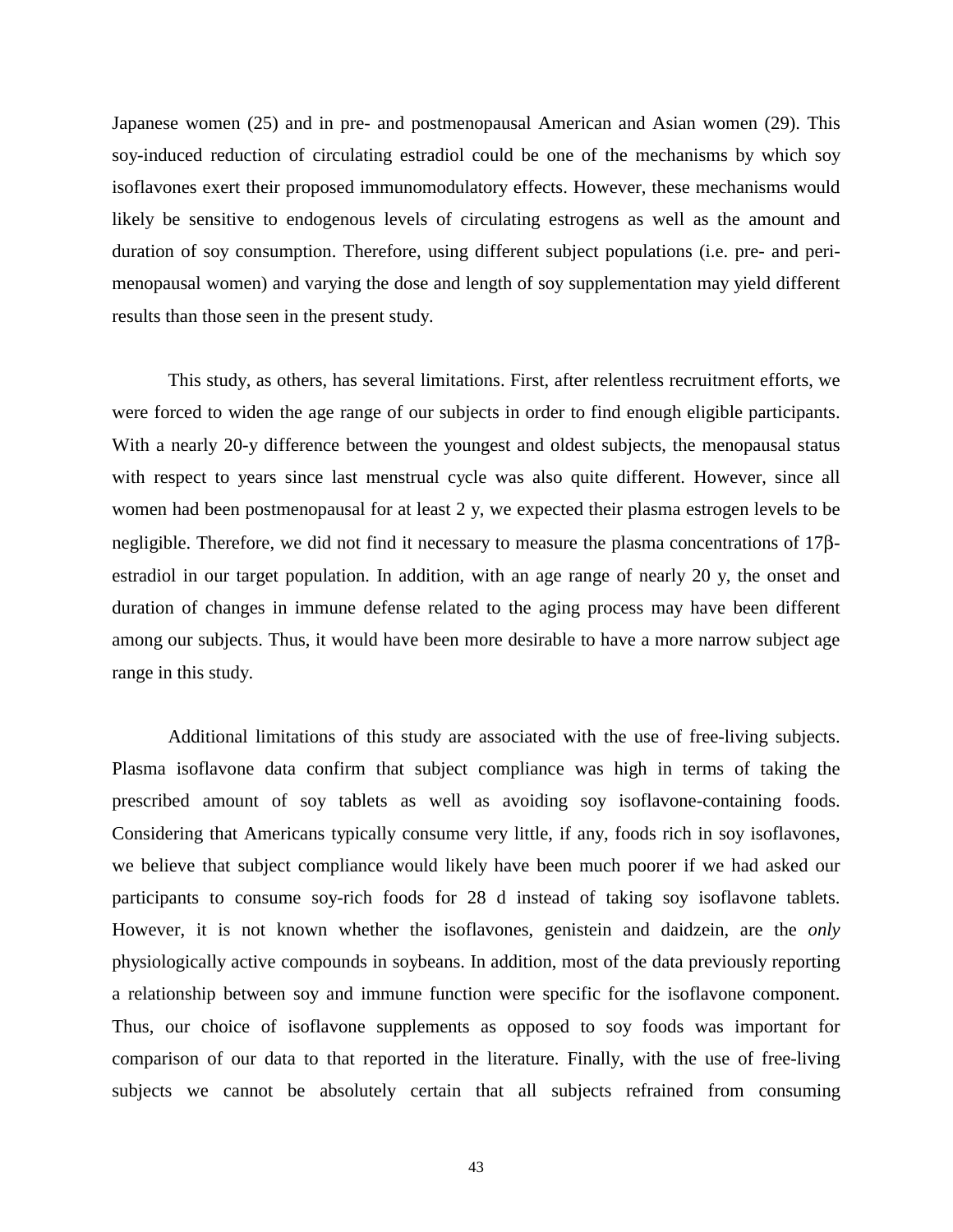micronutrients and dietary supplements believed to influence immune cell integrity and function. Although dietary records indicate that most subjects followed our instructions to avoid dietary supplements or drugs thought to affect immunity, this study did not include biochemical analyses of every micronutrient known to influence immune function.

In conclusion, data from *in vitro* and animal studies have suggested that the soy isoflavones, genistein and daidzein, may influence various indices of cell-mediated immunity. However, our results indicate that 4 wk of soy isoflavone supplementation (100 mg/d) did not alter the distribution of circulating lymphocytes or the activity of NK cells in healthy postmenopausal women. According to the 2001 Soy Food Guide, soy food sales in the United States have increased dramatically from \$2 million to just over \$2 billion during the past two decades (12). Thus, due to the widespread public interest in this supplement and the conflicting data concerning the effects of dietary soy isoflavones on immune function, further research in this area is warranted.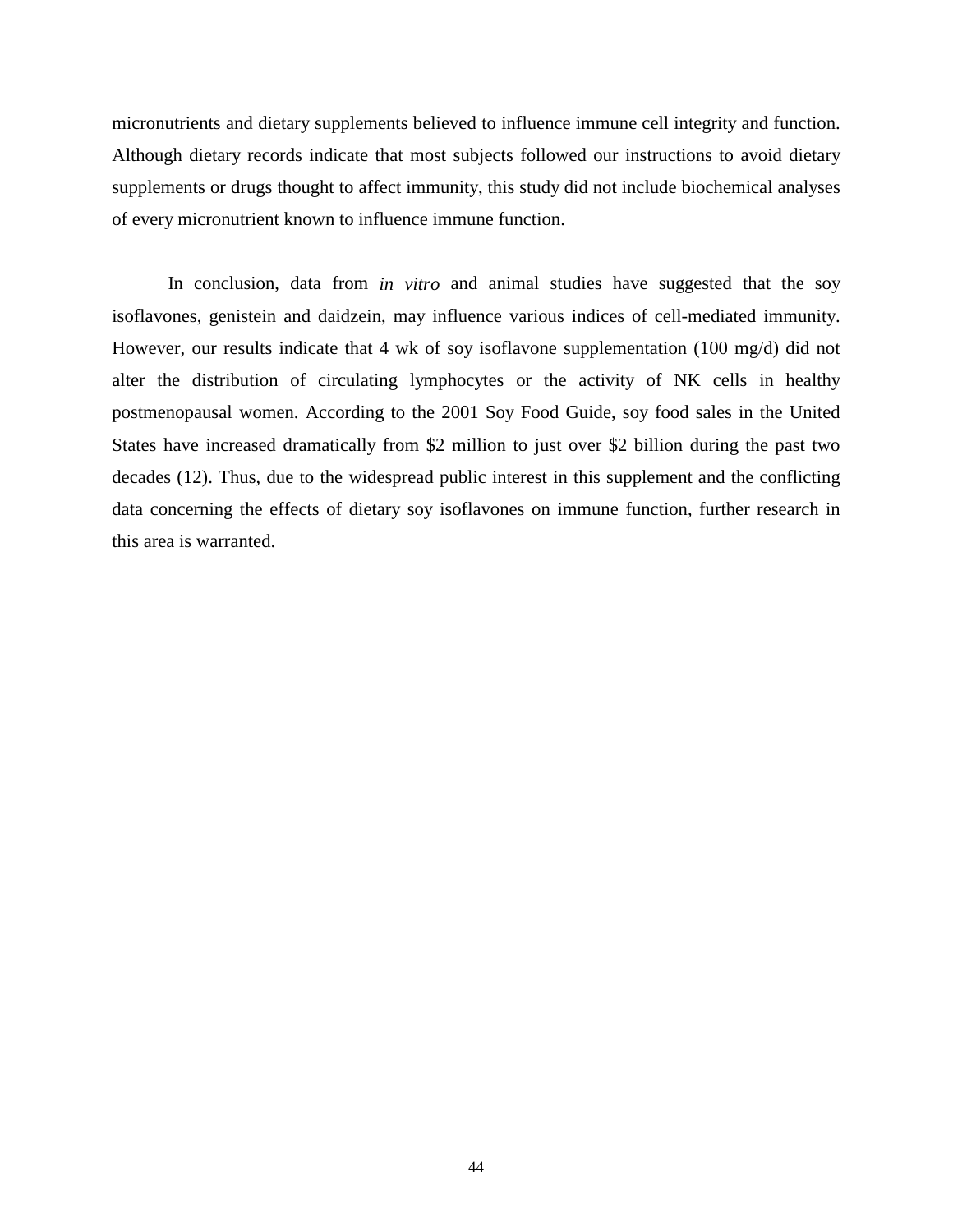## **Chapter 6: Future Research**

Research investigating the effects of soy isoflavone supplementation on immune function in humans is still limited. Both *in vitro* and *in vivo* data suggest that cellular mechanisms of soy isoflavones are highly sensitive to circulating estrogens, amounts of dietary isoflavones and, perhaps most importantly, the type of target tissue. Therefore, it is logical to explore how extending the soy supplementation period and varying the supplementation dosage may affect the distribution and function of peripheral lymphocytes in humans. Furthermore, targeting female subjects of different age groups and menopausal status may help to elucidate the highly complex relationship between endogenous hormone levels and soy phytoestrogens with respect to their influence on immunocompetence. These and other variables could be examined by conducting a series of clinical trails with a crossover design, which would incorporate a washout period between the intervention periods. In addition, to account for the high variability in soy isoflavone bioavailability, future human intervention trials should include enough subjects to allow for the stratification of data on the basis of plasma isoflavone concentrations.

Epidemiological data indicate that Asians who typically consume soy-rich diets have significantly lower rates of several chronic diseases. Hence, it is possible that the protective effect of soy isoflavones is manifested only when soy consumption occurs early in life (i.e. before the immune system has matured). To test this hypothesis, longitudinal studies are needed to measure the timing and nature of changes in cell-mediated immunity in response to soy consumption.

Soy supplementation is becoming increasingly popular among Americans for its potential health benefits such as reduced risk of cardiovascular disease, osteoporosis and certain types of cancer. The recently FDA approved health claim concerning soy consumption and cardiovascular health will likely lead to an even greater use of soy supplementation in this country. Given the inconsistent data in the literature regarding the consequences of isoflavones on immune parameters, it is imperative to further investigate the effects of soy isoflavone consumption on immune defense in humans.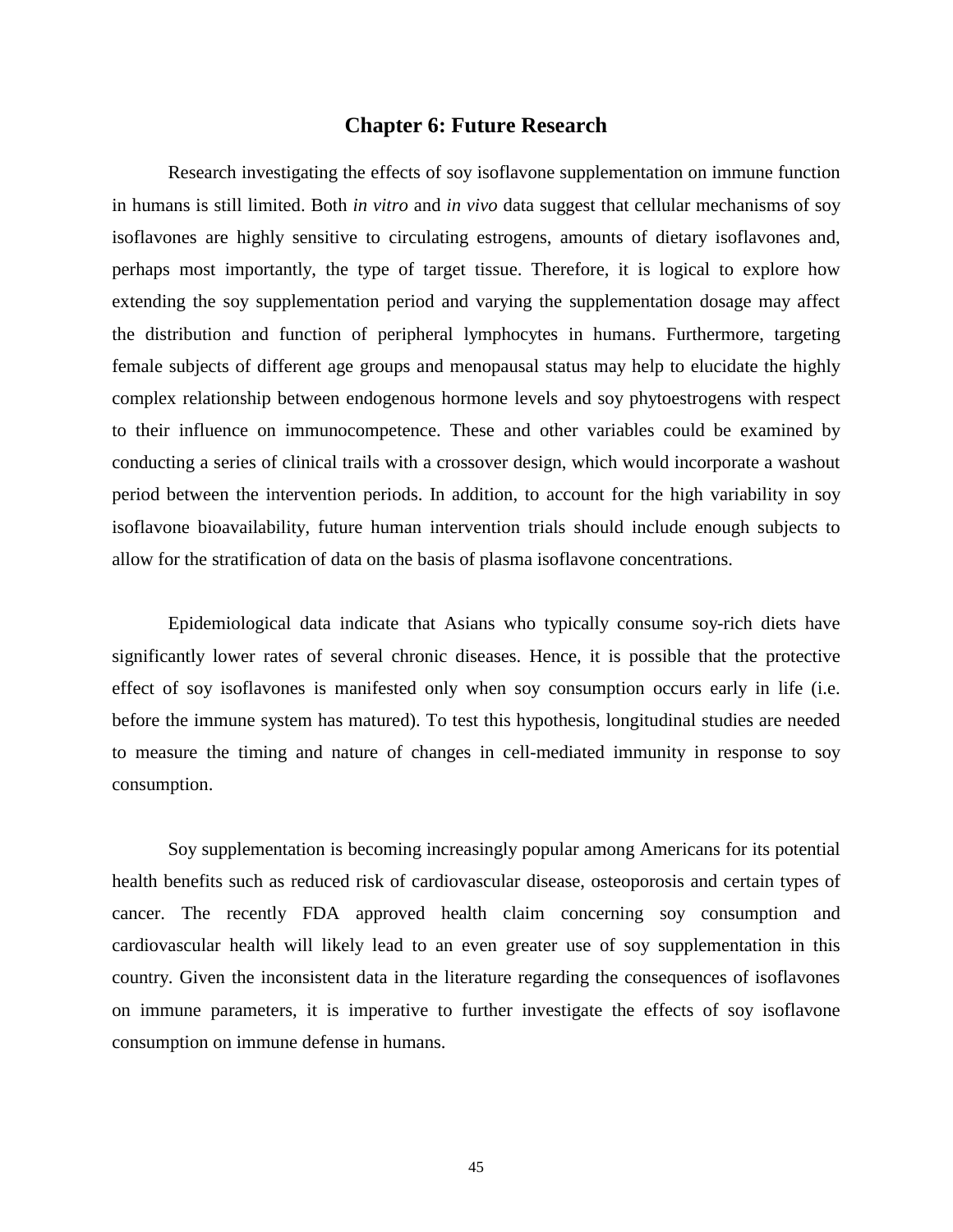## **Appendix A: Experimental Design**

 The study followed the design of a human double-blind, placebo-controlled intervention trial for 4 wk. Healthy postmenopausal women (n=20), who were not on hormone replacement therapy, were randomly divided into 2 treatment groups to examine whether isoflavone intake modulates parameters of human immune function. The supplemented group (Suppl; n=10) consumed two-50 mg soy isoflavone tablets/d (NovaSoy, Archer Daniels Midland, Decatur, IL) for 28 d, while the control (Ctrl; n=10) group received two placebo tablets/d.

## **Subjects**

 A total of 20 postmenopausal women (aged 50-69 y) were recruited from the Blacksburg community to serve as subjects. Resources for recruitment efforts included messages posted on the Blacksburg Electronic Village (BEV) Homepage News and vtwomen@listserve.vt.edu; announcements made at the Blacksburg Seniors Program's steering committee and breakfast meetings; visitations to local senior aerobic classes; widespread distribution of flyers; and a discussion of this study aired by a local radio station. To be eligible for participation, subjects were screened carefully according to the aforementioned exclusion criteria. Each subject completed a health history questionnaire and signed an informed consent form prior to enrollment in the study. Approval for the use of human subjects in this research was granted from the Virginia Tech Institutional Review Board (IRB 99-209).

#### **Blood Samples**

 Overnight fasting blood samples of 24 ml were drawn between 8:00 – 9:00 am by an experienced phlebotemist at baseline (d 1) and on d 28 of the study. Whole blood was used for flow cytometric analysis of circulating lymphocyte populations. For determination of NK cell cytotoxicity (CytoTox 96 Assay, Promega Corporation, Madison, WI), peripheral blood mononuclear cells (PBMCs) were isolated from heparinized blood using Vacutainer BD test tubes containing Ficoll-Paque reagant (BD PharMingen, San Diego, CA). Plasma was stored at -80°C and assayed for isoflavone concentration, via reverse-phase high performance liquid chromatography (HPLC), after determinations of lymphocyte distribution and NK cell activity were completed.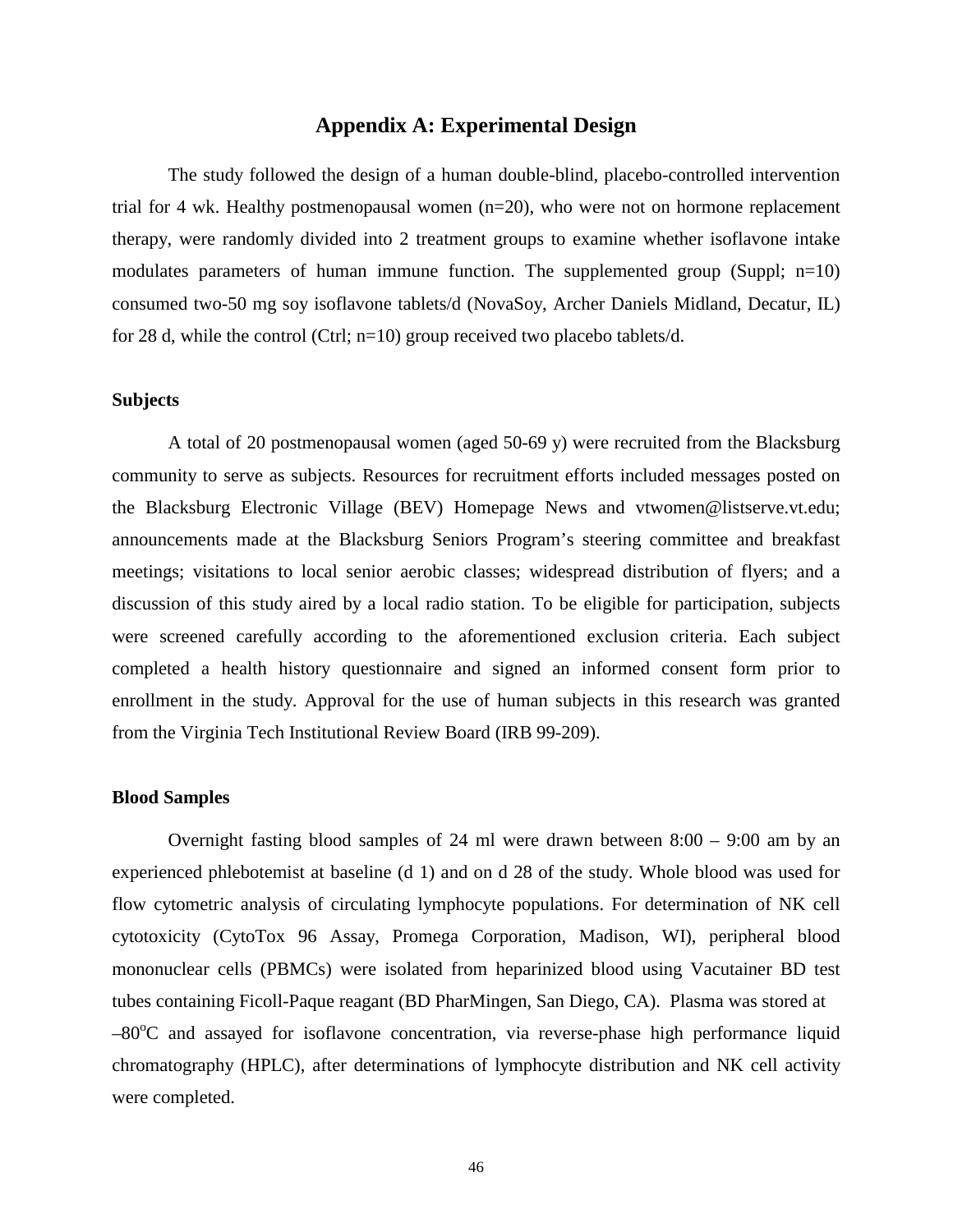## **Intervention**

 For 4 consecutive wk, 10 of the 20 participants were randomly selected to consume soy tablets (Archer Daniels Midland) containing a daily total of 100 mg of isoflavones in the glycone form. The remaining 10 subjects (Ctrl) were given similar looking placebo tablets for daily consumption throughout the same 4-wk period. Soy isoflavone and placebo tablets were disseminated among subjects in 4 small envelopes, each containing a 1-wk supply, on d 1 of the study following the baseline blood draw. All participants were instructed to take their dose of 2 tablets/d at the same time each morning. In addition, all subjects were urged to continue their usual dietary habits and physical activities throughout this trial.

 To stress the importance of compliance, all participants were given a calendar to be initialed each day following the ingestion of both tablets. Furthermore, subjects were contacted on a regular basis during the study to minimize the potential for missed tablets or blood draws. Any participant who lost one or more tablet(s) was supplied with the appropriate number and type of replacement tablet(s). In order to monitor nutrient intake, all subjects were asked to complete two 3-d dietary intake records on specified days of weeks 2 and 4 during the intervention. The calendar, 3-d dietary records, and any remaining tablets were collected from each subject at the end of the study to further assess compliance.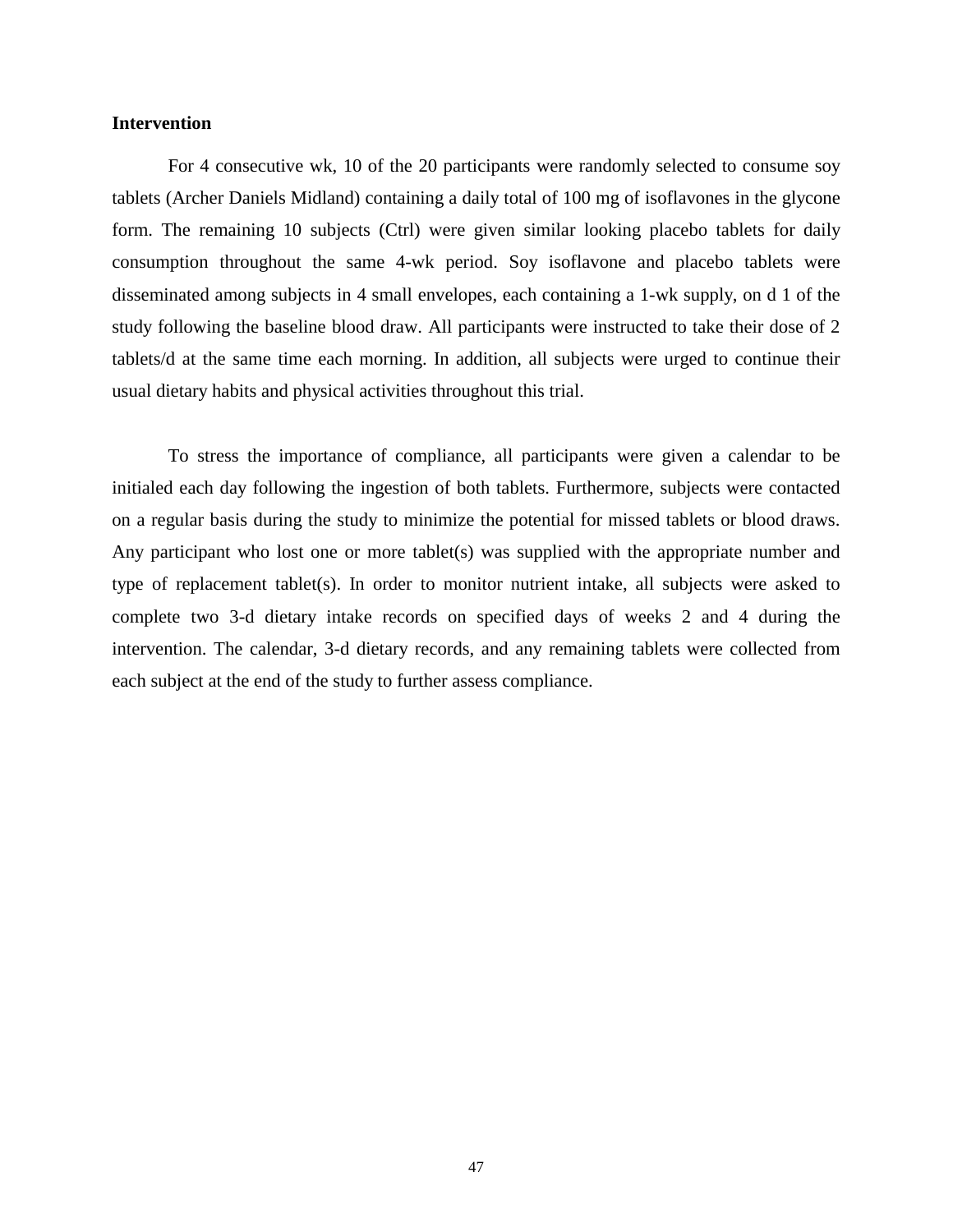## **Appendix B: Materials and Methods**

#### **Determination of Isoflavone Concentration in Plasma**

 Reverse-phase high performance liquid chromatography (HPLC) was used to quantify the plasma concentrations of genistein and daidzein at baseline (d 1) and at the end of the trial (d 28). In performing this procedure, 500 µl of plasma was diluted in 10 ml of 100% HPLC grade methanol, followed by the addition of 10  $\mu$ l of the internal standard Fluorescein (500 ng = 10  $\mu$ l of stock 1 mg/10 ml of 80% HPLC grade methanol). All samples were vortexed and centrifuged at 3000 x g for 10 min at  $10^{\circ}$ C. After the methanol supernatant was poured off into a rotary evaporator flask, the plasma residue was resuspended two additional times in 5 ml of 100% HPLC grade methanol and then vortexed and centrifuged as above. Using a rotary evaporator, the collected methanol supernatant was evaporated, leaving the residue to be redissolved in 5 ml of 1 M sodium acetate with an additional 2 ml of 1 M sodium acetate to further rinse the flask. The enzyme glucuronidase/sulfatase (50 µl, H2 Type, Sigma G0876) was then added prior to incubating all samples in a dry heating block overnight for 19 h at 37°C.

 Using this hydrolysate, the isoflavones genistein and daidzein were extracted on a C18- ODS SPE reverse phase column (Fisher Scientific, Pittsburgh, PA). The columns were activated with 5 ml of 100% HPLC grade methanol and then rinsed with 5 ml of HPLC grade water. Next, the hydrolyzates were added and also pulled through the columns over ca. 2 min. For complete removal of the hydrolyzate, 1 ml of 1 M sodium acetate buffer (pH 5.5) was used to rinse each empty sample test tube. The buffer was then pulled through the corresponding column. All samples were rinsed with 2 ml of HPLC grade water before the soy isoflavones were eluted (over ca. 2 min) with 2 ml of 100% HPLC grade methanol and collected in 15 ml conical centrifuge tubes. Using nitrogen gas, the collected isoflavone/methanol fraction was brought to complete dryness, redissolved in 150 µl of 80% HPLC grade methanol and vortexed. Each sample was transferred into an HPLC vial and 100 µl was injected onto a C18 250 x 4.6 mm column (Luna, Phenomenex, Torrance, CA) for analysis. The mobile phase consisted of 15% HPLC grade methanol in HPLC grade water. All samples were run in duplicate. A standard curve was prepared using a series of genistein standards (200, 500, 1000 and 1200 ng) dissolved in 80% HPLC methanol and assayed to quantify the isoflavones.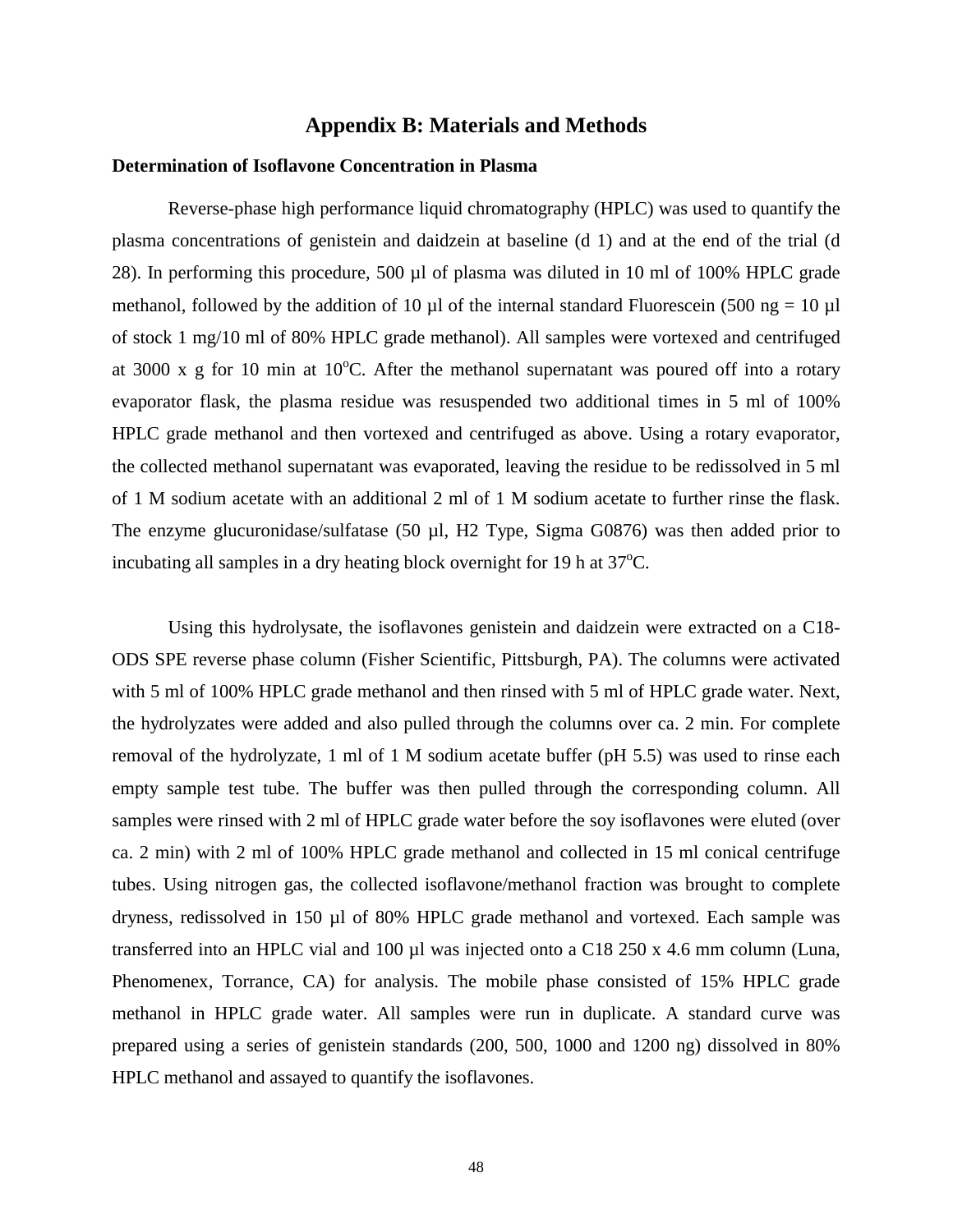### **Determination of Circulating Lymphocyte Distribution**

 Lymphocyte subpopulations were assessed using fluorescently labeled monoclonal antibodies (mAb) against cell surface markers. The mAb (Becton Dickinson, San Jose, CA) included: T-helper cells (CD3<sup>+</sup>CD4<sup>+</sup>, clone SK3), T-cytotoxic cells (CD3<sup>+</sup>CD8<sup>+</sup>, clone SK1), total T lymphocytes (CD3<sup>+</sup>, clone SK7), total B lymphocytes (CD19<sup>+</sup>, clone 4G7), and NK cells (CD16<sup>+</sup> CD56<sup>+</sup> , clones B73.1 and MY31, respectively).

 The following procedure for labeling lymphocytes in lysed whole blood was applied: 20  $\mu$ l of the appropriate mAbs was aliquoted into labeled test tubes, followed by 100  $\mu$ l of well mixed anticoagulated (EDTA) whole blood from each subject. All samples were vortexed at low speed for 3 sec and then incubated at room temperature in the dark for 30 min. For the lysing and washing procedure, 2.0 ml of 1 x lysing solution (FACS Lysing Solution) at room temperature was added to each test tube containing the whole blood/mAbs mixture. All samples were vortexed again at low speed for 3 sec, incubated at room temperature in the dark for 10-12 min, and centrifuged at 300 x g for 5 min at  $20-25^{\circ}$ C. Supernatants were aspirated, leaving approximately 50 µl of residual fluid, and vortexed again at low speed to resuspend the cell pellet. All tubes were kept on ice and the cells were washed with phosphate-buffered saline (PBS) plus 0.1% sodium azide  $(NaN_3)$  and centrifuged at 200 x g for 5 min at 20-25°C. Following removal of the supernatant, pellets were resuspended in 0.5 ml of 1.0% paraformaldehyde and kept at  $4^{\circ}$ C until analysis.

 Samples for each subject were assayed in duplicate. Aliquots of CD-Check Plus (Becton Dickinson) were stained with mAb to serve as control for labeling. All stained blood samples were analyzed the next morning using an Epics XL Flow Cytometer (Coulter Electronics, Hialeah, FL) at the Virginia-Maryland Regional College of Veterinary Medicine Flow Cytometry Lab.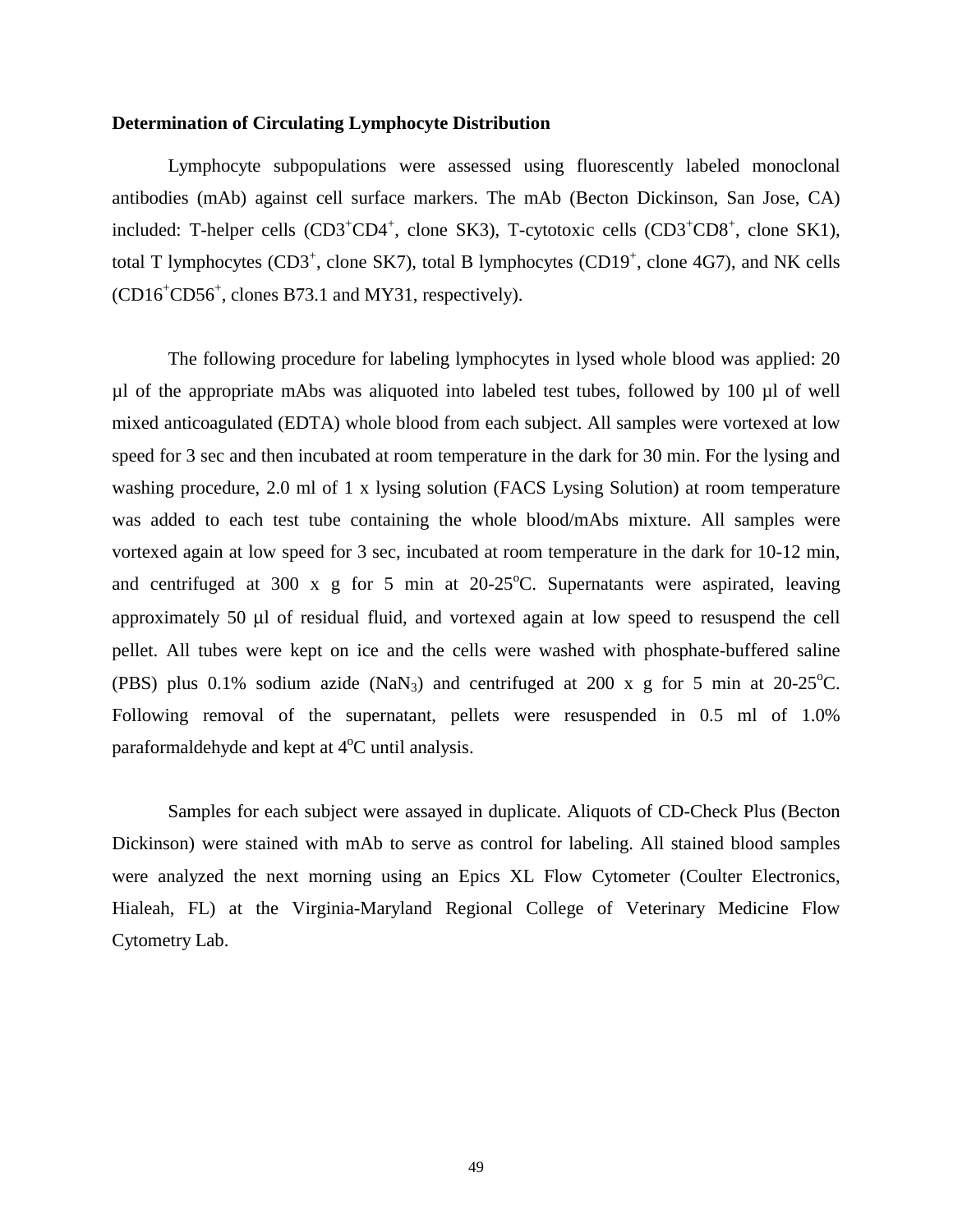## **Determination of Natural Killer Cell Cytotoxicity**

## *Lymphocyte Isolation*

 For isolation of circulating lymphocytes, heparinized blood from each subject was drawn into Vacutainer BD test tubes containing Ficoll Paque reagant (BD PharMingen). Isolated lymphocytes were resuspended in complete medium (RPMI supplemented with 10% autologous serum, 2 mM glutamine, 100 µg/ml Penicillin and 100 units/ml Streptomycin).

## *Lymphocyte (Effector Cell) Counting*

Isolated lymphocytes (50 µl) were mixed with 50 µl of Tryphan Blue Dye (TPB, GIBCO) and 100 µl RPMI. Cells were then counted by loading 10 µl of the mixed cell/TPB suspension onto each chamber of a hemocytometer. Remaining lymphocytes for each subject were transferred into 15 ml conical tubes, centrifuged at 400 x g for 10 min and resuspended at a concentration of  $5x10^6$  cells/ml in assay medium [Iscove's prepared with 5% fetal bovine serum (FBS), 4 mM glutamine, 100 µg/ml Penicillin and 100 units/ml Streptomycin]. Addition of 0.5 ml of assay medium to 0.5 ml of prepared  $5x10^6$  cells/ml rendered the second concentration of lymphocytes  $(2.5x10^6 \text{ cells/ml})$  used in the NK cell cytotoxicity assay.

## *K562 (Target Cell) Maintenance*

The K562 human myelogenous leukemia cell line (American Type Culture Collection, Manassas, VA) was used as target cells for the NK cell cytotoxicity assay. The K562 cells were maintained at  $37^{\circ}$ C in a humidified  $CO_2$  incubator (NuAire, Plymouth, MN) in Iscove's medium supplemented with 10% FBS, 4 mM glutamine, 100  $\mu$ g/ml Penicillin and 100 units/ml Streptomycin in a T75 flask containing 25 ml media. Once the cells reached a density of 1 x  $10<sup>6</sup>$ cells/ml, a new culture was started by re-seeding aliquots with new media at a concentration of 1  $\ge 10^5$  cells/ml.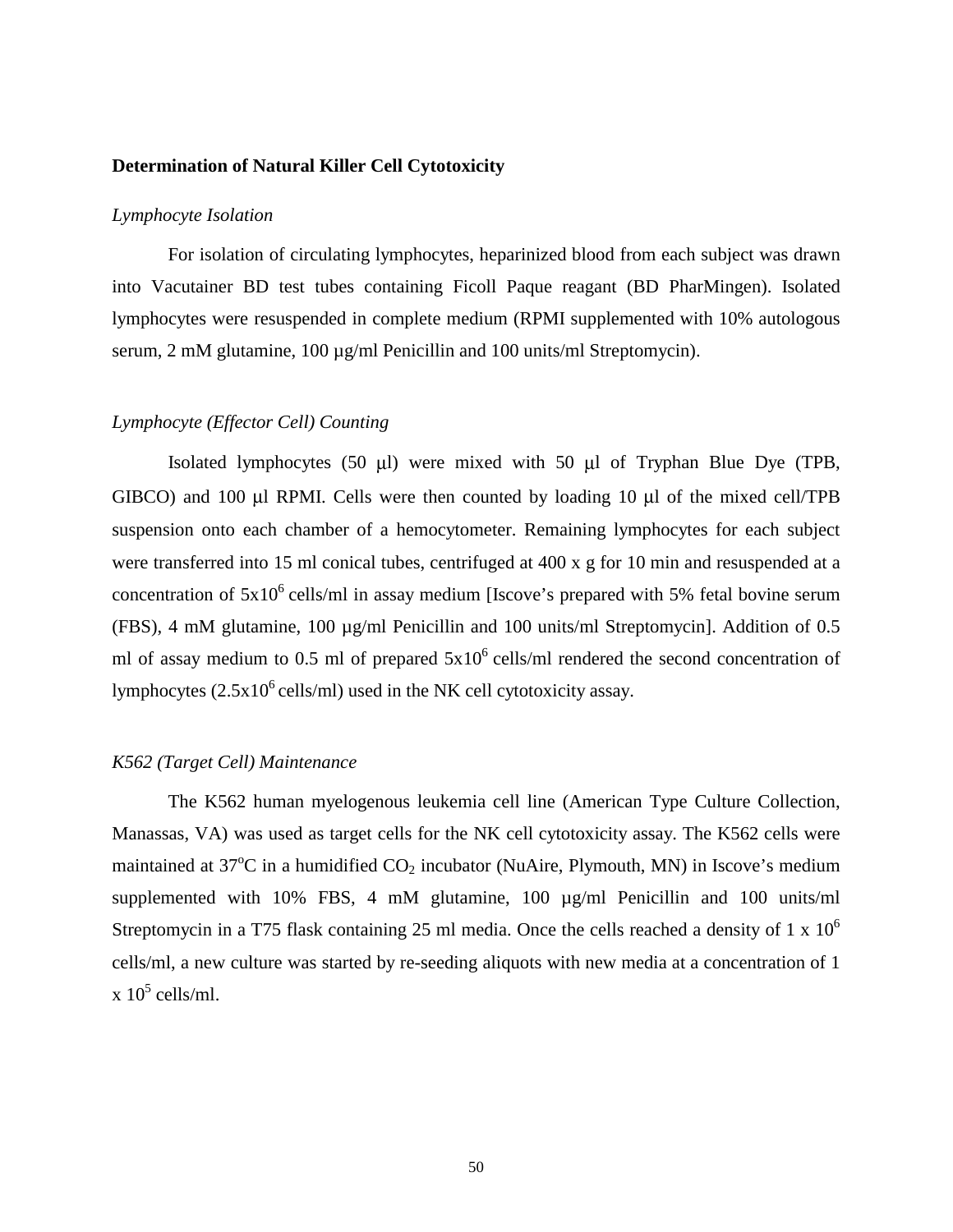## *K562 (Target Cell) Counting*

Target cells were counted (200 µl of mixed cell suspension and 200 µl of Tryphan Blue Dye) and resuspended at a concentration of  $2x10^5$ /ml to be used for the NK cell cytotoxicity assay.

## *Enzyme Release Assay for NK Cell Cytotoxicity*

 NK cell cytotoxicity was measured according to the nonradioactive procedure by Korzeniewski and Callewaert (59) using the CytoTox 96 Kit (Promega Corporation). K562 cells (100  $\mu$ l) at a concentration of 2x10<sup>5</sup>/ml and isolated lymphocytes (100  $\mu$ l) at concentrations of  $5x10^6$ /ml and  $2.5x10^6$ /ml were aliquoted into NUNC v-bottom culture plates (Fisher Scientific) to yield 25:1 and 12.5:1 effector-to-target cell ratios, respectively. The plate was centrifuged at 270 x g for 4 min and then incubated for 6 h at  $37^{\circ}$ C in a humidified CO<sub>2</sub> incubator (NuAire). During the last 45 min of incubation, 20 µl of lysis buffer was added to wells measuring maximum lactate dehydrogenase (LDH) release by target cells, while 10 µl of lysis buffer was added to wells measuring volume control of lysis buffer addition. Following incubation, the plate was centrifuged again at 270 x g for 4 min and 50 µl aliquots were transferred into a 96-well flatbottom plate. Assay buffer/substrate solution was heated to ca.  $37^{\circ}$ C and 50 µl aliquots were added to each well. The plate was incubated for 30 min at room temperature, protected from light. Stop solution (50 µl) was added to each well and absorbancies were read at  $490<sub>nm</sub>$  using a Ceres 900 microtiter plate reader (Bio-Tek Instrument, Inc., Winooski, VT).

 This nonradioactive cytotoxicity assay (CytoTox 96, Promega Corporation) spectrophotometrically measured LDH, an enzyme that is released spontaneously upon cell death. The color intensity is directly proportional to the number of lysed cells. Therefore, this procedure determined NK cell cytotoxicity based on LDH released by lysed target cells. All samples were assayed in quadruplicate and corrections were made by running controls for the spontaneous LDH release from K562 cells and lymphocytes, contributions to absorbance at  $490<sub>nm</sub>$  by culture medium background and volume increase caused by adding lysis solution. In addition, bovine heart LDH was used as a positive control to verify that the assay was working. Percent cytotoxicity was calculated using the mean of each quadruplicate in the following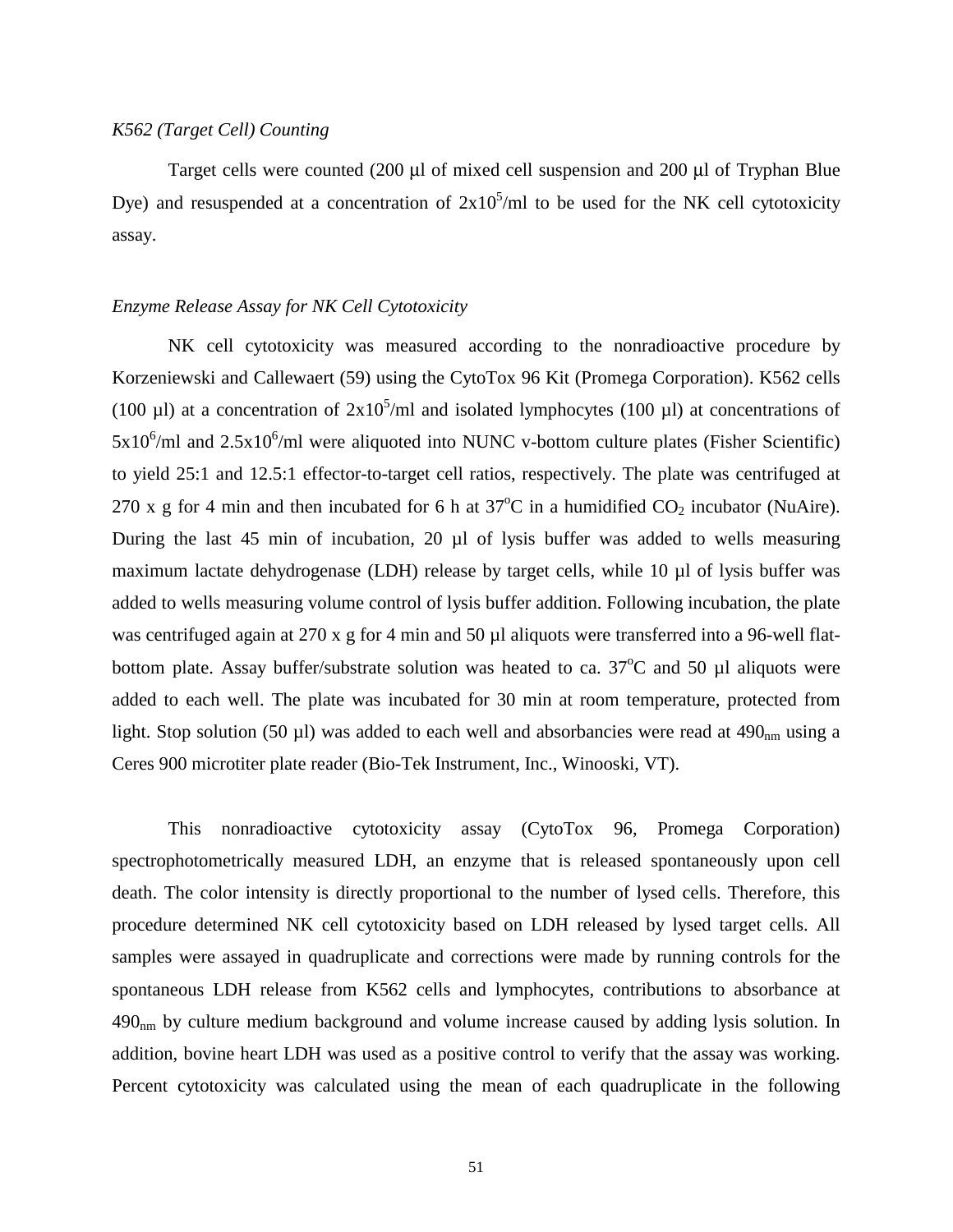equation:  $[(E - LS - TS) / (TM - TS)] \times 100$ , where  $E =$  experimental wells,  $LS =$  lymphocyte spontaneous LDH release,  $TS = target$  spontaneous LDH release, and  $TM = target$  maximum LDH release.

## **Statistical Analysis**

Statistical analyses were performed in collaboration with the Statistical Consulting Center at Virginia Tech. Changes in soy isoflavone plasma concentrations, peripheral lymphocyte distributions, and percent cytotoxicity of NK cells were statistically analyzed between the two treatment groups and over time using a repeated measure ANOVA (Sigma Stat, SPSS Inc., Chicago, IL). Mean differences were considered to be significant at  $p<0.05$ . All data are expressed as means ± SEM.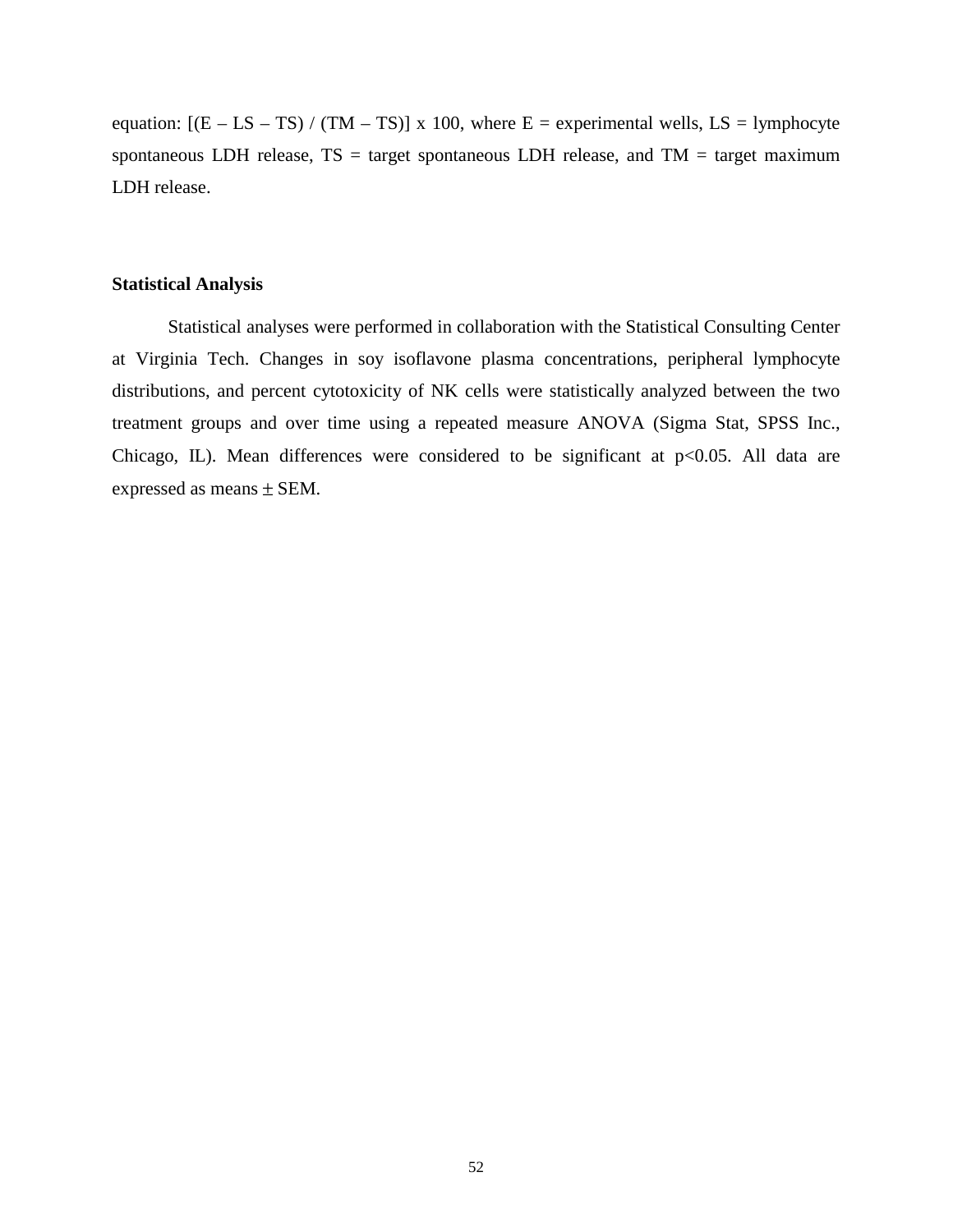# **Literature Cited**

- 1. Hughes AD. Effects of dietary antioxidants on the immune function of middle-aged adults. Proceedings of the Nutrition Society 1999;58:79-84.
- 2. Aaronson SA. Growth factors and cancer. Science 1991;254:1146-1153.
- 3. Sanders BG, Kline K. Nutrition, immunology and cancer: an overview. Nutrition and Biotechnology in Heart Disease and Cancer. Eds. J.B. Longnecker et al., Plenum Press, NY, 1995, pp. 185-194.
- 4. Surveillance, Epidemiology, and End Results (SEER) Program Cancer Statistics Review, Bethesda, MD: National Cancer Institute. 1999.
- 5. Peterson G, Barnes S. Genistein inhibits both estrogen and growth factor-stimulated proliferation of human breast cancer cells. Cell Growth & Differentiation 1996;7:1345-1351.
- 6. Ziegler RG, Hoover RN, Pike MC et al. Migration patterns and breast cancer risk in Asian American women. Journal of the National Cancer Institute 1993;85:1819-1827.
- 7. Wu AH, Ziegler RG, Nomura AM et al. Soy intake and risk of breast cancer in Asians and Americans. American Journal of Clinical Nutrition 1998;68(suppl):1437S-1443S.
- 8. Ursin G, Bernstein L, Pike MC. Breast Cancer. Cancer Survey 1994;19-20:241-264.
- 9. Setchell KDR. Phytoestrogens: the biochemistry, physiology, and implications for human health of soy isoflavones. American Journal of Clinical Nutrition 1998;68(suppl):1333S- 1346S.
- 10. Grossman CJ. Regulation of the immune system by sex steroids. Endocrinology Review 1984;5:435-453.
- 11. Food Labeling: health claims; soy protein and coronary heart disease. Food and Drug Administration, HHS. Final Rule. Federal Registry 1999:64(206);57700-57733.
- 12. 2001 Soy Food Guide. 2001, Stevens and Associate Inc., Indianapolis, IN.
- 13. Roitt I, Brostoff J, Male D. *Immunology*. Fifth Edition. Mosby International Ltd, London, UK, 1998, p. 139.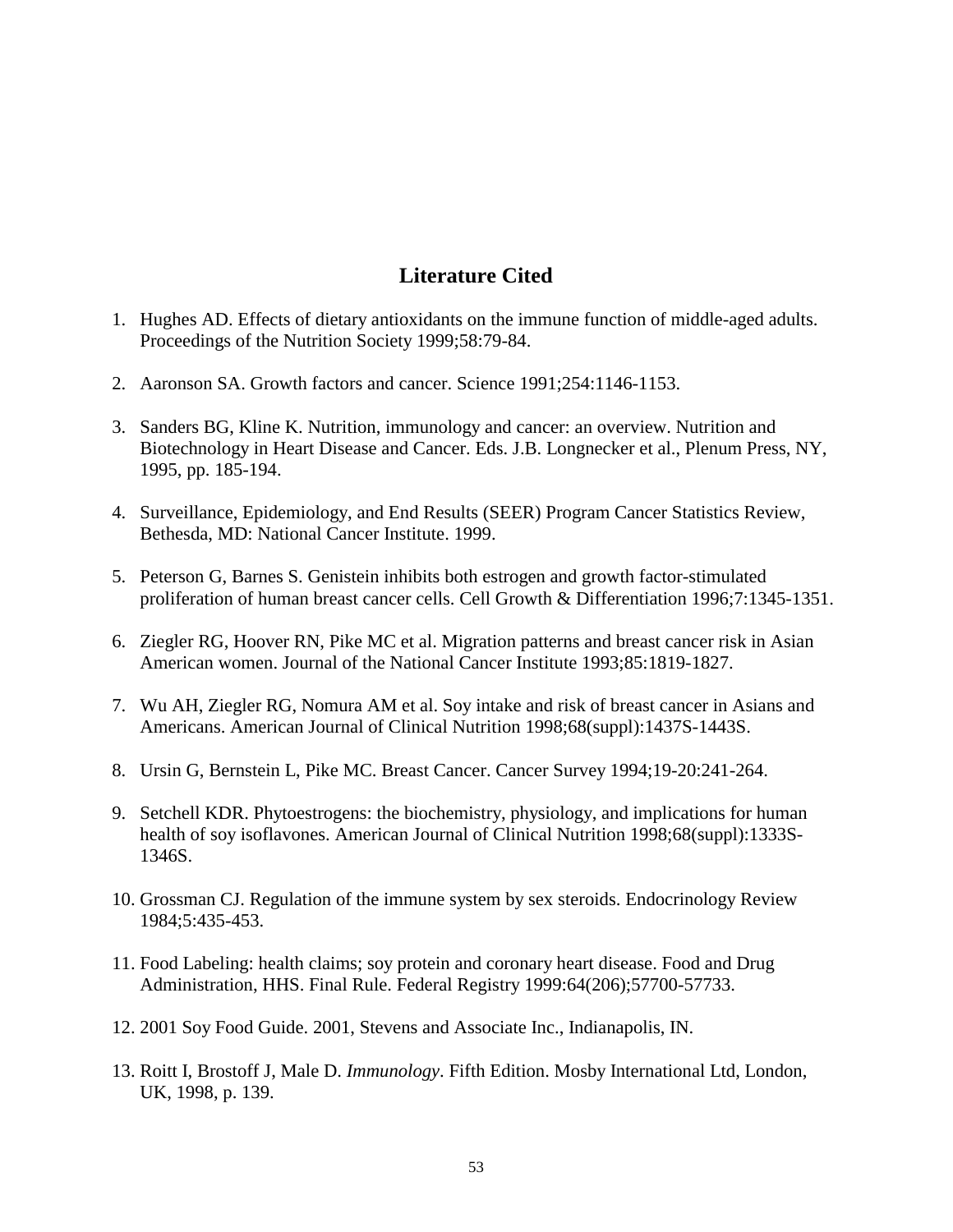- 14. Roitt I, Brostoff J, Male D. *Immunology*. Fifth Edition. Mosby International Ltd, London, UK, 1998, pp. 16-17.
- 15. Roitt I, Brostoff J, Male D. *Immunology*. Fifth Edition. Mosby International Ltd, London, UK, 1998, pp. 19-20.
- 16. Roitt I, Brostoff J, Male D. *Immunology*. Fifth Edition. Mosby International Ltd, London, UK, 1998, pp. 147-149.
- 17. Ames BN, Shigenaga MK, Hagen TM. Oxidants, antioxidants, and the degenerative diseases of aging. Proceedings of the National Academy of Science 1993;90(17):7915-7922.
- 18. Terres G, Morrison SL, Habicht GS. A quantitative difference in the immune response between male and female mice. Proceedings of the Society of Experimental Biology and Medicine 1968;27:664-667.
- 19. Graff RJ, Hildemann WH, Snell GD. Histocompatibility genes in mice. Transplantation 1966;4:425-437.
- 20. Paavonen T, Anderson LC, Adlerkreutz H. Sex hormone regulation of *in vitro* immune response. Estradiol enhances human B cell maturation via inhibition of suppressor T cells in pokeweed mitogen-stimulated cultures. The Journal of Experimental Medicine 1981;154:1935-1945.
- 21. Ferguson MM, McDonald FG. Oestrogen as an inhibitor of human NK cell cytolysis. FEBS Letters 1985;191(1):145-148.
- 22. Yohn DS. Sex related resistance in hamsters to adenovirus oncogenesis. Progress in Experimental Tumor Research 1973;18:138-165.
- 23. Ablin RJ, Bhatti RA, Guinan PD et al. Modulatory effects of oestrogen on immunological responsiveness. II Suppression of tumor-associated immunity in patients with prostatic cancer. Clinical Experimental Immunology 1979;38:83-91.
- 24. Ablin RJ, Bruns GR, Guinan PD et al. Diethylstilbestrol exposure and lymphocyte impairment. Journal of the American Medical Association 1974;229:1863.
- 25. Nagata C, Kabuto M, Kurisu et al. Decreased serum estradiol concentration associated with high dietary intake of soy products in premenopausal Japanese women. Nutrition and Cancer 1997;29:228-233.
- 26. Middleton E. Effect of plant flavonoids on immune and inflammatory cell function. Flavonoids in the Living System. Eds. Manthey and Buslig, Plenum Press, NY, 1998, pp. 175-181.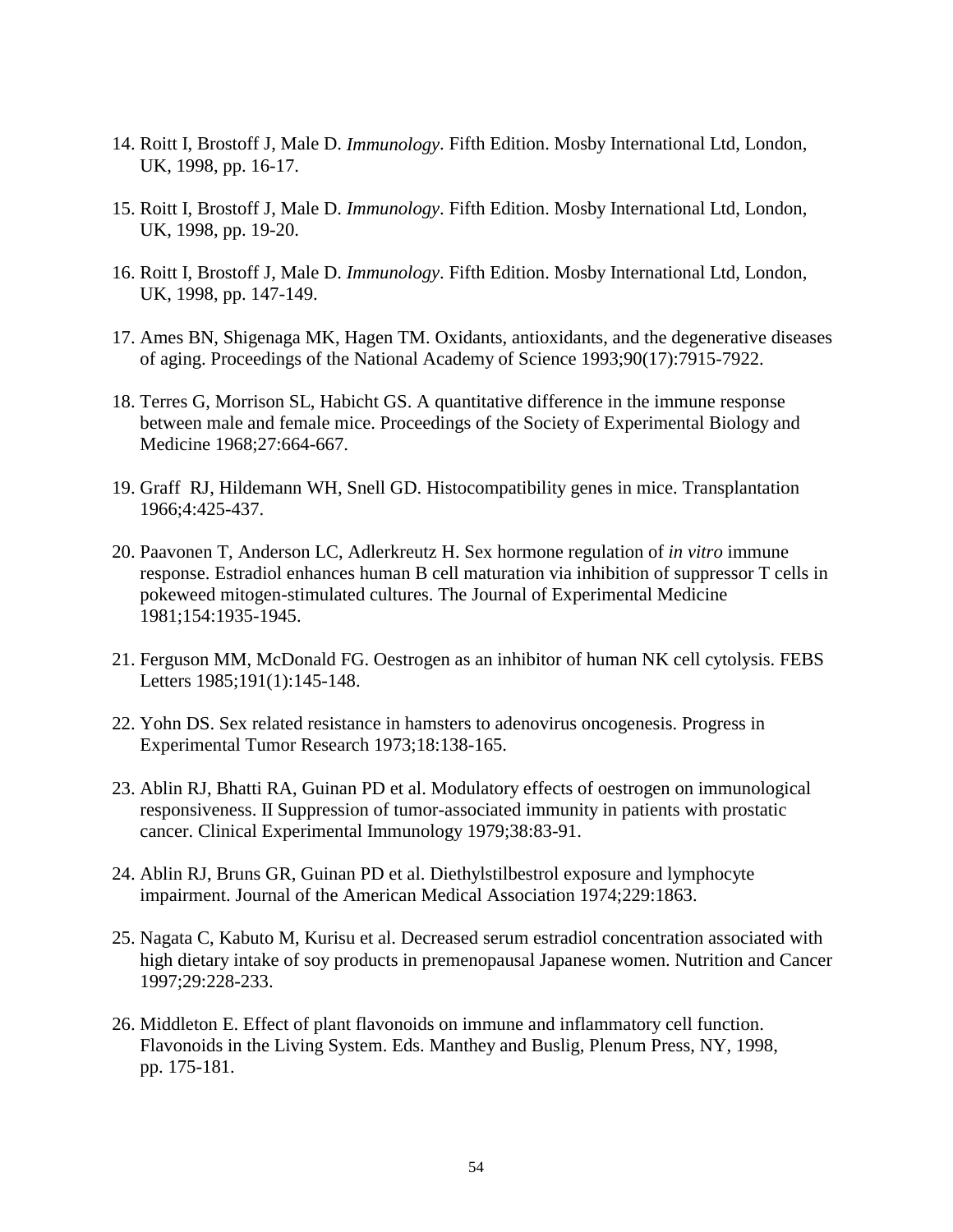- 27. Leclerq G, Heuson JC. Physiological and pharmacological effects of estrogen in breast cancer. Biochemica et Biophysica Acta 1979;560:427-455.
- 28. Xu X, Harris KS, Wang H et al. Bioavalability of soybean isoflavones depends upon gut microflora in women. Journal of Nutrition 1995;125:2307-2315.
- 29. Goldin BR, Adlercreutz H, Gorbach SL et al. The relationship between estrogen levels and diets of Caucasian American and Oriental immigrant women. American Journal of Clinical Nutrition 1986;44:945-953.
- 30. Messina MJ, Persky V, Setchell KDR et al. Soy intake and cancer risk: a review of the *in vitro* and *in vivo* data. Nutrition and Cancer 1994;21:113-131.
- 31. Price KR, Fenwick GR. Naturally occurring estrogens in foods: a review. Food Additives and Contaminants1985;2:73-106.
- 32. Knight DC, Eden JA. A review of the clinical effects of phytoestrogens. Obstretics & Gynecology 1996;87:897-904.
- 33. Coward L, Barnes NC, Setchell KDR et al. The isoflavones genistein and daidzein in soybean foods from American and Asian diets. Journal of Agricultural and Food Chemistry 1993;41:1961-1967.
- 34. Barnes S, Grubbs C, Setchell KDR et al. Soyabeans inhibit mammary tumor growth in models of breast cancer. Mutagens and Carcinogens in the Diet. Ed. M.W. Pariza, Wiley- Liss, NY, 1990, pp. 239-253.
- 35. Setchell KDR, Borriello SP, Hulme P et al. Nonsteroidal estrogens of dietary origin: possible roles in hormone-dependent disease. American Journal of Clinical Nutrition 1984;40:569- 578.
- 36. McMichael-Phillips DF, Harding C, Morton M et al. Effects of soy-protein supplementation on epithelial proliferation in the histologically normal human breast. American Journal of Clinical Nutrition 1998;68(suppl):1431S-1436S.
- 37. Xu X, Wang H, Murphy PA et al. Daidzein is a more bioavailable soymilk isoflavone than is genistein in adult women. Journal of Nutrition 1994;124:825-832.
- 38. Hutchins AM, Slavin JL, Lampe JW. Urinary isoflavonoid phytoestrogen and lignan excretion after consumption of fermented and unfermented soy products. Journal of The American Dietetic Association 1995;95:545-551.
- 39. Maskarinec G, Singh S, Meng L et al. Dietary soy intake and urinary isoflavone excretion among women from a multiethnic population. Cancer Epidemiology, Biomarkers & Prevention 1998;7:613-619.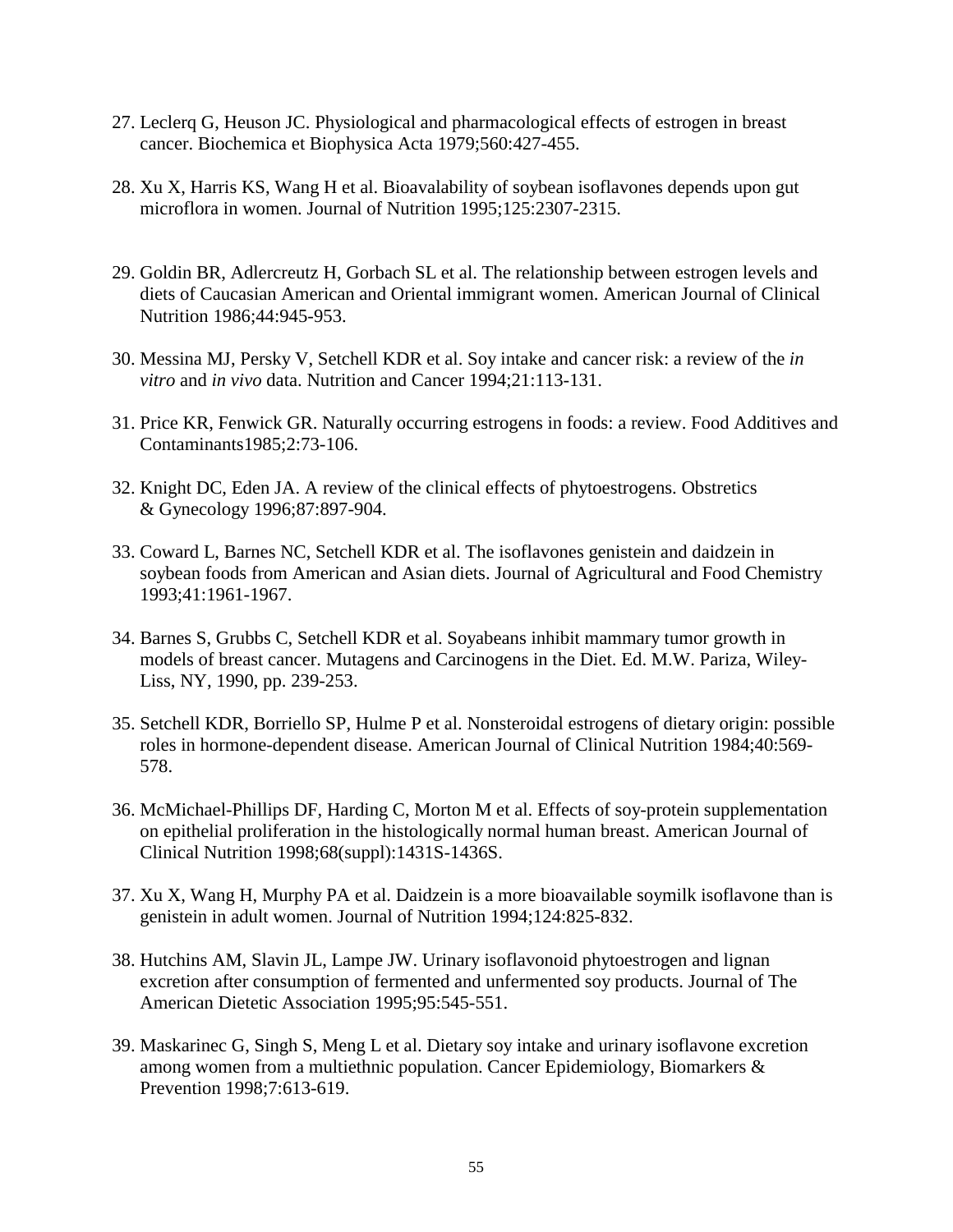- 40. Watanabe S, Yamaguchi M, Sobue T et al. Pharmacokinetics of soybean isoflavone in plasma, urine and feces of men after ingestion of 60 g baked soybean powder (kinako). Journal of Nutrition 1998:128;1710-1715.
- 41. Wu AH, Ziegler RG, Nomura AM et al. Soy intake and risk of breast cancer in Asians and Americans. American Journal of Clinical Nutrition 1998;68(suppl):1437S-1443S.
- 42. Akiyama T, Ishida J, Nagagawa S et al. Geinstein, a specific inhibitor of tyrosine-specific protein kinases. The Journal of Biological Chemistry 1987;262:5592-5595.
- 43. Kim H, Peterson TG, Barnes S. Mechanisms of action of the soy isoflavone genistein: emerging role for its effects via transforming growth  $\beta$  signaling pathways. American Journal of Clinical Nutrition 1998;68(suppl):1418S-1425S.
- 44. Minoguchi K, Yamashita N, Oda N et al. Protein tyrosine phosphorylation: a possible common signaling pathway in human Th1 and Th2 cell clones. International Archives of Allergy and Immunology 1999;118:30-36.
- 45. Gold MR, Law DA, DeFranco AL. Stimulation of protein tyrosine phosphorylation by the B lymphocyte antigen receptor. Nature 1990;345:810-813.
- 46. Einspahr KJ. Tyrosine phosphorylation provides an early & requisite signal for the activation of natural killer cell cytotoxic function. Proceedings of the National Academy of Science of the United States of America 1991;88:6279-6283.
- 47. Spinozzi F, Pagliacci MC, Migliorati G et al. The natural tyrosine kinase inhibitor genistein produces cell cycle arrest and apoptosis in Jurkat T-leukemia cells. Leukemia Research 1994;18:431-439.
- 48. Li Y, Upadhyay S, Bhuiyan M et al. Induction of apoptosis in breast cancer cells MDA-MB- 231 by genistein. Oncogene 1999;18:3166-3172.
- 49. Constantinou AI, Krygier AE, Mehta RR. Genistein induces maturation of cultured human breast cancer cells and prevents tumor growth in nude mice. American Journal of Clinical Nutrition 1998;68(suppl):1426S-1430S.
- 50. Lamartiniere CA, Moore JB, Brown NM et al. Genistein suppresses mammary cancer in rats. Carcinogenesis 1995;16:2833-2840.
- 51. Constantinou A, Kiguchi K, Huberman E. Induction of differentiation and DNA strand breakage in human HL-60 and K-562 leukemia cells by genistein. Cancer Research 1990;50:2618-26.
- 52. Zhang R, Li Y, Wang W. Enhancement of immune function in daidzein mice fed high doses of soy daidzein. Nutrition and Cancer 1997;29:24-28.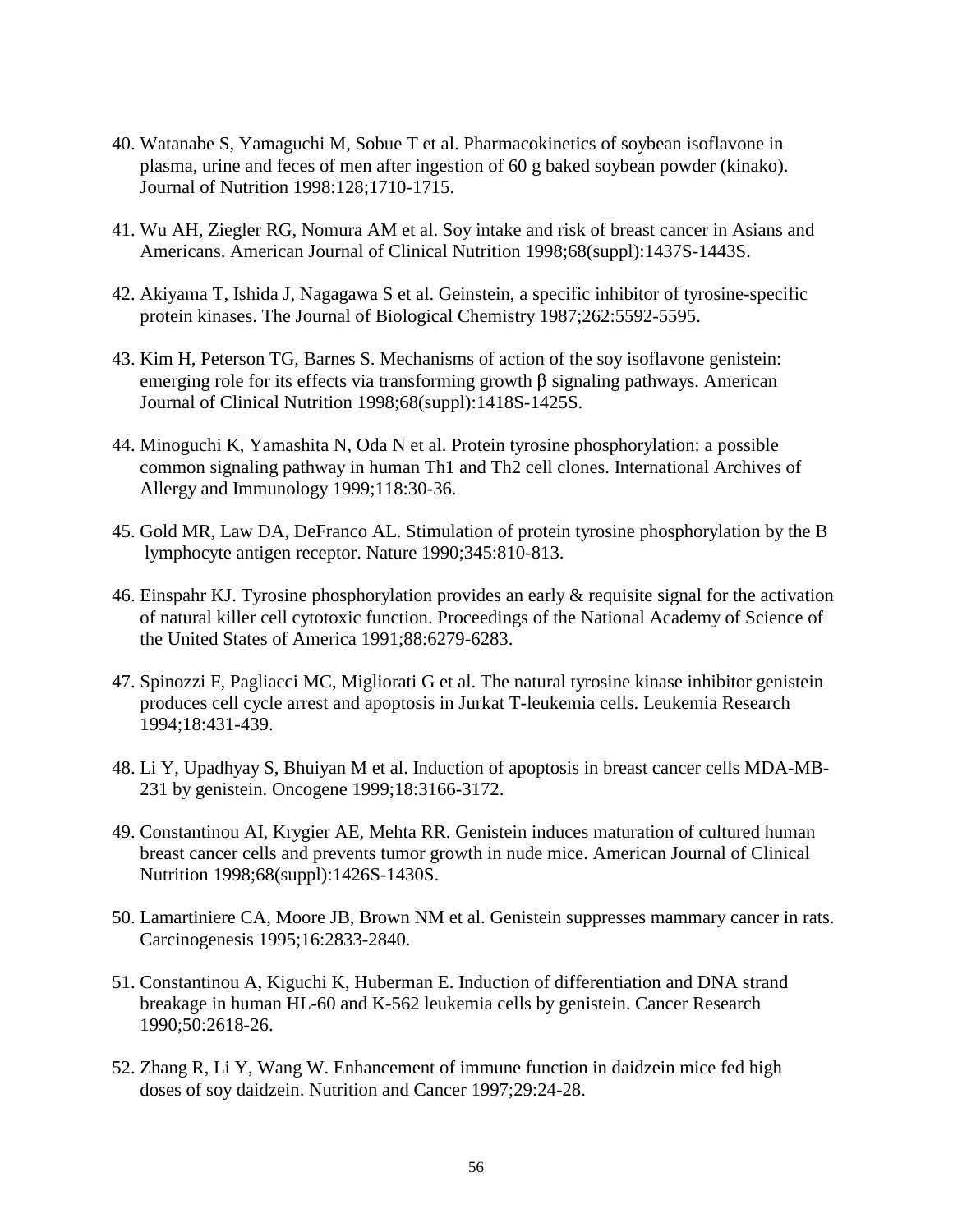- 53. Wang W, Higuchi CM, Zhang R. Individual and combinatory effects of soy isoflavones on the *in vitro* potentiation of lymphocyte activation. Nutrition and Cancer 1997;29:29-34.
- 54. Zava DT, Duwe G. Estrogenic and antiproliferative properties of genistein and other flavonoids in human breast cancer cells *in vitro*. Nutrition and Cancer 1997;27:31-40.
- 55. Zhang Y, Song TT, Cunnick JE et al. Daidzein and genistein glucuronides *in vitro* are weakly estrogenic and activate human natural killer cells at nutritionally relevant concentrations. Journal of Nutrition 1999;129:399-405.
- 56. Baral E, Nagy E, Berczi I. Modulation of natural killer cell-mediated cytotoxicity by tamoxifen and estradiol. Cancer 1995;75(2):591-599.
- 57. Yellayi S, Naaz A, Tomomi S, Szecwczykowski M, Cooke P. Genistein causes thymic atrophy and changes in lymphocyte subpopulations: potential health implications? FASEB Journal 2001;15(4);A498.10.
- 58. O'Connor TP, Liesen DA, Weberg A, Banz WJ. High isoflavone soy diet delays rejection of rat cardiac allografts. FASEB Journal 2001;15(4);A507.8.
- 59. Korzeniewski C, Callewaert DM. An enzyme-release assay for natural cytotoxicity. Journal of Immunological Methods 1983;64:313-320.